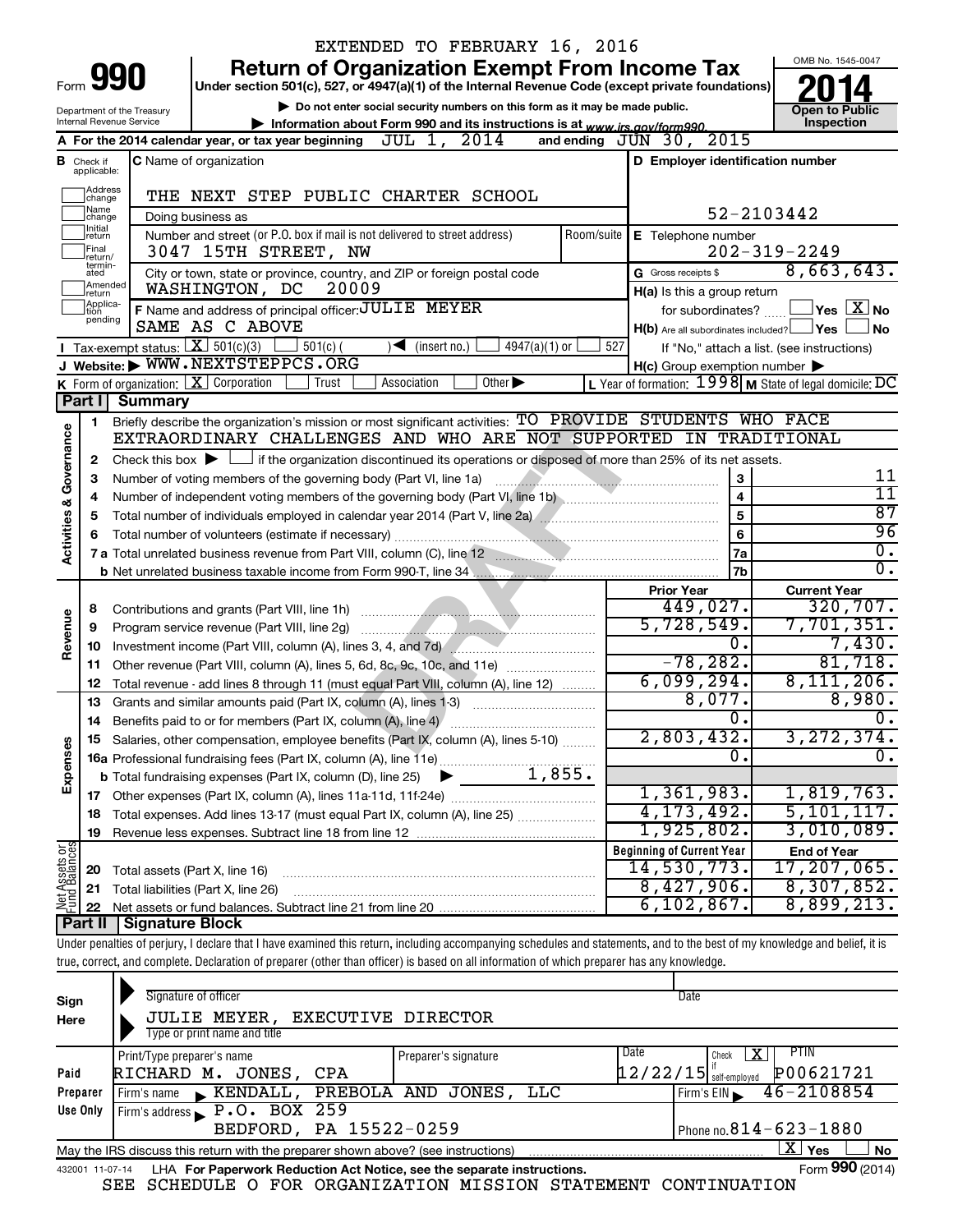|              | 52-2103442<br>THE NEXT STEP PUBLIC CHARTER SCHOOL<br>Page 2<br>Form 990 (2014)                                                                                                                          |
|--------------|---------------------------------------------------------------------------------------------------------------------------------------------------------------------------------------------------------|
|              | Part III   Statement of Program Service Accomplishments                                                                                                                                                 |
|              | $\boxed{\textbf{X}}$                                                                                                                                                                                    |
| $\mathbf{1}$ | Briefly describe the organization's mission:<br>TO PROVIDE STUDENTS WHO FACE EXTRAORDINARY CHALLENGES AND WHO ARE NOT                                                                                   |
|              | SUPPORTED IN TRADITIONAL HIGH SCHOOLS THE OPPORTUNITY TO CONTINUE<br>THEIR EDUCATION.                                                                                                                   |
| $\mathbf{2}$ | Did the organization undertake any significant program services during the year which were not listed on                                                                                                |
|              | $\exists$ Yes $\boxed{\text{X}}$ No<br>the prior Form 990 or 990-EZ?<br>If "Yes," describe these new services on Schedule O.                                                                            |
| 3            | $\exists$ Yes $\sqrt{\mathrm{X}}$ No<br>Did the organization cease conducting, or make significant changes in how it conducts, any program services?<br>If "Yes," describe these changes on Schedule O. |
| 4            | Describe the organization's program service accomplishments for each of its three largest program services, as measured by expenses.                                                                    |
|              | Section 501(c)(3) and 501(c)(4) organizations are required to report the amount of grants and allocations to others, the total expenses, and<br>revenue, if any, for each program service reported.     |
| 4a           | 4, 367, 162. including grants of \$ 4, 980. The Revenue \$<br>7,701,351.<br>(Expenses \$<br>(Code:                                                                                                      |
|              | THE CHARTER SCHOOL OFFERS STUDENTS THE SUPPORT, KNOWLEDGE AND SKILLS                                                                                                                                    |
|              | THEY NEED TO SUCCEED ACADEMICALLY AND PROFESSIONALLY.<br>THE CHARTER                                                                                                                                    |
|              | SCHOOL OFFERS GED PREPARATION IN ENGLISH AND SPANISH AS WELL AS ENGLISH                                                                                                                                 |
|              | FOR SPEAKERS OF OTHER LANGUAGES (ESOL) TO DISTRICT YOUTH BETWEEN THE                                                                                                                                    |
|              | <b>AGES OF 16 AND 24.</b><br>THE CHARTER SCHOOL OFFERS A FULL-TIME DAY PROGRAM                                                                                                                          |
|              | AND A PART-TIME NIGHT PROGRAM, WHICH RUNS FROM SEPTEMBER THROUGH                                                                                                                                        |
|              | AUGUST, ENROLLING THREE TIMES EACH YEAR.<br>WITH A BILINGUAL STAFF                                                                                                                                      |
|              | (ENGLISH AND SPANISH) AND WRAP-AROUND CASE MANAGEMENT, WE PROVIDE A                                                                                                                                     |
|              | SAFE AND NURTURING ENVIRONMENT THAT SUPPORTS STUDENTS AND THEIR<br>FAMILIES.                                                                                                                            |
|              |                                                                                                                                                                                                         |
|              | THE CHARTER SCHOOL'S CURRICULUM IS BASED ON THE COMMON CORE STANDARDS                                                                                                                                   |
| 4b           | including grants of \$<br>) (Expenses \$<br>(Revenue \$<br>(Code:                                                                                                                                       |
|              |                                                                                                                                                                                                         |
|              |                                                                                                                                                                                                         |
|              |                                                                                                                                                                                                         |
|              |                                                                                                                                                                                                         |
|              |                                                                                                                                                                                                         |
|              |                                                                                                                                                                                                         |
|              |                                                                                                                                                                                                         |
|              |                                                                                                                                                                                                         |
|              |                                                                                                                                                                                                         |
|              |                                                                                                                                                                                                         |
|              |                                                                                                                                                                                                         |
|              |                                                                                                                                                                                                         |
| 4с           | (Code: ) (Expenses \$<br>including grants of \$<br>(Revenue \$                                                                                                                                          |
|              |                                                                                                                                                                                                         |
|              |                                                                                                                                                                                                         |
|              |                                                                                                                                                                                                         |
|              |                                                                                                                                                                                                         |
|              |                                                                                                                                                                                                         |
|              |                                                                                                                                                                                                         |
|              |                                                                                                                                                                                                         |
|              |                                                                                                                                                                                                         |
|              |                                                                                                                                                                                                         |
|              |                                                                                                                                                                                                         |
|              |                                                                                                                                                                                                         |
| 4d           | Other program services (Describe in Schedule O.)                                                                                                                                                        |
|              | (Expenses \$<br>including grants of \$<br>(Revenue \$                                                                                                                                                   |
| 4e           | 4,367,162.<br>Total program service expenses                                                                                                                                                            |
| 432002       | Form 990 (2014)                                                                                                                                                                                         |
| $11-07-14$   | SEE SCHEDULE O FOR CONTINUATION(S)                                                                                                                                                                      |
|              | 2                                                                                                                                                                                                       |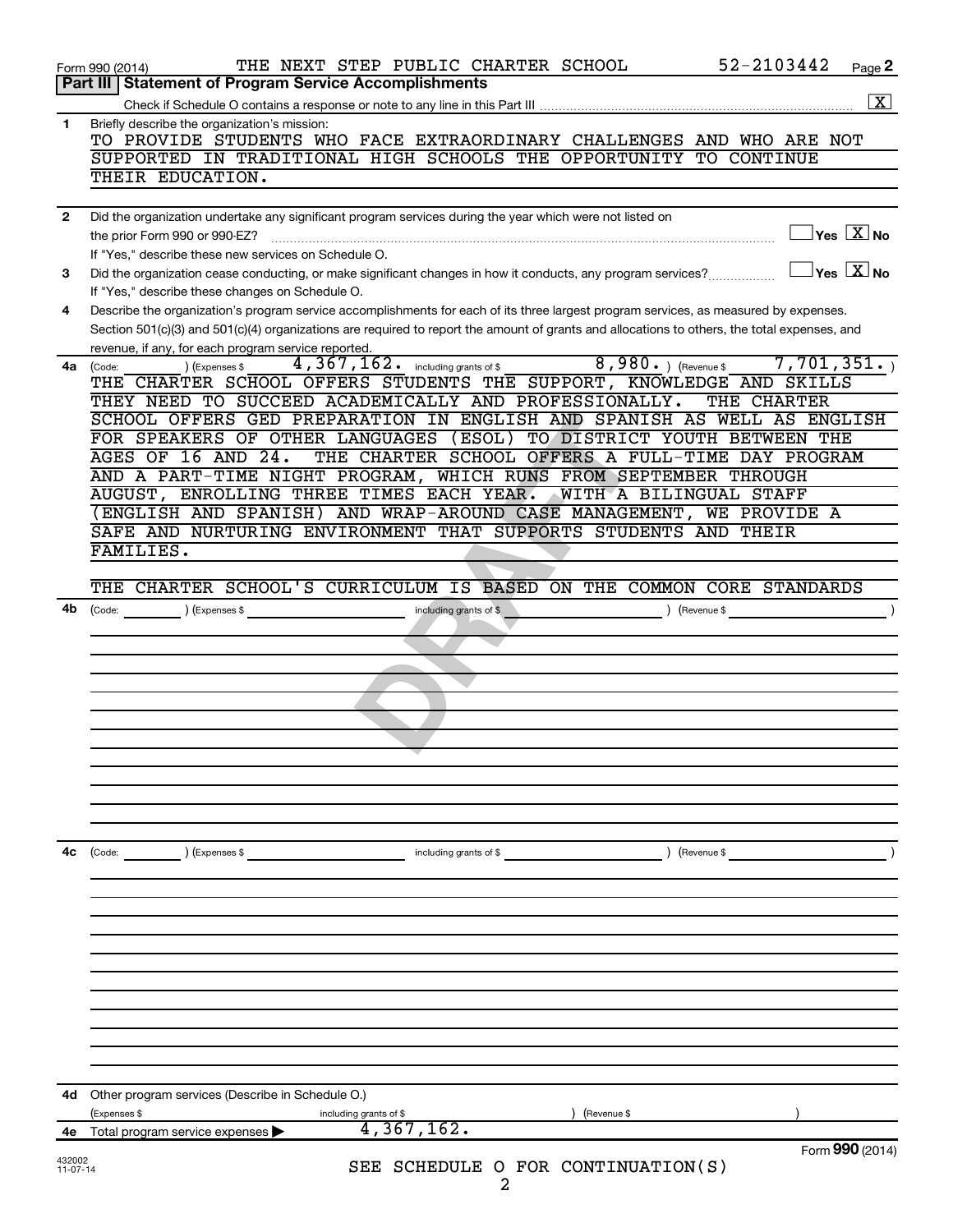|  | Form 990 (2014) |
|--|-----------------|
|  |                 |

**Part IV Checklist of Required Schedules**

|    |                                                                                                                                                                                                                                                    |                 | Yes                   | No                      |
|----|----------------------------------------------------------------------------------------------------------------------------------------------------------------------------------------------------------------------------------------------------|-----------------|-----------------------|-------------------------|
| 1. | Is the organization described in section $501(c)(3)$ or $4947(a)(1)$ (other than a private foundation)?                                                                                                                                            |                 |                       |                         |
|    | If "Yes," complete Schedule A                                                                                                                                                                                                                      | 1               | X                     |                         |
| 2  |                                                                                                                                                                                                                                                    | $\overline{2}$  | $\overline{\text{x}}$ |                         |
| 3  | Did the organization engage in direct or indirect political campaign activities on behalf of or in opposition to candidates for                                                                                                                    | 3               |                       | X.                      |
| 4  | Section 501(c)(3) organizations. Did the organization engage in lobbying activities, or have a section 501(h) election in effect                                                                                                                   |                 |                       |                         |
|    |                                                                                                                                                                                                                                                    | 4               |                       | x                       |
| 5  | Is the organization a section 501(c)(4), 501(c)(5), or 501(c)(6) organization that receives membership dues, assessments, or                                                                                                                       |                 |                       |                         |
|    |                                                                                                                                                                                                                                                    | 5               |                       | x                       |
| 6  | Did the organization maintain any donor advised funds or any similar funds or accounts for which donors have the right to                                                                                                                          |                 |                       |                         |
|    | provide advice on the distribution or investment of amounts in such funds or accounts? If "Yes," complete Schedule D, Part I                                                                                                                       | 6               |                       | х                       |
| 7  | Did the organization receive or hold a conservation easement, including easements to preserve open space,                                                                                                                                          |                 |                       |                         |
|    | the environment, historic land areas, or historic structures? If "Yes," complete Schedule D, Part II.                                                                                                                                              | $\overline{7}$  |                       | х                       |
| 8  | Did the organization maintain collections of works of art, historical treasures, or other similar assets? If "Yes," complete                                                                                                                       |                 |                       |                         |
|    | Schedule D, Part III                                                                                                                                                                                                                               | 8               |                       | X.                      |
| 9  | Did the organization report an amount in Part X, line 21, for escrow or custodial account liability; serve as a custodian for                                                                                                                      |                 |                       |                         |
|    | amounts not listed in Part X; or provide credit counseling, debt management, credit repair, or debt negotiation services?<br>If "Yes," complete Schedule D, Part IV                                                                                | 9               |                       | x.                      |
| 10 | Did the organization, directly or through a related organization, hold assets in temporarily restricted endowments, permanent                                                                                                                      |                 |                       |                         |
|    |                                                                                                                                                                                                                                                    | 10              |                       | x.                      |
| 11 | If the organization's answer to any of the following questions is "Yes," then complete Schedule D, Parts VI, VII, VIII, IX, or X                                                                                                                   |                 |                       |                         |
|    | as applicable.                                                                                                                                                                                                                                     |                 |                       |                         |
|    | a Did the organization report an amount for land, buildings, and equipment in Part X, line 10? If "Yes," complete Schedule D,                                                                                                                      |                 |                       |                         |
|    | Part VI                                                                                                                                                                                                                                            | 11a             | х                     |                         |
|    | <b>b</b> Did the organization report an amount for investments - other securities in Part X, line 12 that is 5% or more of its total                                                                                                               |                 |                       |                         |
|    | assets reported in Part X, line 16? If "Yes," complete Schedule D, Part VII [[[[[[[[[[[[[[[[[[[[[[[]]]]]]]]]]                                                                                                                                      | 11b             |                       | х                       |
|    | c Did the organization report an amount for investments - program related in Part X, line 13 that is 5% or more of its total                                                                                                                       |                 |                       |                         |
|    | assets reported in Part X, line 16? If "Yes," complete Schedule D, Part VIII                                                                                                                                                                       | 11c             |                       | x                       |
|    | d Did the organization report an amount for other assets in Part X, line 15 that is 5% or more of its total assets reported in                                                                                                                     |                 |                       | x                       |
|    | Part X, line 16? If "Yes," complete Schedule D, Part IX [19] Decreed and the content of the Schedule D, Part IX                                                                                                                                    | 11d             | $\overline{\text{X}}$ |                         |
| f  | e Did the organization report an amount for other liabilities in Part X, line 25? If "Yes," complete Schedule D, Part X<br>Did the organization's separate or consolidated financial statements for the tax year include a footnote that addresses | 11e             |                       |                         |
|    | the organization's liability for uncertain tax positions under FIN 48 (ASC 740)? If "Yes," complete Schedule D, Part X                                                                                                                             | 11f             | х                     |                         |
|    | 12a Did the organization obtain separate, independent audited financial statements for the tax year? If "Yes," complete                                                                                                                            |                 |                       |                         |
|    | Schedule D, Parts XI and XII                                                                                                                                                                                                                       | 12a             | х                     |                         |
|    | <b>b</b> Was the organization included in consolidated, independent audited financial statements for the tax year?                                                                                                                                 |                 |                       |                         |
|    | If "Yes," and if the organization answered "No" to line 12a, then completing Schedule D, Parts XI and XII is optional                                                                                                                              | 12b             |                       | A                       |
| 13 |                                                                                                                                                                                                                                                    | 13              | х                     |                         |
|    | 14a Did the organization maintain an office, employees, or agents outside of the United States?                                                                                                                                                    | 14a             |                       | x                       |
|    | <b>b</b> Did the organization have aggregate revenues or expenses of more than \$10,000 from grantmaking, fundraising, business,                                                                                                                   |                 |                       |                         |
|    | investment, and program service activities outside the United States, or aggregate foreign investments valued at \$100,000                                                                                                                         |                 |                       |                         |
|    |                                                                                                                                                                                                                                                    | 14b             |                       | х                       |
| 15 | Did the organization report on Part IX, column (A), line 3, more than \$5,000 of grants or other assistance to or for any                                                                                                                          |                 |                       |                         |
|    |                                                                                                                                                                                                                                                    | 15              |                       | х                       |
| 16 | Did the organization report on Part IX, column (A), line 3, more than \$5,000 of aggregate grants or other assistance to                                                                                                                           |                 |                       | х                       |
| 17 | Did the organization report a total of more than \$15,000 of expenses for professional fundraising services on Part IX,                                                                                                                            | 16              |                       |                         |
|    |                                                                                                                                                                                                                                                    | 17              |                       | х                       |
| 18 | Did the organization report more than \$15,000 total of fundraising event gross income and contributions on Part VIII, lines                                                                                                                       |                 |                       |                         |
|    |                                                                                                                                                                                                                                                    | 18              |                       | х                       |
| 19 | Did the organization report more than \$15,000 of gross income from gaming activities on Part VIII, line 9a? If "Yes,"                                                                                                                             |                 |                       |                         |
|    |                                                                                                                                                                                                                                                    | 19              |                       | x                       |
|    | 20a Did the organization operate one or more hospital facilities? If "Yes," complete Schedule H                                                                                                                                                    | 20a             |                       | $\overline{\mathbf{X}}$ |
|    |                                                                                                                                                                                                                                                    | 20 <sub>b</sub> |                       |                         |

Form (2014) **990**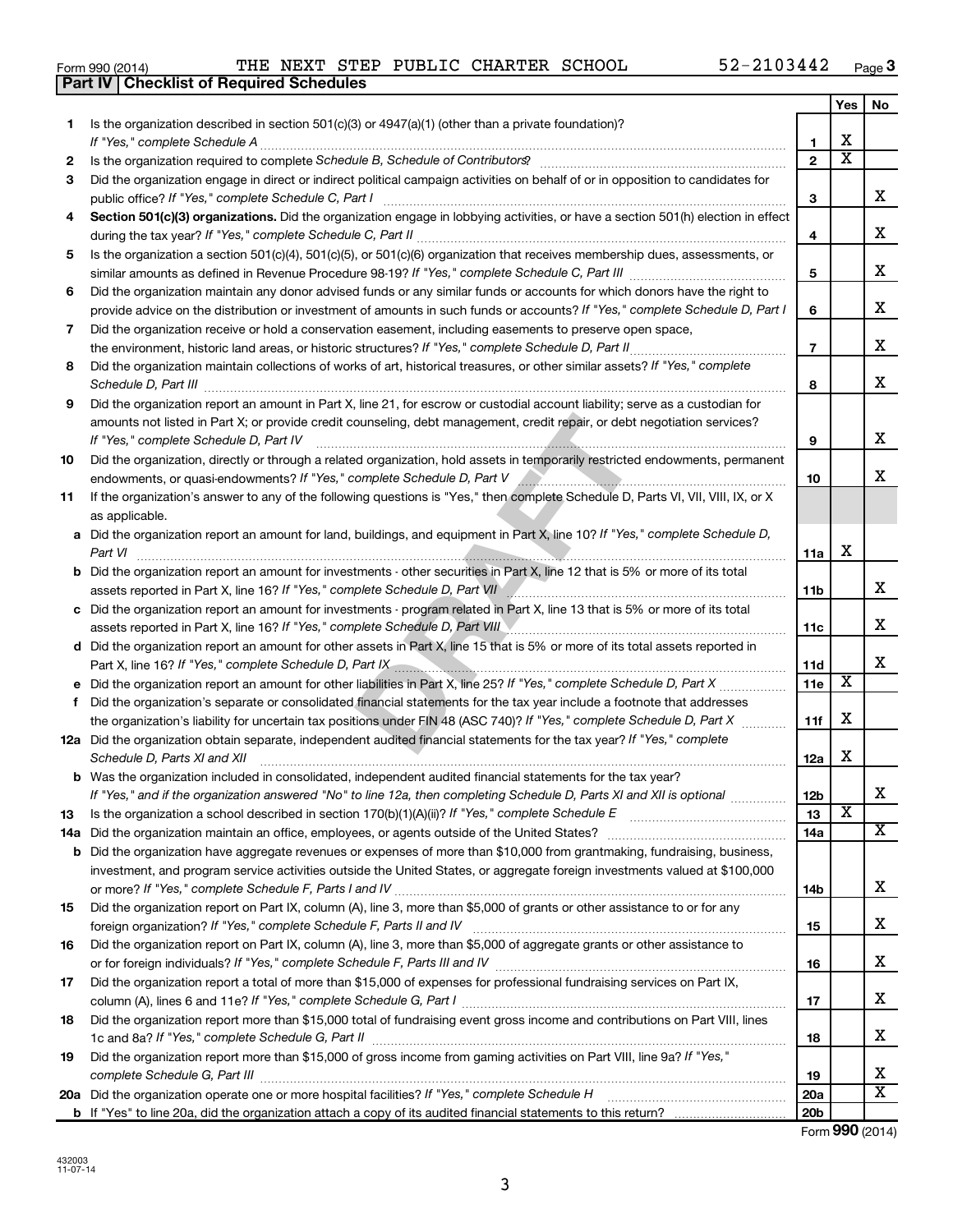| Form 990 (2014) | THE NEXT STEP PUBLIC CHARTER SCHOOL |  |  |  |  | 52-2103442 | Page |
|-----------------|-------------------------------------|--|--|--|--|------------|------|
|-----------------|-------------------------------------|--|--|--|--|------------|------|

|    | <b>Part IV   Checklist of Required Schedules (continued)</b>                                                                        |                 |     |                         |
|----|-------------------------------------------------------------------------------------------------------------------------------------|-----------------|-----|-------------------------|
|    |                                                                                                                                     |                 | Yes | No                      |
| 21 | Did the organization report more than \$5,000 of grants or other assistance to any domestic organization or                         |                 |     |                         |
|    |                                                                                                                                     | 21              |     | x                       |
| 22 | Did the organization report more than \$5,000 of grants or other assistance to or for domestic individuals on                       |                 |     |                         |
|    |                                                                                                                                     | 22              | X   |                         |
| 23 | Did the organization answer "Yes" to Part VII, Section A, line 3, 4, or 5 about compensation of the organization's current          |                 |     |                         |
|    | and former officers, directors, trustees, key employees, and highest compensated employees? If "Yes," complete                      |                 |     |                         |
|    | Schedule J <b>Execute Schedule J Execute Schedule J</b>                                                                             | 23              |     | x                       |
|    | 24a Did the organization have a tax-exempt bond issue with an outstanding principal amount of more than \$100,000 as of the         |                 |     |                         |
|    | last day of the year, that was issued after December 31, 2002? If "Yes," answer lines 24b through 24d and complete                  |                 |     |                         |
|    | Schedule K. If "No", go to line 25a                                                                                                 | 24a             | X   |                         |
| b  |                                                                                                                                     | 24b             |     | $\overline{\mathbf{X}}$ |
|    | c Did the organization maintain an escrow account other than a refunding escrow at any time during the year to defease              |                 |     |                         |
|    |                                                                                                                                     | 24c             |     | х                       |
|    |                                                                                                                                     | 24d             |     | $\overline{\text{X}}$   |
|    | 25a Section 501(c)(3), 501(c)(4), and 501(c)(29) organizations. Did the organization engage in an excess benefit                    |                 |     |                         |
|    |                                                                                                                                     | 25a             |     | x                       |
|    | <b>b</b> Is the organization aware that it engaged in an excess benefit transaction with a disqualified person in a prior year, and |                 |     |                         |
|    | that the transaction has not been reported on any of the organization's prior Forms 990 or 990-EZ? If "Yes," complete               |                 |     |                         |
|    | Schedule L, Part I                                                                                                                  | 25b             |     | x                       |
| 26 | Did the organization report any amount on Part X, line 5, 6, or 22 for receivables from or payables to any current or               |                 |     |                         |
|    | former officers, directors, trustees, key employees, highest compensated employees, or disqualified persons? If "Yes,"              |                 |     |                         |
|    | complete Schedule L, Part II                                                                                                        | 26              |     | x                       |
| 27 | Did the organization provide a grant or other assistance to an officer, director, trustee, key employee, substantial                |                 |     |                         |
|    | contributor or employee thereof, a grant selection committee member, or to a 35% controlled entity or family member                 |                 |     |                         |
|    |                                                                                                                                     | 27              |     | x                       |
| 28 | Was the organization a party to a business transaction with one of the following parties (see Schedule L, Part IV                   |                 |     |                         |
|    | instructions for applicable filing thresholds, conditions, and exceptions):                                                         |                 |     |                         |
| а  | A current or former officer, director, trustee, or key employee? If "Yes," complete Schedule L, Part IV                             | 28a             |     | x                       |
| b  | A family member of a current or former officer, director, trustee, or key employee? If "Yes," complete Schedule L, Part IV          | 28b             |     | $\overline{\mathtt{x}}$ |
|    | c An entity of which a current or former officer, director, trustee, or key employee (or a family member thereof) was an officer,   |                 |     |                         |
|    | director, trustee, or direct or indirect owner? If "Yes," complete Schedule L, Part IV                                              | 28c             |     | х                       |
| 29 |                                                                                                                                     | 29              |     | $\overline{\mathtt{x}}$ |
| 30 | Did the organization receive contributions of art, historical treasures, or other similar assets, or qualified conservation         |                 |     |                         |
|    |                                                                                                                                     | 30              |     | x                       |
| 31 | Did the organization liquidate, terminate, or dissolve and cease operations?                                                        |                 |     |                         |
|    | If "Yes," complete Schedule N, Part I                                                                                               | 31              |     | ᅀ                       |
| 32 | Did the organization sell, exchange, dispose of, or transfer more than 25% of its net assets?/f "Yes," complete                     |                 |     |                         |
|    | Schedule N, Part II                                                                                                                 | 32              |     | x                       |
| 33 | Did the organization own 100% of an entity disregarded as separate from the organization under Regulations                          |                 |     |                         |
|    |                                                                                                                                     | 33              |     | x                       |
| 34 | Was the organization related to any tax-exempt or taxable entity? If "Yes," complete Schedule R, Part II, III, or IV, and           |                 |     |                         |
|    | Part V, line 1                                                                                                                      | 34              |     | х                       |
|    |                                                                                                                                     | 35a             |     | $\overline{\mathtt{x}}$ |
|    | b If "Yes" to line 35a, did the organization receive any payment from or engage in any transaction with a controlled entity         |                 |     |                         |
|    |                                                                                                                                     | 35 <sub>b</sub> |     |                         |
| 36 | Section 501(c)(3) organizations. Did the organization make any transfers to an exempt non-charitable related organization?          |                 |     |                         |
|    |                                                                                                                                     | 36              |     | x                       |
| 37 | Did the organization conduct more than 5% of its activities through an entity that is not a related organization                    |                 |     | x                       |
|    |                                                                                                                                     | 37              |     |                         |
| 38 | Did the organization complete Schedule O and provide explanations in Schedule O for Part VI, lines 11b and 19?                      | 38              | х   |                         |
|    |                                                                                                                                     |                 |     |                         |

Form (2014) **990**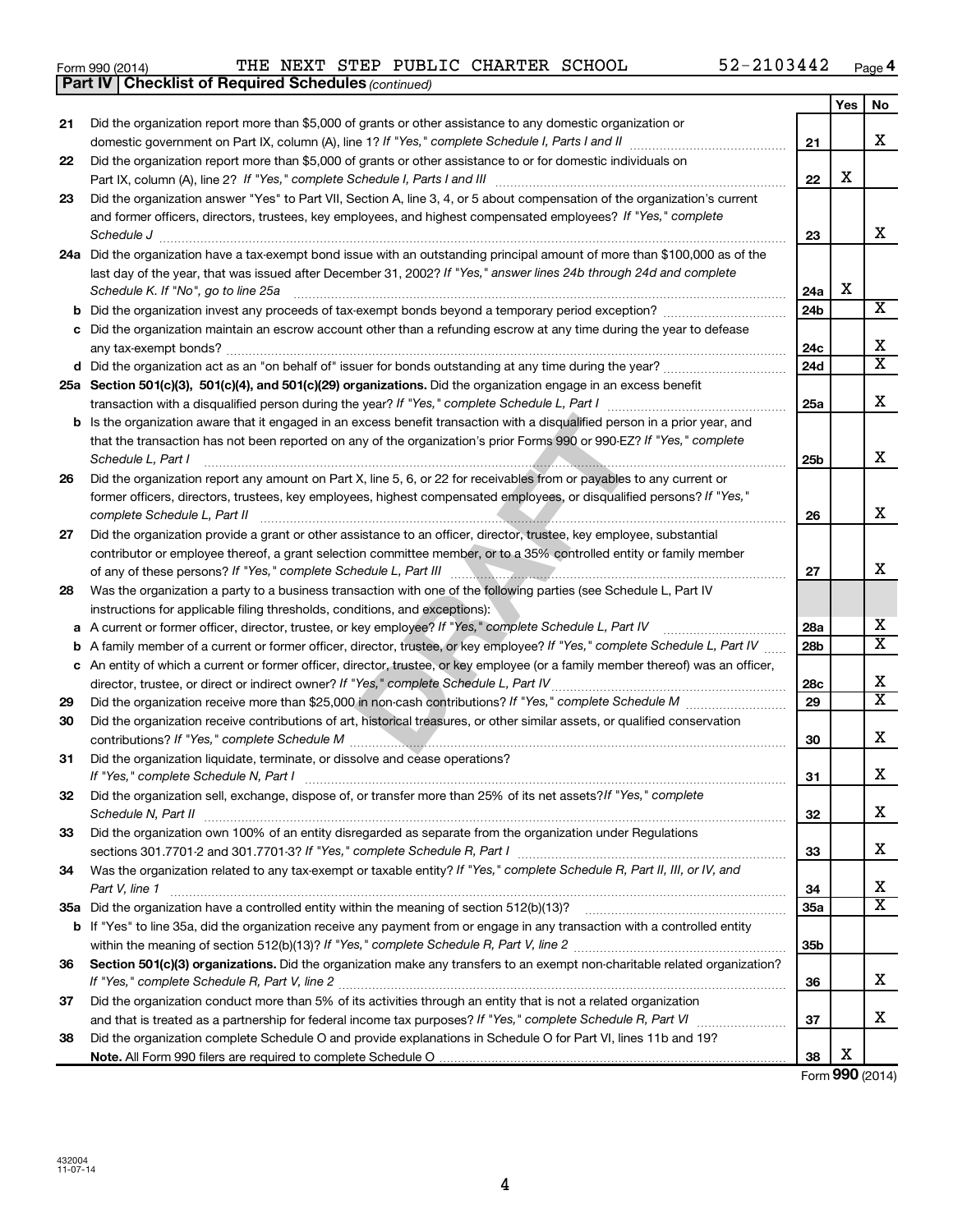|    | 52-2103442<br>THE NEXT STEP PUBLIC CHARTER SCHOOL<br>Form 990 (2014)                                                                                                                                                                 |                      |     | Page 5                  |
|----|--------------------------------------------------------------------------------------------------------------------------------------------------------------------------------------------------------------------------------------|----------------------|-----|-------------------------|
|    | <b>Statements Regarding Other IRS Filings and Tax Compliance</b><br><b>Part V</b>                                                                                                                                                    |                      |     |                         |
|    | Check if Schedule O contains a response or note to any line in this Part V                                                                                                                                                           |                      |     |                         |
|    |                                                                                                                                                                                                                                      |                      | Yes | No                      |
|    | 33<br>1a                                                                                                                                                                                                                             |                      |     |                         |
|    | O<br><b>b</b> Enter the number of Forms W-2G included in line 1a. Enter -0- if not applicable<br>1b                                                                                                                                  |                      |     |                         |
| c  | Did the organization comply with backup withholding rules for reportable payments to vendors and reportable gaming                                                                                                                   |                      |     |                         |
|    |                                                                                                                                                                                                                                      | 1c                   | х   |                         |
|    | 2a Enter the number of employees reported on Form W-3, Transmittal of Wage and Tax Statements,                                                                                                                                       |                      |     |                         |
|    | 87<br>filed for the calendar year ending with or within the year covered by this return<br>2a                                                                                                                                        |                      |     |                         |
|    |                                                                                                                                                                                                                                      | 2 <sub>b</sub>       | х   |                         |
|    | Note. If the sum of lines 1a and 2a is greater than 250, you may be required to e-file (see instructions) <i>managereroum</i>                                                                                                        |                      |     |                         |
|    | 3a Did the organization have unrelated business gross income of \$1,000 or more during the year?                                                                                                                                     | 3a                   |     | x                       |
|    | <b>b</b> If "Yes," has it filed a Form 990 T for this year? If "No," to line 3b, provide an explanation in Schedule O                                                                                                                | 3b                   |     |                         |
|    | 4a At any time during the calendar year, did the organization have an interest in, or a signature or other authority over, a                                                                                                         |                      |     |                         |
|    |                                                                                                                                                                                                                                      | 4a                   |     | x                       |
|    | financial account in a foreign country (such as a bank account, securities account, or other financial account)?<br><b>b</b> If "Yes," enter the name of the foreign country: $\blacktriangleright$                                  |                      |     |                         |
|    |                                                                                                                                                                                                                                      |                      |     |                         |
|    | See instructions for filing requirements for FinCEN Form 114, Report of Foreign Bank and Financial Accounts (FBAR).                                                                                                                  |                      |     | х                       |
|    |                                                                                                                                                                                                                                      | 5a<br>5 <sub>b</sub> |     | $\overline{\mathtt{x}}$ |
|    |                                                                                                                                                                                                                                      |                      |     |                         |
|    |                                                                                                                                                                                                                                      | 5c                   |     |                         |
|    | 6a Does the organization have annual gross receipts that are normally greater than \$100,000, and did the organization solicit                                                                                                       |                      |     | x                       |
|    | any contributions that were not tax deductible as charitable contributions?<br><u> 1988 - Januar Stein, Amerikaansk politiker (</u> † 1918)                                                                                          | 6a                   |     |                         |
|    | b If "Yes," did the organization include with every solicitation an express statement that such contributions or gifts                                                                                                               |                      |     |                         |
|    | were not tax deductible?                                                                                                                                                                                                             | 6b                   |     |                         |
| 7  | Organizations that may receive deductible contributions under section 170(c).                                                                                                                                                        |                      |     |                         |
| а  | Did the organization receive a payment in excess of \$75 made partly as a contribution and partly for goods and services provided to the payor?                                                                                      | 7a                   |     | x                       |
|    | <b>b</b> If "Yes," did the organization notify the donor of the value of the goods or services provided?                                                                                                                             | 7b                   |     |                         |
|    | c Did the organization sell, exchange, or otherwise dispose of tangible personal property for which it was required                                                                                                                  |                      |     |                         |
|    | to file Form 8282?                                                                                                                                                                                                                   | 7c                   |     | x                       |
|    | 7d<br>d If "Yes," indicate the number of Forms 8282 filed during the year manufactured in the set of the number of Forms 8282 filed during the year manufactured in the set of the set of the set of the set of the set of the set o |                      |     |                         |
| е  | Did the organization receive any funds, directly or indirectly, to pay premiums on a personal benefit contract?                                                                                                                      | 7е                   |     | х                       |
| f. | Did the organization, during the year, pay premiums, directly or indirectly, on a personal benefit contract?                                                                                                                         | 7f                   |     | $\overline{\mathbf{x}}$ |
| g  | If the organization received a contribution of qualified intellectual property, did the organization file Form 8899 as required?                                                                                                     | 7g                   | N/R |                         |
|    | h If the organization received a contribution of cars, boats, airplanes, or other vehicles, did the organization file a Form 1098-C?                                                                                                 | 7h                   | N/R |                         |
| 8  | N/A<br>Sponsoring organizations maintaining donor advised funds. Did a donor advised fund maintained by the                                                                                                                          |                      |     |                         |
|    | sponsoring organization have excess business holdings at any time during the year?                                                                                                                                                   | 8                    |     |                         |
| 9  | Sponsoring organizations maintaining donor advised funds.                                                                                                                                                                            |                      |     |                         |
| а  | N/A<br>Did the sponsoring organization make any taxable distributions under section 4966?                                                                                                                                            | 9а                   |     |                         |
| b  | N/A                                                                                                                                                                                                                                  | 9b                   |     |                         |
| 10 | Section 501(c)(7) organizations. Enter:                                                                                                                                                                                              |                      |     |                         |
| а  | 10a                                                                                                                                                                                                                                  |                      |     |                         |
| b  | Gross receipts, included on Form 990, Part VIII, line 12, for public use of club facilities<br>10 <sub>b</sub>                                                                                                                       |                      |     |                         |
| 11 | Section 501(c)(12) organizations. Enter:                                                                                                                                                                                             |                      |     |                         |
| а  | N/A<br>11a                                                                                                                                                                                                                           |                      |     |                         |
| b  | Gross income from other sources (Do not net amounts due or paid to other sources against                                                                                                                                             |                      |     |                         |
|    | 11b                                                                                                                                                                                                                                  |                      |     |                         |
|    | 12a Section 4947(a)(1) non-exempt charitable trusts. Is the organization filing Form 990 in lieu of Form 1041?                                                                                                                       | 12a                  |     |                         |
| b  | If "Yes," enter the amount of tax-exempt interest received or accrued during the year $\ldots$ $N/A$ .<br>12b                                                                                                                        |                      |     |                         |
| 13 | Section 501(c)(29) qualified nonprofit health insurance issuers.                                                                                                                                                                     |                      |     |                         |
|    | N/A                                                                                                                                                                                                                                  | 13a                  |     |                         |
|    | Note. See the instructions for additional information the organization must report on Schedule O.                                                                                                                                    |                      |     |                         |
|    | <b>b</b> Enter the amount of reserves the organization is required to maintain by the states in which the                                                                                                                            |                      |     |                         |
|    | 13 <sub>b</sub>                                                                                                                                                                                                                      |                      |     |                         |
|    | 13 <sub>c</sub>                                                                                                                                                                                                                      |                      |     |                         |
|    | <b>14a</b> Did the organization receive any payments for indoor tanning services during the tax year?                                                                                                                                | 14a                  |     | Х                       |
|    |                                                                                                                                                                                                                                      | 14b                  |     |                         |

| Form 990 (2014) |  |  |
|-----------------|--|--|
|-----------------|--|--|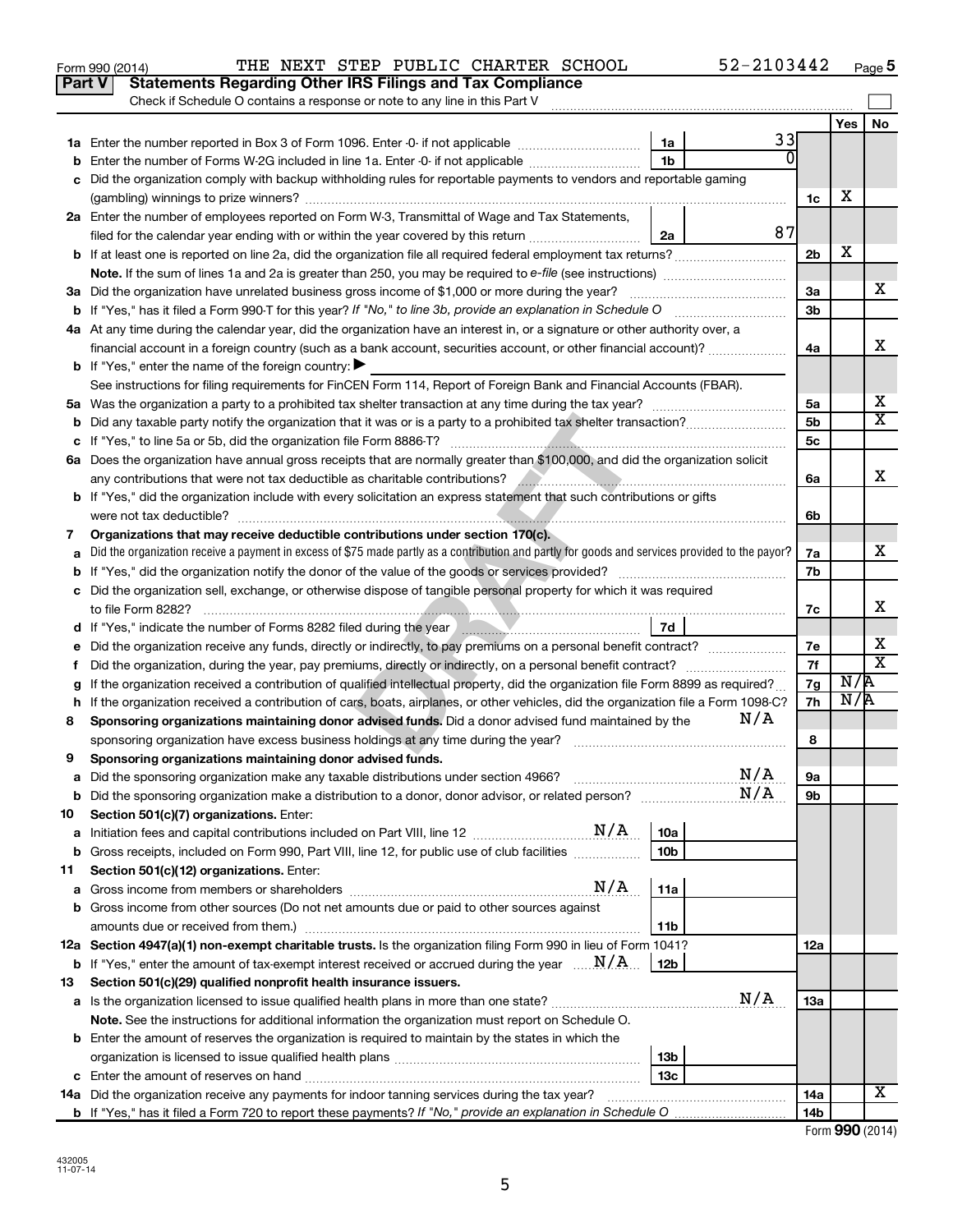| Form 990 (2014) |  |  |
|-----------------|--|--|
|-----------------|--|--|

### Form 990 (2014)  $\qquad$  THE NEXT STEP PUBLIC CHARTER SCHOOL  $\qquad \qquad$  52-2103442  $\qquad$  Page

**Part VI** Governance, Management, and Disclosure For each "Yes" response to lines 2 through 7b below, and for a "No" response *to line 8a, 8b, or 10b below, describe the circumstances, processes, or changes in Schedule O. See instructions.*

|             |                                                                                                                                                                                                                               |                               |    |                 |                         | $\overline{\text{X}}$   |
|-------------|-------------------------------------------------------------------------------------------------------------------------------------------------------------------------------------------------------------------------------|-------------------------------|----|-----------------|-------------------------|-------------------------|
|             | <b>Section A. Governing Body and Management</b>                                                                                                                                                                               |                               |    |                 |                         |                         |
|             |                                                                                                                                                                                                                               |                               |    |                 | Yes                     | No                      |
|             | <b>1a</b> Enter the number of voting members of the governing body at the end of the tax year                                                                                                                                 | 1a                            | 11 |                 |                         |                         |
|             | If there are material differences in voting rights among members of the governing body, or if the governing                                                                                                                   |                               |    |                 |                         |                         |
|             | body delegated broad authority to an executive committee or similar committee, explain in Schedule O.                                                                                                                         |                               |    |                 |                         |                         |
| b           | Enter the number of voting members included in line 1a, above, who are independent                                                                                                                                            | 1b                            | 11 |                 |                         |                         |
| 2           | Did any officer, director, trustee, or key employee have a family relationship or a business relationship with any other                                                                                                      |                               |    |                 |                         |                         |
|             | officer, director, trustee, or key employee?                                                                                                                                                                                  |                               |    | $\mathbf{2}$    |                         | х                       |
| 3           | Did the organization delegate control over management duties customarily performed by or under the direct supervision                                                                                                         |                               |    |                 |                         |                         |
|             |                                                                                                                                                                                                                               |                               |    | 3               |                         | х                       |
| 4           | Did the organization make any significant changes to its governing documents since the prior Form 990 was filed?                                                                                                              |                               |    | 4               |                         | $\overline{\textbf{x}}$ |
| 5           |                                                                                                                                                                                                                               |                               |    | 5               |                         | $\overline{\mathbf{x}}$ |
| 6           |                                                                                                                                                                                                                               |                               |    | 6               |                         | $\overline{\mathbf{x}}$ |
| 7a          | Did the organization have members, stockholders, or other persons who had the power to elect or appoint one or                                                                                                                |                               |    |                 |                         |                         |
|             |                                                                                                                                                                                                                               |                               |    | 7a              |                         | х                       |
| b           | Are any governance decisions of the organization reserved to (or subject to approval by) members, stockholders, or                                                                                                            |                               |    |                 |                         |                         |
|             | persons other than the governing body?                                                                                                                                                                                        |                               |    | 7b              |                         | x                       |
| 8           | Did the organization contemporaneously document the meetings held or written actions undertaken during the year by the following:                                                                                             |                               |    |                 |                         |                         |
| a           |                                                                                                                                                                                                                               |                               |    | 8а              | х                       |                         |
| $\mathbf b$ |                                                                                                                                                                                                                               |                               |    | 8b              | $\overline{\mathbf{x}}$ |                         |
| 9           | Is there any officer, director, trustee, or key employee listed in Part VII, Section A, who cannot be reached at the                                                                                                          |                               |    |                 |                         |                         |
|             |                                                                                                                                                                                                                               |                               |    | 9               |                         | x                       |
|             | Section B. Policies (This Section B requests information about policies not required by the Internal Revenue Code.)                                                                                                           |                               |    |                 |                         |                         |
|             |                                                                                                                                                                                                                               |                               |    |                 | Yes                     | No                      |
|             |                                                                                                                                                                                                                               |                               |    | 10a             |                         | x                       |
|             | b If "Yes," did the organization have written policies and procedures governing the activities of such chapters, affiliates,                                                                                                  |                               |    |                 |                         |                         |
|             | and branches to ensure their operations are consistent with the organization's exempt purposes? www.www.www.www.                                                                                                              |                               |    | 10 <sub>b</sub> |                         |                         |
| 11a         | Has the organization provided a complete copy of this Form 990 to all members of its governing body before filing the form?                                                                                                   |                               |    | 11a             | х                       |                         |
| b           | Describe in Schedule O the process, if any, used by the organization to review this Form 990.                                                                                                                                 |                               |    |                 |                         |                         |
| 12a         | Did the organization have a written conflict of interest policy? If "No," go to line 13                                                                                                                                       |                               |    | 12a             | X                       |                         |
| b           | Were officers, directors, or trustees, and key employees required to disclose annually interests that could give rise to conflicts?                                                                                           |                               |    | 12 <sub>b</sub> | $\overline{\textbf{x}}$ |                         |
| с           | Did the organization regularly and consistently monitor and enforce compliance with the policy? If "Yes," describe                                                                                                            |                               |    |                 |                         |                         |
|             | in Schedule O how this was done                                                                                                                                                                                               |                               |    | 12c             | X                       |                         |
| 13          |                                                                                                                                                                                                                               |                               |    | 13              | $\overline{\textbf{x}}$ |                         |
| 14          |                                                                                                                                                                                                                               |                               |    | 14              | $\overline{\mathbf{X}}$ |                         |
| 15          | Did the process for determining compensation of the following persons include a review and approval by independent                                                                                                            |                               |    |                 |                         |                         |
|             | persons, comparability data, and contemporaneous substantiation of the deliberation and decision?                                                                                                                             |                               |    |                 |                         |                         |
| a           | The organization's CEO, Executive Director, or top management official manufactured content of the organization's CEO, Executive Director, or top management official manufactured and the state of the state of the state of |                               |    | <b>15a</b>      | х                       |                         |
| b           |                                                                                                                                                                                                                               |                               |    | 15 <sub>b</sub> |                         | х                       |
|             | If "Yes" to line 15a or 15b, describe the process in Schedule O (see instructions).                                                                                                                                           |                               |    |                 |                         |                         |
|             | 16a Did the organization invest in, contribute assets to, or participate in a joint venture or similar arrangement with a                                                                                                     |                               |    |                 |                         |                         |
|             | taxable entity during the year?                                                                                                                                                                                               |                               |    | 16a             |                         | х                       |
|             | <b>b</b> If "Yes," did the organization follow a written policy or procedure requiring the organization to evaluate its participation                                                                                         |                               |    |                 |                         |                         |
|             | in joint venture arrangements under applicable federal tax law, and take steps to safeguard the organization's                                                                                                                |                               |    |                 |                         |                         |
|             | exempt status with respect to such arrangements?                                                                                                                                                                              |                               |    | 16b             |                         |                         |
|             | <b>Section C. Disclosure</b><br><b>NONE</b>                                                                                                                                                                                   |                               |    |                 |                         |                         |
| 17          | List the states with which a copy of this Form 990 is required to be filed >                                                                                                                                                  |                               |    |                 |                         |                         |
| 18          | Section 6104 requires an organization to make its Forms 1023 (or 1024 if applicable), 990, and 990-T (Section 501(c)(3)s only) available                                                                                      |                               |    |                 |                         |                         |
|             | for public inspection. Indicate how you made these available. Check all that apply.                                                                                                                                           |                               |    |                 |                         |                         |
|             | $\lfloor x \rfloor$ Upon request<br>Another's website<br>Own website                                                                                                                                                          | Other (explain in Schedule O) |    |                 |                         |                         |
| 19          | Describe in Schedule O whether (and if so, how) the organization made its governing documents, conflict of interest policy, and financial                                                                                     |                               |    |                 |                         |                         |
|             | statements available to the public during the tax year.                                                                                                                                                                       |                               |    |                 |                         |                         |
|             |                                                                                                                                                                                                                               |                               |    |                 |                         |                         |
| 20          | State the name, address, and telephone number of the person who possesses the organization's books and records:<br>TAUNYA MELVIN - 202-319-2249                                                                               |                               |    |                 |                         |                         |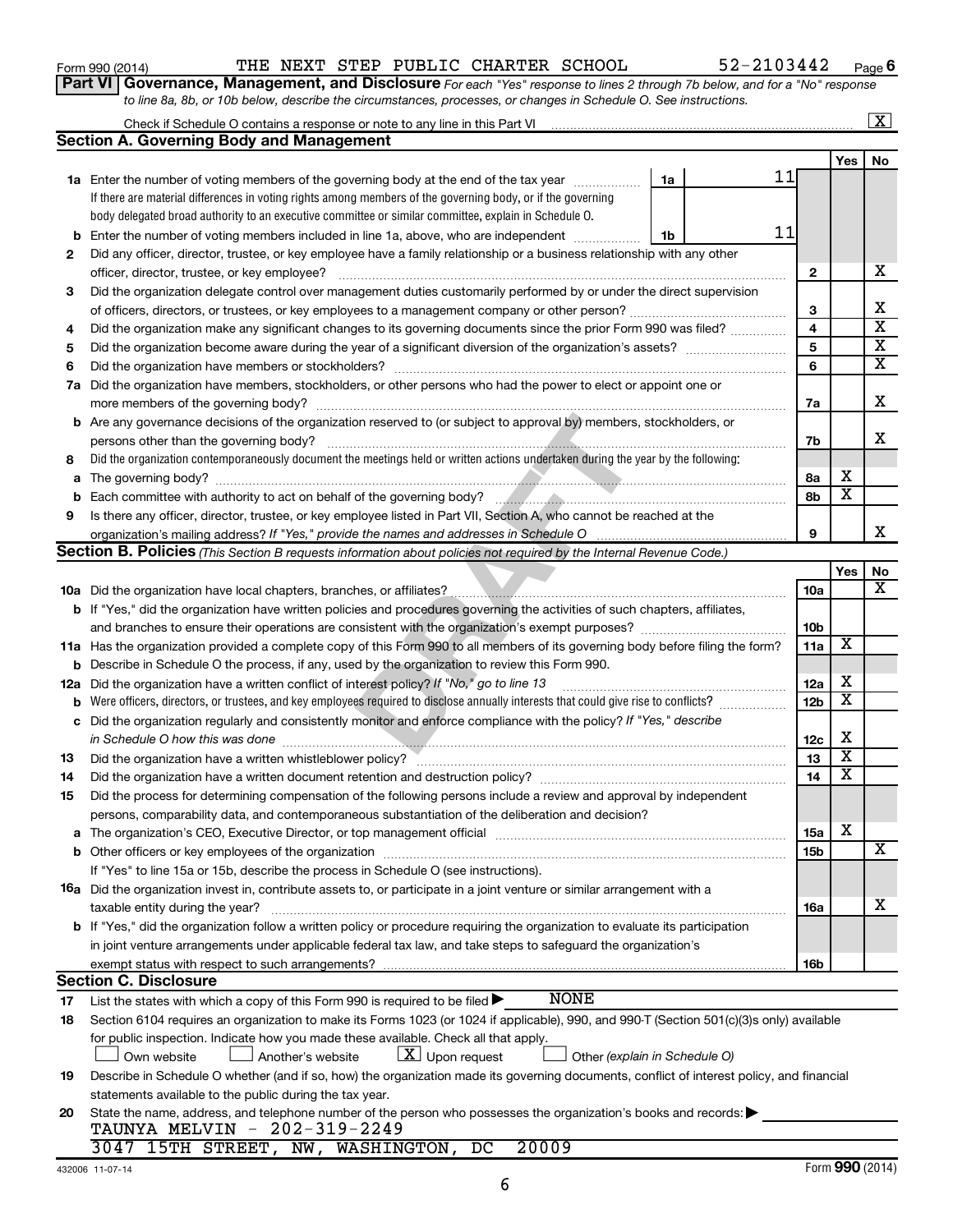$\Box$ 

| Part VII Compensation of Officers, Directors, Trustees, Key Employees, Highest Compensated |  |
|--------------------------------------------------------------------------------------------|--|
| <b>Employees, and Independent Contractors</b>                                              |  |

Check if Schedule O contains a response or note to any line in this Part VII

**Section A. Officers, Directors, Trustees, Key Employees, and Highest Compensated Employees**

**1a**  Complete this table for all persons required to be listed. Report compensation for the calendar year ending with or within the organization's tax year.

**•** List all of the organization's current officers, directors, trustees (whether individuals or organizations), regardless of amount of compensation. Enter -0- in columns  $(D)$ ,  $(E)$ , and  $(F)$  if no compensation was paid.

**•** List all of the organization's **current** key employees, if any. See instructions for definition of "key employee."

**•** List the organization's five current highest compensated employees (other than an officer, director, trustee, or key employee) who received reportable compensation (Box 5 of Form W-2 and/or Box 7 of Form 1099-MISC) of more than \$100,000 from the organization and any related organizations.

**•** List all of the organization's former officers, key employees, and highest compensated employees who received more than \$100,000 of reportable compensation from the organization and any related organizations.

**•** List all of the organization's former directors or trustees that received, in the capacity as a former director or trustee of the organization, more than \$10,000 of reportable compensation from the organization and any related organizations.

List persons in the following order: individual trustees or directors; institutional trustees; officers; key employees; highest compensated employees; and former such persons.

Check this box if neither the organization nor any related organization compensated any current officer, director, or trustee. †

| (A)<br>(B)                  |                        | (C)                           |                      |                                                                  | (D)          | (E)                             | (F)    |                     |                                  |                          |
|-----------------------------|------------------------|-------------------------------|----------------------|------------------------------------------------------------------|--------------|---------------------------------|--------|---------------------|----------------------------------|--------------------------|
| Name and Title              | Average                |                               |                      | Position<br>(do not check more than one                          |              |                                 |        | Reportable          | Reportable                       | Estimated                |
|                             | hours per              |                               |                      | box, unless person is both an<br>officer and a director/trustee) |              |                                 |        | compensation        | compensation                     | amount of                |
|                             | week                   |                               |                      |                                                                  |              |                                 |        | from                | from related                     | other                    |
|                             | (list any<br>hours for |                               |                      |                                                                  |              |                                 |        | the<br>organization | organizations<br>(W-2/1099-MISC) | compensation<br>from the |
|                             | related                |                               |                      |                                                                  |              |                                 |        | (W-2/1099-MISC)     |                                  | organization             |
|                             | organizations          |                               |                      |                                                                  |              |                                 |        |                     |                                  | and related              |
|                             | below                  | ndividual trustee or director | nstitutional trustee |                                                                  | Key employee | Highest compensated<br>employee |        |                     |                                  | organizations            |
|                             | line)                  |                               |                      | Officer                                                          |              |                                 | Former |                     |                                  |                          |
| EDUARDO FERRER<br>(1)       | 3.00                   |                               |                      |                                                                  |              |                                 |        |                     |                                  |                          |
| PAST BOARD CHAIR            |                        | $\mathbf X$                   |                      | $\mathbf X$                                                      |              |                                 |        | $\mathbf 0$         | $\mathbf 0$                      | $\mathbf 0$ .            |
| (2)<br>RACHEL SUSSMAN       | 3.00                   |                               |                      |                                                                  |              |                                 |        |                     |                                  |                          |
| <b>BOARD CHAIRPERSON</b>    |                        | $\mathbf X$                   |                      | $\mathbf X$                                                      |              |                                 |        | 0                   | $\mathbf 0$                      | $\mathbf 0$ .            |
| <b>JORGE ESTRADA</b><br>(3) | 2.00                   |                               |                      |                                                                  |              |                                 |        |                     |                                  |                          |
| <b>TREASURER</b>            |                        | х                             |                      | $\mathbf X$                                                      |              |                                 |        | $\mathbf 0$         | $\mathbf 0$                      | $\mathbf 0$ .            |
| HANK BROTHERS<br>(4)        | 2.00                   |                               |                      |                                                                  |              |                                 |        |                     |                                  |                          |
| <b>SECRETARY</b>            |                        | $\overline{\mathbf{X}}$       |                      | X                                                                |              |                                 |        | 0.                  | $\mathbf 0$                      | $\mathbf 0$ .            |
| TOM ADKINS<br>(5)           | 2.00                   |                               |                      |                                                                  |              |                                 |        |                     |                                  |                          |
| VICE-CHAIR                  |                        | X                             |                      |                                                                  |              |                                 |        | $\mathbf 0$ .       | $\mathbf 0$ .                    | $\mathbf 0$ .            |
| <b>KAREN BURKES</b><br>(6)  | 2.00                   |                               |                      |                                                                  |              |                                 |        |                     |                                  |                          |
| <b>DIRECTOR</b>             |                        | X                             |                      |                                                                  |              |                                 |        | 0                   | $\mathbf 0$ .                    | $\mathbf 0$ .            |
| NATALIE ECKFORD<br>(7)      | 2.00                   |                               |                      |                                                                  |              |                                 |        |                     |                                  |                          |
| <b>DIRECTOR</b>             |                        | $\mathbf X$                   |                      |                                                                  |              |                                 |        | $\mathbf 0$         | $\mathbf 0$ .                    | $\mathbf 0$ .            |
| GADOR MANZANO<br>(8)        | 2.00                   |                               |                      |                                                                  |              |                                 |        |                     |                                  |                          |
| DIRECTOR - ENDED 10/14      |                        | $\mathbf X$                   |                      |                                                                  |              |                                 |        | 0.                  | $\mathbf 0$ .                    | $\mathbf 0$ .            |
| <b>ROSE GORDY</b><br>(9)    | 2.00                   |                               |                      |                                                                  |              |                                 |        |                     |                                  |                          |
| DIRECTOR - ENDED 8/14       |                        | $\mathbf X$                   |                      |                                                                  |              |                                 |        | 0.                  | $\mathbf 0$ .                    | $\mathbf 0$ .            |
| (10) MITZI BUNCH            | 2.00                   |                               |                      |                                                                  |              |                                 |        |                     |                                  |                          |
| DIRECTOR - ENDED 8/14       |                        | $\mathbf X$                   |                      |                                                                  |              |                                 |        | 0                   | $\mathbf 0$ .                    | $\mathbf 0$ .            |
| (11) WALFER HERNANDEZ       | 2.00                   |                               |                      |                                                                  |              |                                 |        |                     |                                  |                          |
| DIRECTOR - ENDED 8/14       |                        | $\mathbf X$                   |                      |                                                                  |              |                                 |        | 0                   | $\mathbf 0$ .                    | $\mathbf 0$ .            |
| (12) BRANDI SHELTON         | 2.00                   |                               |                      |                                                                  |              |                                 |        |                     |                                  |                          |
| DIRECTOR - ENDED 10/14      |                        | $\mathbf X$                   |                      |                                                                  |              |                                 |        | 0.                  | $\mathbf 0$ .                    | $\mathbf 0$ .            |
| (13) HABIB BANGURA          | 2.00                   |                               |                      |                                                                  |              |                                 |        |                     |                                  |                          |
| DIRECTOR - BEGAN 10/14      |                        | $\mathbf X$                   |                      |                                                                  |              |                                 |        | 0.                  | $\mathbf 0$ .                    | $\mathbf 0$ .            |
| (14) BRITTNEY CRUTCHFIELD   | 2.00                   |                               |                      |                                                                  |              |                                 |        |                     |                                  |                          |
| DIRECTOR - BEGAN 11/14      |                        | $\mathbf X$                   |                      |                                                                  |              |                                 |        | $\mathbf 0$         | $\mathbf 0$ .                    | $\mathbf 0$ .            |
| (15) JOAN MCGOY             | 2.00                   |                               |                      |                                                                  |              |                                 |        |                     |                                  |                          |
| DIRECTOR - BEGAN 11/14      |                        | $\mathbf X$                   |                      |                                                                  |              |                                 |        | $\mathbf{0}$ .      | $\mathbf 0$ .                    | $\mathbf 0$ .            |
| (16) WILL RAGLAND           | 2.00                   |                               |                      |                                                                  |              |                                 |        |                     |                                  |                          |
| <b>DIRECTOR</b>             |                        | $\rm X$                       |                      |                                                                  |              |                                 |        | 0                   | $\mathbf 0$ .                    | 0.                       |
| (17) ROXANA PEREZ           | 2.00                   |                               |                      |                                                                  |              |                                 |        |                     |                                  |                          |
| <b>DIRECTOR</b>             |                        | $\rm X$                       |                      |                                                                  |              |                                 |        | 0.                  | $\mathbf 0$ .                    | $\mathbf 0$ .            |

432007 11-07-14

Form (2014) **990**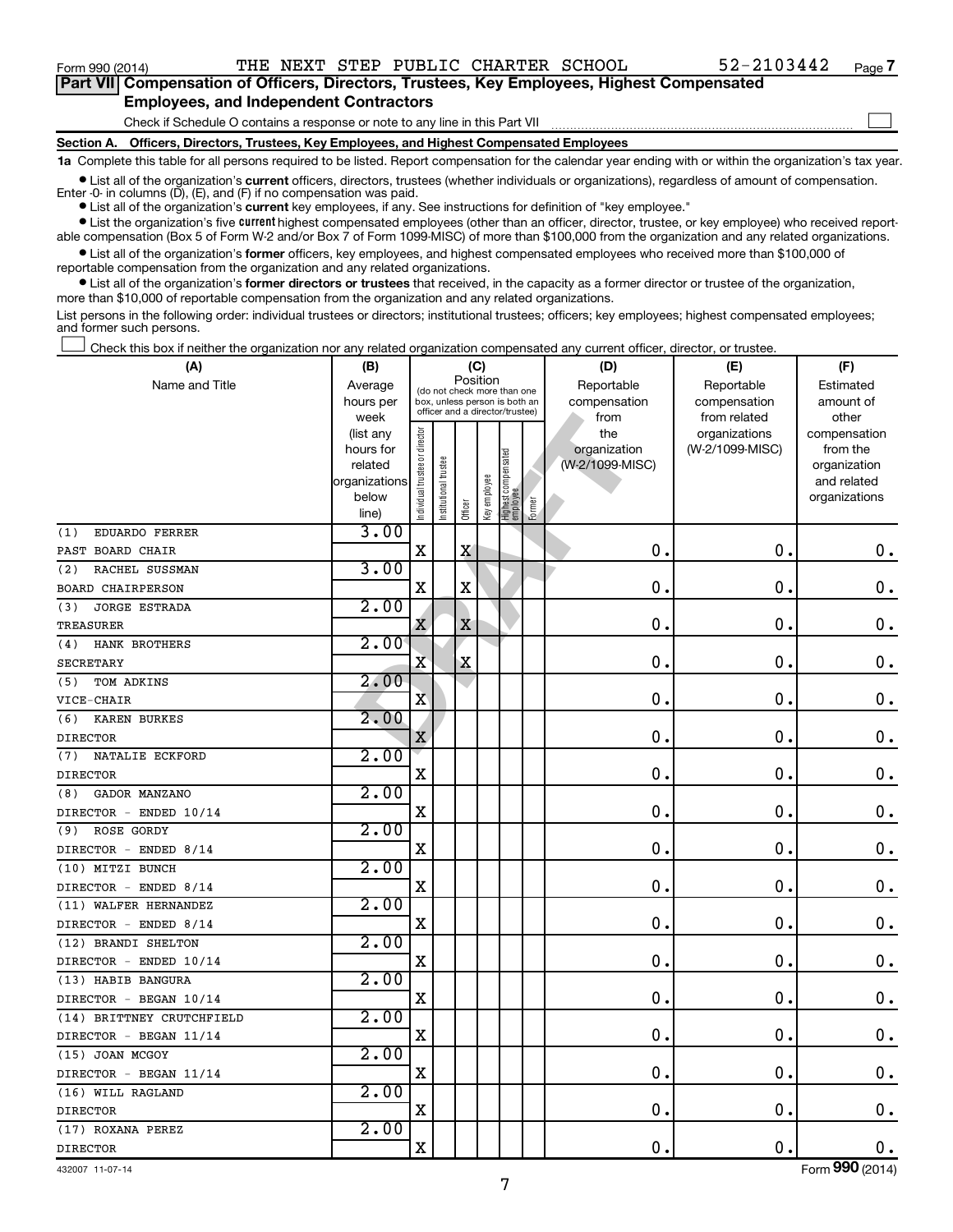| Form 990 (2014)                                                                                                                                                                                                                 | THE NEXT STEP PUBLIC CHARTER SCHOOL                                                                    |                                                                                                                    |                       |         |              |                                   |                                           |                                                   | 52-2103442                       |                                        | Page 8                                                                   |
|---------------------------------------------------------------------------------------------------------------------------------------------------------------------------------------------------------------------------------|--------------------------------------------------------------------------------------------------------|--------------------------------------------------------------------------------------------------------------------|-----------------------|---------|--------------|-----------------------------------|-------------------------------------------|---------------------------------------------------|----------------------------------|----------------------------------------|--------------------------------------------------------------------------|
| <b>Part VII</b>                                                                                                                                                                                                                 | Section A. Officers, Directors, Trustees, Key Employees, and Highest Compensated Employees (continued) |                                                                                                                    |                       |         |              |                                   |                                           |                                                   |                                  |                                        |                                                                          |
| (A)<br>Name and title                                                                                                                                                                                                           | (B)<br>Average<br>hours per<br>week                                                                    | (C)<br>Position<br>(do not check more than one<br>box, unless person is both an<br>officer and a director/trustee) |                       |         |              |                                   | (D)<br>Reportable<br>compensation<br>from | (E)<br>Reportable<br>compensation<br>from related |                                  | (F)<br>Estimated<br>amount of<br>other |                                                                          |
|                                                                                                                                                                                                                                 | (list any<br>hours for<br>related<br>organizations<br>below<br>line)                                   | Individual trustee or director                                                                                     | Institutional trustee | Officer | Key employee | Highest compensated<br>  employee | Former                                    | the<br>organization<br>(W-2/1099-MISC)            | organizations<br>(W-2/1099-MISC) |                                        | compensation<br>from the<br>organization<br>and related<br>organizations |
| (18) RITIJA GUPTA<br><b>DIRECTOR</b>                                                                                                                                                                                            | 2.00                                                                                                   | X                                                                                                                  |                       |         |              |                                   |                                           | О.                                                | 0.                               |                                        | 0.                                                                       |
| (19) TONITA GALLOWAY<br><b>DIRECTOR</b>                                                                                                                                                                                         | 2.00                                                                                                   | X                                                                                                                  |                       |         |              |                                   |                                           | 0.                                                | 0.                               |                                        | $\mathbf 0$ .                                                            |
| (20) JACKIE MERLOS                                                                                                                                                                                                              | 2.00                                                                                                   |                                                                                                                    |                       |         |              |                                   |                                           |                                                   |                                  |                                        |                                                                          |
| DIRECTOR - ENDED 6/15                                                                                                                                                                                                           | 40.00                                                                                                  | X                                                                                                                  |                       |         |              |                                   |                                           | 0.                                                | 0.                               |                                        | 0.                                                                       |
| (21) JULIE MEYER<br>EXECUTIVE DIRECTOR                                                                                                                                                                                          |                                                                                                        |                                                                                                                    |                       | X       |              |                                   |                                           | 111,879.                                          | 0.                               |                                        | 9,836.                                                                   |
| (22) EVANGELINE Y BENNETT<br>PAST DIRECTOR OF FINANCE & OPER                                                                                                                                                                    | 40.00                                                                                                  |                                                                                                                    |                       | X       |              |                                   |                                           | 63,646.                                           | 0.                               |                                        | 6,059.                                                                   |
| (23) TAUNYA MELVIN                                                                                                                                                                                                              | 40.00                                                                                                  |                                                                                                                    |                       |         |              |                                   |                                           |                                                   |                                  |                                        |                                                                          |
| CHIEF OPERATING OFFICER<br>(24) SUSAN EVANS ESPINOZA                                                                                                                                                                            | 40.00                                                                                                  |                                                                                                                    |                       | X       |              |                                   |                                           | 14,982.                                           | 0.                               |                                        | 406.                                                                     |
| PRINCIPAL                                                                                                                                                                                                                       |                                                                                                        |                                                                                                                    |                       |         |              | X                                 |                                           | 106,670.                                          | 0.                               |                                        | 7,153.                                                                   |
|                                                                                                                                                                                                                                 |                                                                                                        |                                                                                                                    |                       |         |              |                                   |                                           |                                                   |                                  |                                        |                                                                          |
|                                                                                                                                                                                                                                 |                                                                                                        |                                                                                                                    |                       |         |              |                                   |                                           |                                                   |                                  |                                        |                                                                          |
| 1b Sub-total                                                                                                                                                                                                                    |                                                                                                        |                                                                                                                    |                       |         |              |                                   |                                           | 297,177.                                          | $\overline{\mathfrak{o}}$ .      |                                        | 23,454.                                                                  |
| c Total from continuation sheets to Part VII, Section A Martin Martin Allen                                                                                                                                                     |                                                                                                        |                                                                                                                    |                       |         |              |                                   |                                           | σ.                                                | $\overline{\mathfrak{o}}$ .      | 0.                                     |                                                                          |
|                                                                                                                                                                                                                                 |                                                                                                        |                                                                                                                    |                       |         |              |                                   |                                           | 297, 177.                                         | $\overline{0}$ .                 |                                        | 23,454.                                                                  |
| Total number of individuals (including but not limited to those listed above) who received more than \$100,000 of reportable<br>$\mathbf{2}$<br>compensation from the organization $\blacktriangleright$                        |                                                                                                        |                                                                                                                    |                       |         |              |                                   |                                           |                                                   |                                  |                                        | 2                                                                        |
|                                                                                                                                                                                                                                 |                                                                                                        |                                                                                                                    |                       |         |              |                                   |                                           |                                                   |                                  |                                        | Yes<br>No                                                                |
| 3<br>Did the organization list any former officer, director, or trustee, key employee, or highest compensated employee on                                                                                                       |                                                                                                        |                                                                                                                    |                       |         |              |                                   |                                           |                                                   |                                  | з                                      | x                                                                        |
| For any individual listed on line 1a, is the sum of reportable compensation and other compensation from the organization<br>and related organizations greater than \$150,000? If "Yes," complete Schedule J for such individual |                                                                                                        |                                                                                                                    |                       |         |              |                                   |                                           |                                                   |                                  | 4                                      | х                                                                        |
| Did any person listed on line 1a receive or accrue compensation from any unrelated organization or individual for services<br>5                                                                                                 |                                                                                                        |                                                                                                                    |                       |         |              |                                   |                                           |                                                   |                                  |                                        |                                                                          |
| <b>Section B. Independent Contractors</b>                                                                                                                                                                                       |                                                                                                        |                                                                                                                    |                       |         |              |                                   |                                           |                                                   |                                  | 5                                      | X.                                                                       |
| Complete this table for your five highest compensated independent contractors that received more than \$100,000 of compensation from<br>1.                                                                                      |                                                                                                        |                                                                                                                    |                       |         |              |                                   |                                           |                                                   |                                  |                                        |                                                                          |
| the organization. Report compensation for the calendar year ending with or within the organization's tax year.                                                                                                                  |                                                                                                        |                                                                                                                    |                       |         |              |                                   |                                           |                                                   |                                  |                                        |                                                                          |
|                                                                                                                                                                                                                                 | (A)<br>Name and business address                                                                       |                                                                                                                    | <b>NONE</b>           |         |              |                                   |                                           | (B)<br>Description of services                    |                                  | (C)<br>Compensation                    |                                                                          |
|                                                                                                                                                                                                                                 |                                                                                                        |                                                                                                                    |                       |         |              |                                   |                                           |                                                   |                                  |                                        |                                                                          |
|                                                                                                                                                                                                                                 |                                                                                                        |                                                                                                                    |                       |         |              |                                   |                                           |                                                   |                                  |                                        |                                                                          |
|                                                                                                                                                                                                                                 |                                                                                                        |                                                                                                                    |                       |         |              |                                   |                                           |                                                   |                                  |                                        |                                                                          |
|                                                                                                                                                                                                                                 |                                                                                                        |                                                                                                                    |                       |         |              |                                   |                                           |                                                   |                                  |                                        |                                                                          |
|                                                                                                                                                                                                                                 |                                                                                                        |                                                                                                                    |                       |         |              |                                   |                                           |                                                   |                                  |                                        |                                                                          |
|                                                                                                                                                                                                                                 |                                                                                                        |                                                                                                                    |                       |         |              |                                   |                                           |                                                   |                                  |                                        |                                                                          |
| Total number of independent contractors (including but not limited to those listed above) who received more than<br>2<br>\$100,000 of compensation from the organization                                                        |                                                                                                        |                                                                                                                    |                       |         |              | 0                                 |                                           |                                                   |                                  |                                        |                                                                          |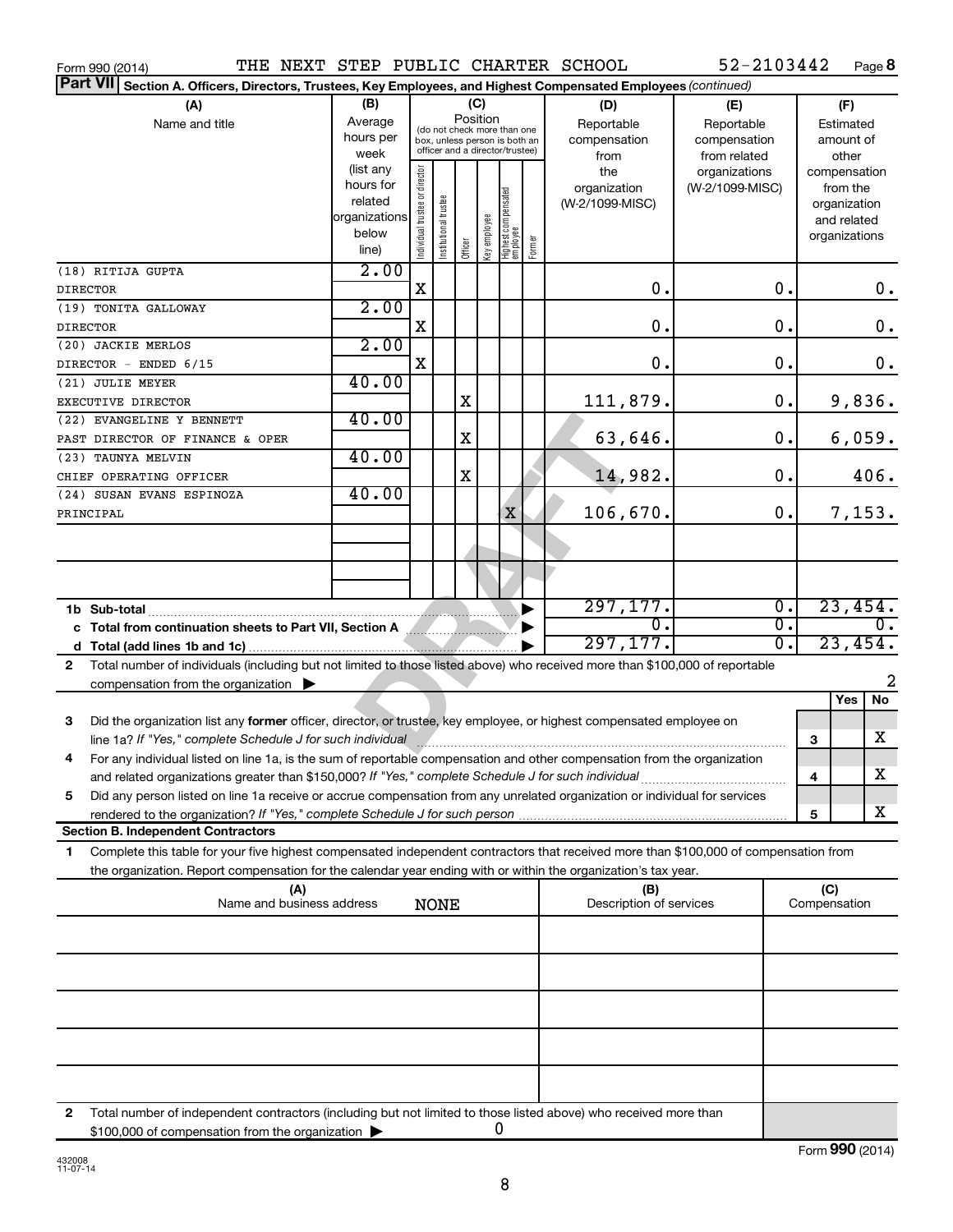| Form 990 (2014) |                                         |  |  | THE NEXT STEP PUBLIC CHARTER SCHOOL | 52-2103442 | Page |
|-----------------|-----------------------------------------|--|--|-------------------------------------|------------|------|
|                 | <b>Part VIII   Statement of Revenue</b> |  |  |                                     |            |      |

|                                                           |      | Check if Schedule O contains a response or note to any line in this Part VIII                                          |                      |                                            |                                                 |                                         |                                                             |
|-----------------------------------------------------------|------|------------------------------------------------------------------------------------------------------------------------|----------------------|--------------------------------------------|-------------------------------------------------|-----------------------------------------|-------------------------------------------------------------|
|                                                           |      |                                                                                                                        |                      | (A)<br>Total revenue                       | (B)<br>Related or<br>exempt function<br>revenue | (C)<br>Unrelated<br>business<br>revenue | Revenue excluded<br>trom tax under<br>sections<br>512 - 514 |
|                                                           |      | 1 a Federated campaigns<br>1a                                                                                          |                      |                                            |                                                 |                                         |                                                             |
| Contributions, Gifts, Grants<br>and Other Similar Amounts |      | 1 <sub>b</sub><br><b>b</b> Membership dues                                                                             |                      |                                            |                                                 |                                         |                                                             |
|                                                           |      | 1 <sub>c</sub><br>c Fundraising events                                                                                 |                      |                                            |                                                 |                                         |                                                             |
|                                                           |      | 1d<br>d Related organizations                                                                                          |                      |                                            |                                                 |                                         |                                                             |
|                                                           |      | 1e<br>e Government grants (contributions)                                                                              | 267,505.             |                                            |                                                 |                                         |                                                             |
|                                                           |      | f All other contributions, gifts, grants, and                                                                          |                      |                                            |                                                 |                                         |                                                             |
|                                                           |      | similar amounts not included above<br>1f                                                                               | 53,202.              |                                            |                                                 |                                         |                                                             |
|                                                           | g    | Noncash contributions included in lines 1a-1f: \$                                                                      |                      |                                            |                                                 |                                         |                                                             |
|                                                           |      |                                                                                                                        |                      | 320,707.                                   |                                                 |                                         |                                                             |
|                                                           |      |                                                                                                                        | <b>Business Code</b> |                                            |                                                 |                                         |                                                             |
|                                                           | 2a   | PER PUPIL FUNDING                                                                                                      | 900099               | ,701,351.7,701,351",7                      |                                                 |                                         |                                                             |
|                                                           | b    |                                                                                                                        |                      |                                            |                                                 |                                         |                                                             |
| Program Service<br>Revenue                                | с    | <u> 1980 - Johann Stein, marwolaethau a bhann an t-Albann an t-Albann an t-Albann an t-Albann an t-Albann an t-Alb</u> |                      |                                            |                                                 |                                         |                                                             |
|                                                           | d    | the control of the control of the control of the control of the control of                                             |                      |                                            |                                                 |                                         |                                                             |
|                                                           |      |                                                                                                                        |                      |                                            |                                                 |                                         |                                                             |
|                                                           |      | All other program service revenue                                                                                      |                      |                                            |                                                 |                                         |                                                             |
|                                                           |      |                                                                                                                        |                      | 7,701,351.                                 |                                                 |                                         |                                                             |
|                                                           | 3    | Investment income (including dividends, interest, and                                                                  |                      |                                            |                                                 |                                         |                                                             |
|                                                           |      |                                                                                                                        |                      | 7,430.                                     |                                                 |                                         | 7,430.                                                      |
|                                                           | 4    | Income from investment of tax-exempt bond proceeds                                                                     |                      |                                            |                                                 |                                         |                                                             |
|                                                           | 5    |                                                                                                                        |                      |                                            |                                                 |                                         |                                                             |
|                                                           |      | (i) Real<br>634, 155.                                                                                                  | (ii) Personal        |                                            |                                                 |                                         |                                                             |
|                                                           |      | <b>6 a</b> Gross rents<br>552,437.                                                                                     |                      |                                            |                                                 |                                         |                                                             |
|                                                           | С    | <b>b</b> Less: rental expenses <i></i><br>81,718.<br>Rental income or (loss)                                           |                      |                                            |                                                 |                                         |                                                             |
|                                                           |      |                                                                                                                        |                      | 81,718.                                    |                                                 |                                         | 81,718.                                                     |
|                                                           |      | 7 a Gross amount from sales of<br>(i) Securities                                                                       | (ii) Other           |                                            |                                                 |                                         |                                                             |
|                                                           |      | assets other than inventory                                                                                            |                      |                                            |                                                 |                                         |                                                             |
|                                                           |      | <b>b</b> Less: cost or other basis                                                                                     |                      |                                            |                                                 |                                         |                                                             |
|                                                           |      | and sales expenses                                                                                                     |                      |                                            |                                                 |                                         |                                                             |
|                                                           |      |                                                                                                                        |                      |                                            |                                                 |                                         |                                                             |
|                                                           |      |                                                                                                                        |                      |                                            |                                                 |                                         |                                                             |
| ≗                                                         |      | 8 a Gross income from fundraising events (not                                                                          |                      |                                            |                                                 |                                         |                                                             |
|                                                           |      | including \$                                                                                                           |                      |                                            |                                                 |                                         |                                                             |
|                                                           |      | contributions reported on line 1c). See                                                                                |                      |                                            |                                                 |                                         |                                                             |
| Other Rever                                               |      |                                                                                                                        |                      |                                            |                                                 |                                         |                                                             |
|                                                           |      |                                                                                                                        |                      |                                            |                                                 |                                         |                                                             |
|                                                           |      | c Net income or (loss) from fundraising events                                                                         |                      |                                            |                                                 |                                         |                                                             |
|                                                           |      | 9 a Gross income from gaming activities. See                                                                           |                      |                                            |                                                 |                                         |                                                             |
|                                                           |      |                                                                                                                        |                      |                                            |                                                 |                                         |                                                             |
|                                                           |      | b<br><b>b</b> Less: direct expenses <b>manually contained</b>                                                          |                      |                                            |                                                 |                                         |                                                             |
|                                                           |      |                                                                                                                        |                      |                                            |                                                 |                                         |                                                             |
|                                                           |      | 10 a Gross sales of inventory, less returns                                                                            |                      |                                            |                                                 |                                         |                                                             |
|                                                           |      | b                                                                                                                      |                      |                                            |                                                 |                                         |                                                             |
|                                                           |      |                                                                                                                        |                      |                                            |                                                 |                                         |                                                             |
|                                                           |      | c Net income or (loss) from sales of inventory<br>Miscellaneous Revenue                                                | <b>Business Code</b> |                                            |                                                 |                                         |                                                             |
|                                                           | 11 a |                                                                                                                        |                      |                                            |                                                 |                                         |                                                             |
|                                                           | b    |                                                                                                                        |                      |                                            |                                                 |                                         |                                                             |
|                                                           | с    | <u> 1990 - Johann John Stein, mars an de Frankryk († 1952)</u>                                                         |                      |                                            |                                                 |                                         |                                                             |
|                                                           |      |                                                                                                                        |                      |                                            |                                                 |                                         |                                                             |
|                                                           |      |                                                                                                                        |                      |                                            |                                                 |                                         |                                                             |
|                                                           | 12   |                                                                                                                        |                      | $\triangleright$ 8, 111, 206. 7, 701, 351. |                                                 | $\overline{0}$ .                        | 89,148.                                                     |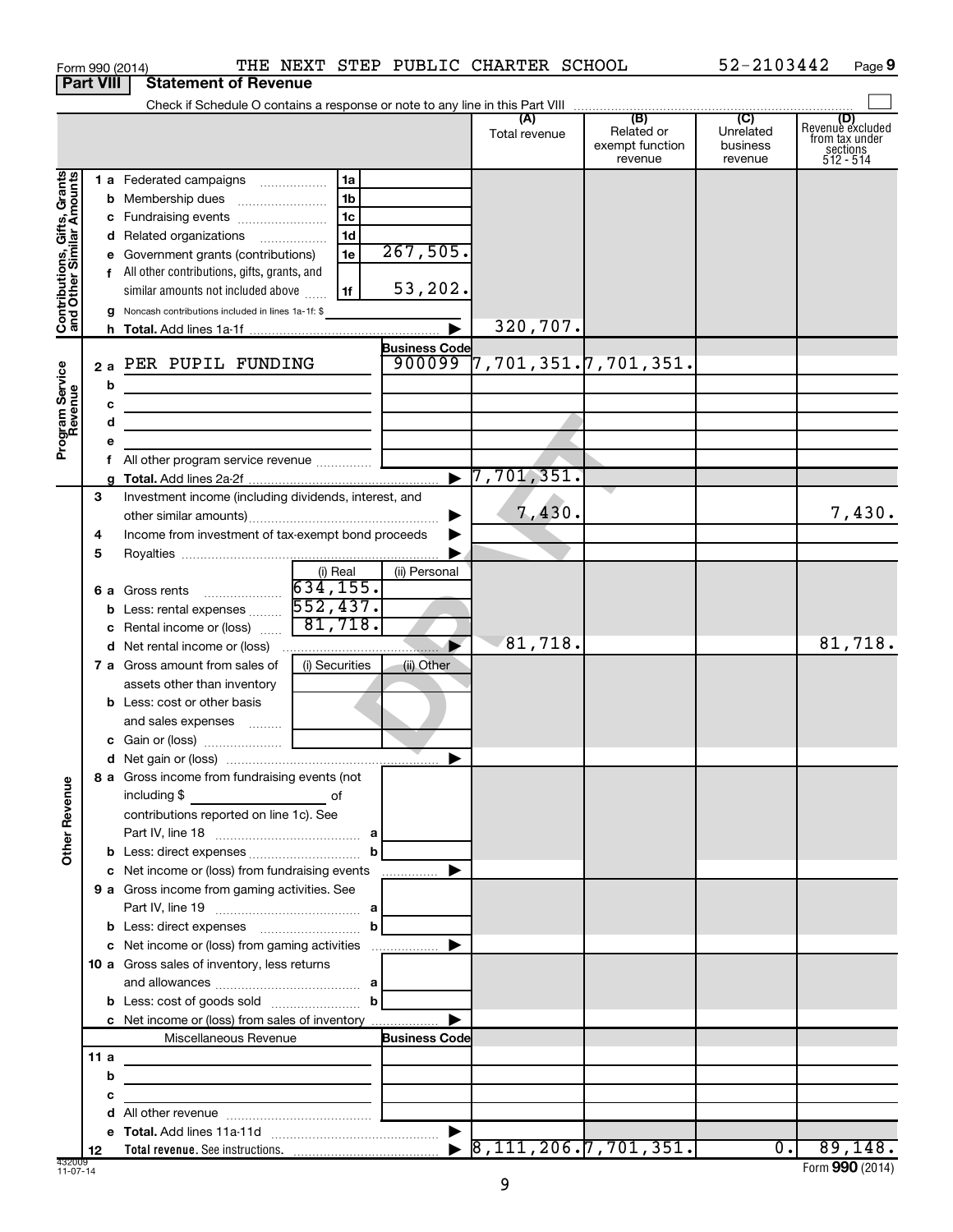Form 990 (2014) **PHE NEXT STEP PUBLIC CHARTER SCHOOL** 52-2103442 Page

|        | Section 501(c)(3) and 501(c)(4) organizations must complete all columns. All other organizations must complete column (A).                                                                                  |                |                             |                                    |                         |
|--------|-------------------------------------------------------------------------------------------------------------------------------------------------------------------------------------------------------------|----------------|-----------------------------|------------------------------------|-------------------------|
|        | Check if Schedule O contains a response or note to any line in this Part IX                                                                                                                                 | (A)            | (B)                         | (C)                                | (D)                     |
|        | Do not include amounts reported on lines 6b,<br>7b, 8b, 9b, and 10b of Part VIII.                                                                                                                           | Total expenses | Program service<br>expenses | Management and<br>general expenses | Fundraising<br>expenses |
| 1      | Grants and other assistance to domestic organizations                                                                                                                                                       |                |                             |                                    |                         |
|        | and domestic governments. See Part IV, line 21                                                                                                                                                              |                |                             |                                    |                         |
| 2      | Grants and other assistance to domestic                                                                                                                                                                     |                |                             |                                    |                         |
|        | individuals. See Part IV, line 22                                                                                                                                                                           | 8,980.         | 8,980.                      |                                    |                         |
| 3      | Grants and other assistance to foreign                                                                                                                                                                      |                |                             |                                    |                         |
|        | organizations, foreign governments, and foreign                                                                                                                                                             |                |                             |                                    |                         |
|        | individuals. See Part IV, lines 15 and 16                                                                                                                                                                   |                |                             |                                    |                         |
| 4      | Benefits paid to or for members                                                                                                                                                                             |                |                             |                                    |                         |
| 5      | Compensation of current officers, directors,                                                                                                                                                                |                |                             |                                    |                         |
|        | trustees, and key employees                                                                                                                                                                                 | 152,577.       | 59, 230.                    | 92,236.                            | 1,111.                  |
| 6      | Compensation not included above, to disqualified                                                                                                                                                            |                |                             |                                    |                         |
|        | persons (as defined under section 4958(f)(1)) and                                                                                                                                                           |                |                             |                                    |                         |
|        | persons described in section 4958(c)(3)(B)<br><b>Bassiness</b>                                                                                                                                              | 2,536,441.     | 2, 253, 641.                | 282, 800.                          |                         |
| 7      |                                                                                                                                                                                                             |                |                             |                                    |                         |
| 8      | Pension plan accruals and contributions (include                                                                                                                                                            | 69,082.        | 60,379.                     | 8,688.                             | 15.                     |
|        | section 401(k) and 403(b) employer contributions)                                                                                                                                                           | 307, 377.      | 268, 655.                   | 38,655.                            | 67.                     |
| 9      | Other employee benefits                                                                                                                                                                                     | 206,897.       | 180,832.                    | 26,019.                            | 46.                     |
| 10     |                                                                                                                                                                                                             |                |                             |                                    |                         |
| 11     | Fees for services (non-employees):                                                                                                                                                                          |                |                             |                                    |                         |
|        |                                                                                                                                                                                                             | 12,000.        | 8,160.                      | 3,840.                             |                         |
| b      |                                                                                                                                                                                                             | 79,321.        | 50,898.                     | 28,401.                            | $\overline{22}$ .       |
| с      |                                                                                                                                                                                                             |                |                             |                                    |                         |
| d<br>е | Professional fundraising services. See Part IV, line 17                                                                                                                                                     |                |                             |                                    |                         |
| f      | Investment management fees                                                                                                                                                                                  |                |                             |                                    |                         |
| g      | Other. (If line 11g amount exceeds 10% of line 25,                                                                                                                                                          |                |                             |                                    |                         |
|        | column (A) amount, list line 11g expenses on Sch O.)                                                                                                                                                        | 36,472.        | 34,472.                     | 2,000.                             |                         |
| 12     |                                                                                                                                                                                                             | 60,706.        | 60,706.                     |                                    |                         |
| 13     |                                                                                                                                                                                                             | 53,539.        | 46,307.                     | 6,956.                             | 276.                    |
| 14     |                                                                                                                                                                                                             | 53,714.        | 46,334.                     | 7,360.                             | $\overline{20}$ .       |
| 15     |                                                                                                                                                                                                             |                |                             |                                    |                         |
| 16     |                                                                                                                                                                                                             | 295,848.       | 255, 196.                   | 40,539.                            | 113.                    |
| 17     |                                                                                                                                                                                                             | 19, 177.       | 16, 722.                    | 2,455.                             |                         |
| 18     | Payments of travel or entertainment expenses                                                                                                                                                                |                |                             |                                    |                         |
|        | for any federal, state, or local public officials                                                                                                                                                           |                |                             |                                    |                         |
| 19     | Conferences, conventions, and meetings                                                                                                                                                                      | 1,767.         | 1,525.                      | 242.                               |                         |
| 20     | Interest                                                                                                                                                                                                    |                |                             |                                    |                         |
| 21     |                                                                                                                                                                                                             |                |                             |                                    |                         |
| 22     | Depreciation, depletion, and amortization                                                                                                                                                                   | 372, 148.      | 292,668.                    | 79,352.                            | 128.                    |
| 23     | Insurance                                                                                                                                                                                                   | 11,762.        | 10, 146.                    | 1,612.                             | 4.                      |
| 24     | Other expenses. Itemize expenses not covered<br>above. (List miscellaneous expenses in line 24e. If line<br>24e amount exceeds 10% of line 25, column (A)<br>amount, list line 24e expenses on Schedule O.) |                |                             |                                    |                         |
| a      | STUDENT MATERIALS                                                                                                                                                                                           | 281,218.       | 281,218.                    |                                    |                         |
| b      | STUDENT FOOD                                                                                                                                                                                                | 129,191.       | 129,191.                    |                                    |                         |
|        | TELECOMMUNICATIONS                                                                                                                                                                                          | 103,841.       | 89,573.                     | 14,229.                            | 39.                     |
| d      | STAFF DEVELOPMENT                                                                                                                                                                                           | 83,693.        | 72,221.                     | 11,472.                            |                         |
|        | e All other expenses                                                                                                                                                                                        | 225, 366.      | 140,108.                    | 85, 244.                           | 14.                     |
| 25     | Total functional expenses. Add lines 1 through 24e                                                                                                                                                          | 5,101,117.     | 4,367,162.                  | 732,100.                           | 1,855.                  |
| 26     | Joint costs. Complete this line only if the organization                                                                                                                                                    |                |                             |                                    |                         |
|        | reported in column (B) joint costs from a combined                                                                                                                                                          |                |                             |                                    |                         |
|        | educational campaign and fundraising solicitation.                                                                                                                                                          |                |                             |                                    |                         |
|        | Check here $\blacktriangleright$<br>if following SOP 98-2 (ASC 958-720)                                                                                                                                     |                |                             |                                    |                         |

432010 11-07-14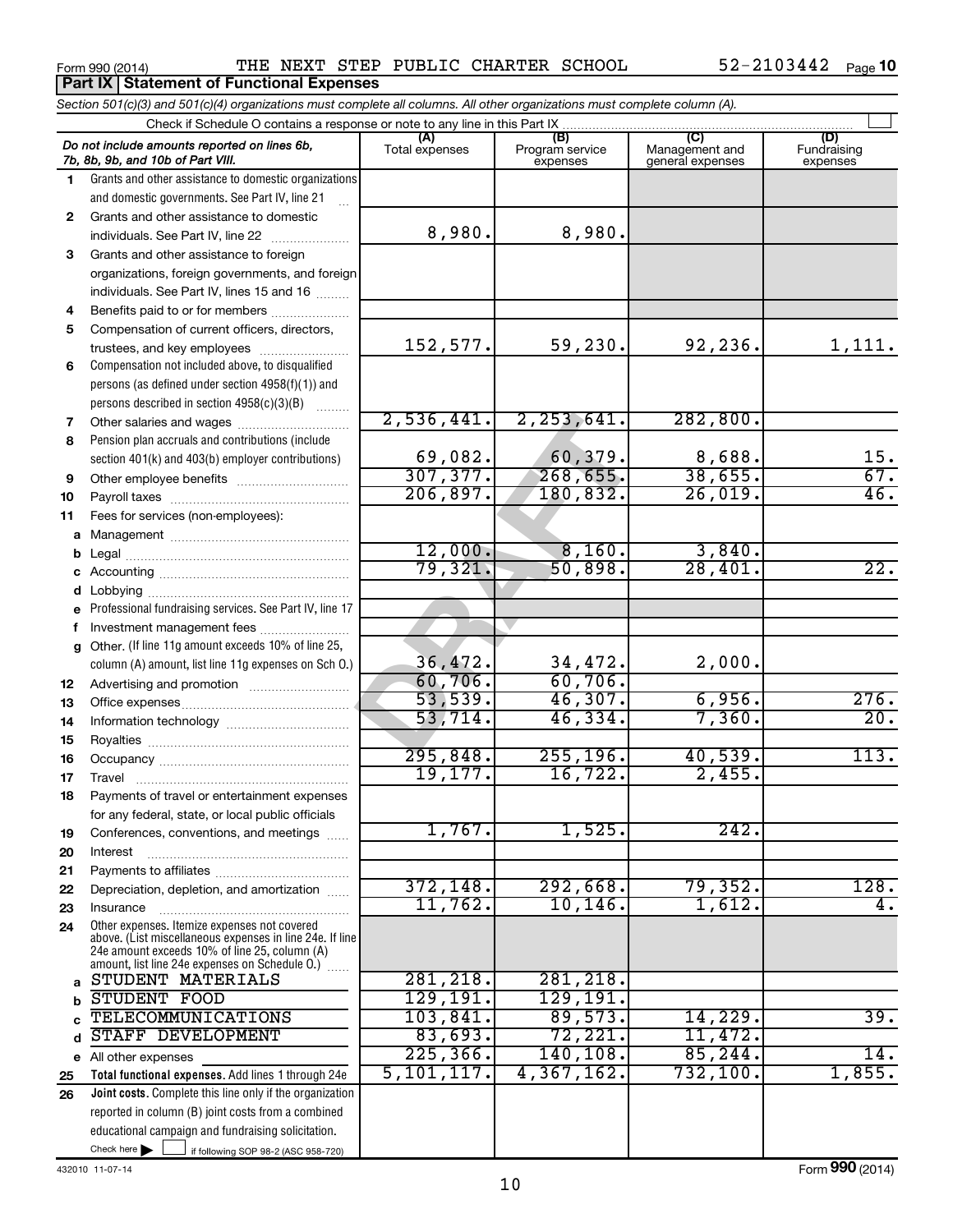**Net Assets or Fund Balances**

Net Assets or Fund Balances

|    | trustees, key employees, and highest compensated employees. Complete                                 |          |                |                            |                 |                        |
|----|------------------------------------------------------------------------------------------------------|----------|----------------|----------------------------|-----------------|------------------------|
|    | Part II of Schedule L                                                                                |          |                |                            | 5               |                        |
| 6  | Loans and other receivables from other disqualified persons (as defined under                        |          |                |                            |                 |                        |
|    | section 4958(f)(1)), persons described in section 4958(c)(3)(B), and contributing                    |          |                |                            |                 |                        |
|    | employers and sponsoring organizations of section 501(c)(9) voluntary                                |          |                |                            |                 |                        |
|    | employees' beneficiary organizations (see instr). Complete Part II of Sch L                          |          |                |                            | 6               |                        |
| 7  |                                                                                                      |          | $\overline{7}$ |                            |                 |                        |
| 8  |                                                                                                      |          | 8              |                            |                 |                        |
| 9  | Prepaid expenses and deferred charges                                                                |          |                | 24,588.                    | 9               | 77,626.                |
|    | <b>10a</b> Land, buildings, and equipment: cost or other                                             |          |                |                            |                 |                        |
|    |                                                                                                      |          |                |                            |                 |                        |
|    |                                                                                                      |          |                | 9,526,427.                 | 10 <sub>c</sub> | 9,188,143.             |
| 11 |                                                                                                      |          |                |                            | 11              |                        |
| 12 |                                                                                                      |          |                |                            | 12              |                        |
| 13 | Investments - program-related. See Part IV, line 11                                                  |          |                |                            | 13              |                        |
| 14 |                                                                                                      |          |                |                            | 14              |                        |
| 15 |                                                                                                      |          |                | 18,000.                    | 15              | 326,804.               |
| 16 |                                                                                                      |          |                | 14,530,773.                | 16              | 17, 207, 065.          |
| 17 |                                                                                                      | 321,542. | 17             | 335,991.                   |                 |                        |
| 18 |                                                                                                      |          |                |                            | 18              |                        |
| 19 |                                                                                                      |          |                | 342, 240.                  | 19              |                        |
| 20 | Tax-exempt bond liabilities                                                                          |          |                |                            | 20              |                        |
| 21 | Escrow or custodial account liability. Complete Part IV of Schedule D                                |          |                |                            | 21              |                        |
| 22 | Loans and other payables to current and former officers, directors, trustees,                        |          |                |                            |                 |                        |
|    | key employees, highest compensated employees, and disqualified persons.                              |          |                |                            |                 |                        |
|    |                                                                                                      |          |                |                            | 22              |                        |
| 23 | Secured mortgages and notes payable to unrelated third parties                                       |          |                | 7,694,124.                 | 23              | 7,688,118.             |
| 24 | Unsecured notes and loans payable to unrelated third parties                                         |          |                |                            | 24              |                        |
| 25 | Other liabilities (including federal income tax, payables to related third                           |          |                |                            |                 |                        |
|    | parties, and other liabilities not included on lines 17-24). Complete Part X of                      |          |                |                            |                 |                        |
|    | Schedule D                                                                                           |          |                | $\frac{70,000}{8,427,906}$ | 25              | 283,743.<br>8,307,852. |
| 26 |                                                                                                      |          |                |                            | 26              |                        |
|    | Organizations that follow SFAS 117 (ASC 958), check here $\blacktriangleright \lfloor X \rfloor$ and |          |                |                            |                 |                        |
|    | complete lines 27 through 29, and lines 33 and 34.                                                   |          |                |                            |                 |                        |
| 27 |                                                                                                      |          |                | 6,090,568.                 | 27              | 8,892,546.             |
| 28 |                                                                                                      |          |                | 12, 299.                   | 28              | 6,667.                 |
| 29 | Permanently restricted net assets                                                                    |          |                |                            | 29              |                        |
|    | Organizations that do not follow SFAS 117 (ASC 958), check here                                      |          |                |                            |                 |                        |
|    | and complete lines 30 through 34.                                                                    |          |                |                            |                 |                        |
| 30 | Capital stock or trust principal, or current funds                                                   |          |                |                            | 30              |                        |

# Form 990 (2014) **PHE NEXT STEP PUBLIC CHARTER SCHOOL** 52-2103442 Page

Check if Schedule O contains a response or note to any line in this Part X

Cash - non-interest-bearing ~~~~~~~~~~~~~~~~~~~~~~~~~ Savings and temporary cash investments ~~~~~~~~~~~~~~~~~~ Pledges and grants receivable, net ~~~~~~~~~~~~~~~~~~~~~ Accounts receivable, net ~~~~~~~~~~~~~~~~~~~~~~~~~~ Loans and other receivables from current and former officers, directors,

Paid-in or capital surplus, or land, building, or equipment fund ....................... Retained earnings, endowment, accumulated income, or other funds ............ Total net assets or fund balances ~~~~~~~~~~~~~~~~~~~~~~

Total liabilities and net assets/fund balances

52-2103442 Page 11

7,289,250.

 $\perp$ 

**(A) (B)**

Beginning of year  $\parallel$  | End of year

4,580,304.

 $205, 465.$  3  $91, 330.$  $175,989. 4$  233,912.

Form (2014) **990**

 $6,102,867.$  33 8,899,213. 14,530,773. 17,207,065.

| Form 990 (2014)               |  |  |
|-------------------------------|--|--|
| <b>Part X   Balance Sheet</b> |  |  |

**Assets**

**Liabilities**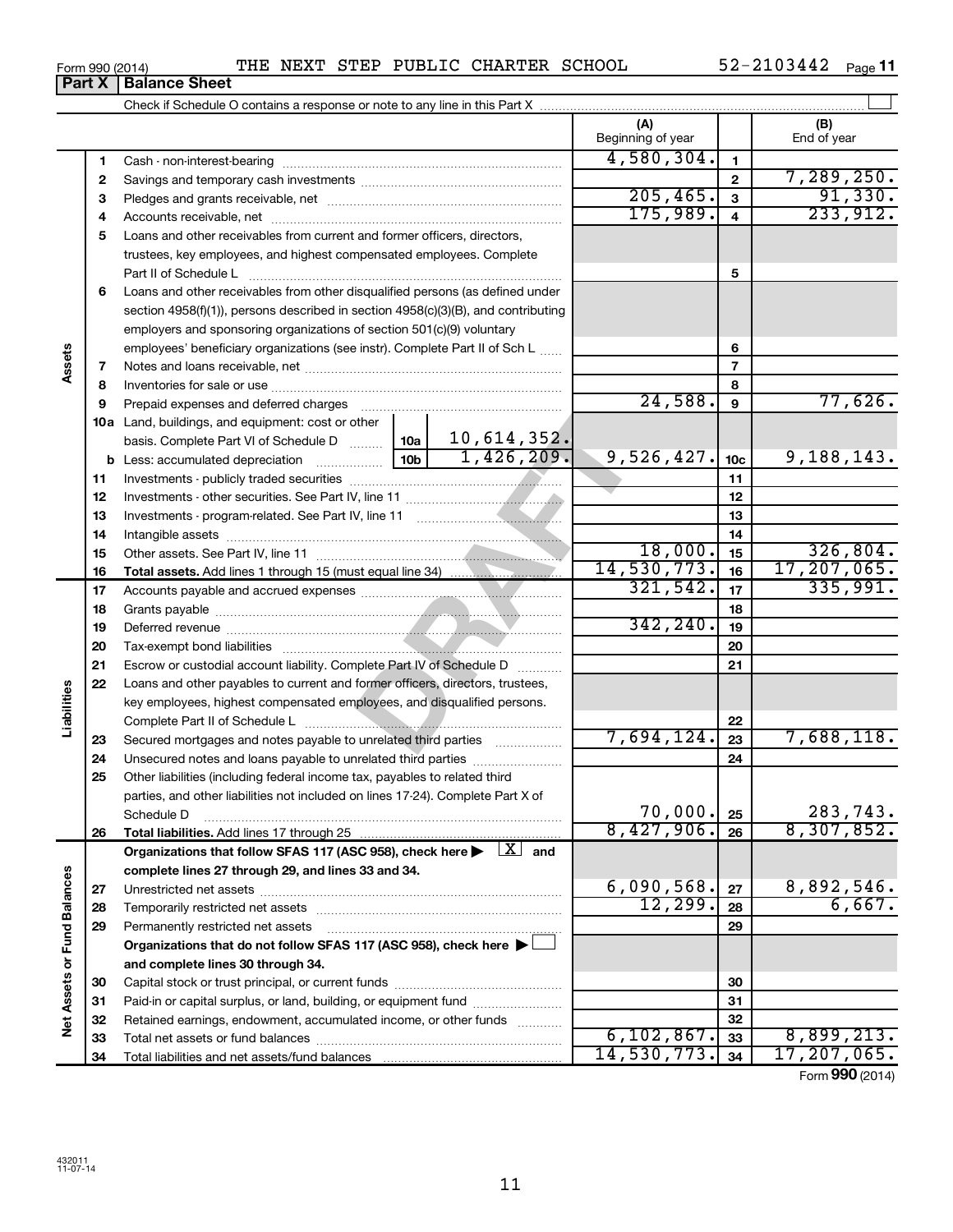|    | THE NEXT STEP PUBLIC CHARTER SCHOOL<br>Form 990 (2014)                                                                          |                         | 52-2103442     |            | Page 12            |
|----|---------------------------------------------------------------------------------------------------------------------------------|-------------------------|----------------|------------|--------------------|
|    | Part XI<br><b>Reconciliation of Net Assets</b>                                                                                  |                         |                |            |                    |
|    |                                                                                                                                 |                         |                |            | $\boxed{\text{X}}$ |
|    |                                                                                                                                 |                         |                |            |                    |
| 1  |                                                                                                                                 | $\mathbf{1}$            | 8, 111, 206.   |            |                    |
| 2  |                                                                                                                                 | $\overline{2}$          | 5,101,117.     |            |                    |
| З  | Revenue less expenses. Subtract line 2 from line 1                                                                              | 3                       | 3,010,089.     |            |                    |
| 4  |                                                                                                                                 | $\overline{\mathbf{4}}$ | 6, 102, 867.   |            |                    |
| 5  | Net unrealized gains (losses) on investments [111] www.martime.community.community.community.community.communi                  | 5                       |                |            |                    |
| 6  | Donated services and use of facilities                                                                                          | 6                       |                |            |                    |
| 7  | Investment expenses                                                                                                             | $\overline{7}$          |                |            |                    |
| 8  |                                                                                                                                 | 8                       |                |            |                    |
| 9  |                                                                                                                                 | 9                       | $-213,743.$    |            |                    |
| 10 | Net assets or fund balances at end of year. Combine lines 3 through 9 (must equal Part X, line 33,                              |                         |                |            |                    |
|    | column (B))                                                                                                                     | 10                      | 8,899,213.     |            |                    |
|    | Part XII Financial Statements and Reporting                                                                                     |                         |                |            |                    |
|    |                                                                                                                                 |                         |                |            |                    |
|    |                                                                                                                                 |                         |                | <b>Yes</b> | No                 |
| 1  | Accounting method used to prepare the Form 990: $\Box$ Cash $\Box$ Accrual $\Box$ Other                                         |                         |                |            |                    |
|    | If the organization changed its method of accounting from a prior year or checked "Other," explain in Schedule O.               |                         |                |            |                    |
|    | 2a Were the organization's financial statements compiled or reviewed by an independent accountant?                              |                         | 2a             |            | X                  |
|    | If "Yes," check a box below to indicate whether the financial statements for the year were compiled or reviewed on a            |                         |                |            |                    |
|    | separate basis, consolidated basis, or both:                                                                                    |                         |                |            |                    |
|    | Separate basis<br>Consolidated basis<br>Both consolidated and separate basis                                                    |                         |                |            |                    |
| b  |                                                                                                                                 |                         | 2 <sub>b</sub> | х          |                    |
|    | If "Yes," check a box below to indicate whether the financial statements for the year were audited on a separate basis,         |                         |                |            |                    |
|    | consolidated basis, or both:                                                                                                    |                         |                |            |                    |
|    | $\lfloor x \rfloor$ Separate basis<br>Consolidated basis<br>Both consolidated and separate basis                                |                         |                |            |                    |
|    | c If "Yes" to line 2a or 2b, does the organization have a committee that assumes responsibility for oversight of the audit,     |                         |                |            |                    |
|    | review, or compilation of its financial statements and selection of an independent accountant?                                  |                         | 2c             | х          |                    |
|    | If the organization changed either its oversight process or selection process during the tax year, explain in Schedule O.       |                         |                |            |                    |
|    | 3a As a result of a federal award, was the organization required to undergo an audit or audits as set forth in the Single Audit |                         |                |            |                    |
|    |                                                                                                                                 |                         | За             |            | x                  |
|    | b If "Yes," did the organization undergo the required audit or audits? If the organization did not undergo the required audit   |                         |                |            |                    |
|    | or audits, explain why in Schedule O and describe any steps taken to undergo such audits                                        |                         | 3b             |            |                    |
|    |                                                                                                                                 |                         |                |            | Form 990 (2014)    |
|    |                                                                                                                                 |                         |                |            |                    |
|    |                                                                                                                                 |                         |                |            |                    |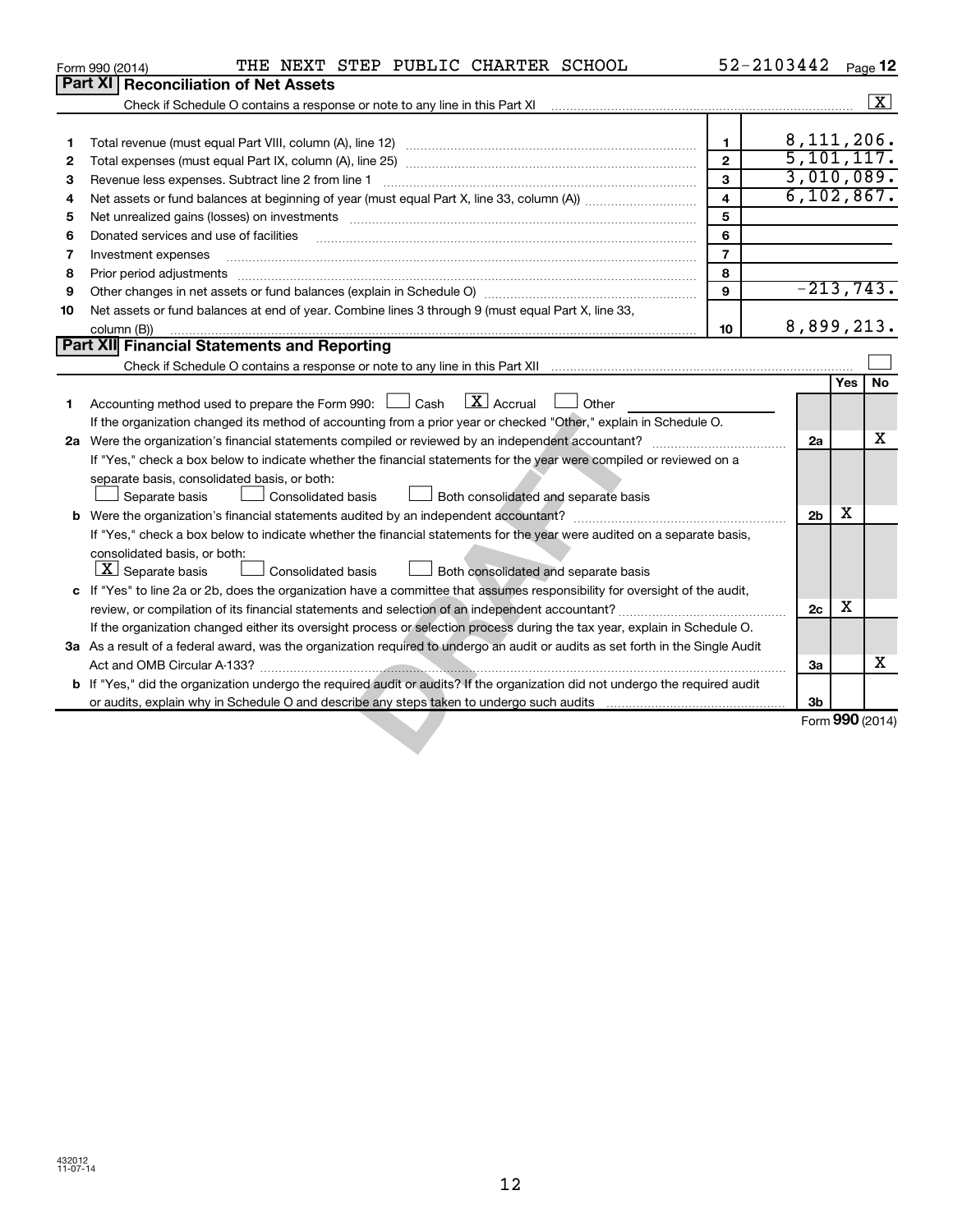|  | <b>SCHEDULE A</b> |  |  |
|--|-------------------|--|--|
|  |                   |  |  |

Department of the Treasury Internal Revenue Service

| (Form 990 or 990-EZ) |  |  |  |  |
|----------------------|--|--|--|--|
|----------------------|--|--|--|--|

# Form 990 or 990-EZ) **Public Charity Status and Public Support**<br>
Complete if the organization is a section 501(c)(3) organization or a section<br> **2014**

**4947(a)(1) nonexempt charitable trust. | Attach to Form 990 or Form 990-EZ.** 

| <b>Open to Public</b><br>Inspection |  |
|-------------------------------------|--|

OMB No. 1545-0047

Information about Schedule A (Form 990 or 990-EZ) and its instructions is at www.irs.gov/form990.

|        |                                                                                                                                               | Name of the organization                                                                                                                                                                                        |  |          | $\blacktriangleright$ information about deficiencies (i) on the second second its inseractions is at WWW.IIS.QOV/TOHINGGU                     |                          |                           |                        |  | <b>Employer identification number</b> |  |  |
|--------|-----------------------------------------------------------------------------------------------------------------------------------------------|-----------------------------------------------------------------------------------------------------------------------------------------------------------------------------------------------------------------|--|----------|-----------------------------------------------------------------------------------------------------------------------------------------------|--------------------------|---------------------------|------------------------|--|---------------------------------------|--|--|
|        |                                                                                                                                               |                                                                                                                                                                                                                 |  |          | THE NEXT STEP PUBLIC CHARTER SCHOOL                                                                                                           |                          |                           |                        |  | 52-2103442                            |  |  |
| Part I |                                                                                                                                               |                                                                                                                                                                                                                 |  |          | Reason for Public Charity Status (All organizations must complete this part.) See instructions.                                               |                          |                           |                        |  |                                       |  |  |
|        |                                                                                                                                               |                                                                                                                                                                                                                 |  |          |                                                                                                                                               |                          |                           |                        |  |                                       |  |  |
| 1.     |                                                                                                                                               | The organization is not a private foundation because it is: (For lines 1 through 11, check only one box.)<br>A church, convention of churches, or association of churches described in section 170(b)(1)(A)(i). |  |          |                                                                                                                                               |                          |                           |                        |  |                                       |  |  |
| 2      | <u>x</u>                                                                                                                                      | A school described in section 170(b)(1)(A)(ii). (Attach Schedule E.)                                                                                                                                            |  |          |                                                                                                                                               |                          |                           |                        |  |                                       |  |  |
| 3      |                                                                                                                                               |                                                                                                                                                                                                                 |  |          | A hospital or a cooperative hospital service organization described in section 170(b)(1)(A)(iii).                                             |                          |                           |                        |  |                                       |  |  |
| 4      |                                                                                                                                               |                                                                                                                                                                                                                 |  |          |                                                                                                                                               |                          |                           |                        |  |                                       |  |  |
|        | A medical research organization operated in conjunction with a hospital described in section 170(b)(1)(A)(iii). Enter the hospital's name,    |                                                                                                                                                                                                                 |  |          |                                                                                                                                               |                          |                           |                        |  |                                       |  |  |
| 5      | city, and state:<br>An organization operated for the benefit of a college or university owned or operated by a governmental unit described in |                                                                                                                                                                                                                 |  |          |                                                                                                                                               |                          |                           |                        |  |                                       |  |  |
|        |                                                                                                                                               | section 170(b)(1)(A)(iv). (Complete Part II.)                                                                                                                                                                   |  |          |                                                                                                                                               |                          |                           |                        |  |                                       |  |  |
| 6      |                                                                                                                                               |                                                                                                                                                                                                                 |  |          |                                                                                                                                               |                          |                           |                        |  |                                       |  |  |
| 7      |                                                                                                                                               |                                                                                                                                                                                                                 |  |          | A federal, state, or local government or governmental unit described in section 170(b)(1)(A)(v).                                              |                          |                           |                        |  |                                       |  |  |
|        |                                                                                                                                               |                                                                                                                                                                                                                 |  |          | An organization that normally receives a substantial part of its support from a governmental unit or from the general public described in     |                          |                           |                        |  |                                       |  |  |
|        |                                                                                                                                               | section 170(b)(1)(A)(vi). (Complete Part II.)                                                                                                                                                                   |  |          |                                                                                                                                               |                          |                           |                        |  |                                       |  |  |
| 8      |                                                                                                                                               |                                                                                                                                                                                                                 |  |          | A community trust described in section 170(b)(1)(A)(vi). (Complete Part II.)                                                                  |                          |                           |                        |  |                                       |  |  |
| 9      |                                                                                                                                               |                                                                                                                                                                                                                 |  |          | An organization that normally receives: (1) more than 33 1/3% of its support from contributions, membership fees, and gross receipts from     |                          |                           |                        |  |                                       |  |  |
|        |                                                                                                                                               |                                                                                                                                                                                                                 |  |          | activities related to its exempt functions - subject to certain exceptions, and (2) no more than 33 1/3% of its support from gross investment |                          |                           |                        |  |                                       |  |  |
|        |                                                                                                                                               |                                                                                                                                                                                                                 |  |          | income and unrelated business taxable income (less section 511 tax) from businesses acquired by the organization after June 30, 1975.         |                          |                           |                        |  |                                       |  |  |
|        |                                                                                                                                               | See section 509(a)(2). (Complete Part III.)                                                                                                                                                                     |  |          |                                                                                                                                               |                          |                           |                        |  |                                       |  |  |
| 10     |                                                                                                                                               |                                                                                                                                                                                                                 |  |          | An organization organized and operated exclusively to test for public safety. See section 509(a)(4).                                          |                          |                           |                        |  |                                       |  |  |
| 11     |                                                                                                                                               |                                                                                                                                                                                                                 |  |          | An organization organized and operated exclusively for the benefit of, to perform the functions of, or to carry out the purposes of one or    |                          |                           |                        |  |                                       |  |  |
|        |                                                                                                                                               |                                                                                                                                                                                                                 |  |          | more publicly supported organizations described in section 509(a)(1) or section 509(a)(2). See section 509(a)(3). Check the box in            |                          |                           |                        |  |                                       |  |  |
|        |                                                                                                                                               |                                                                                                                                                                                                                 |  |          | lines 11a through 11d that describes the type of supporting organization and complete lines 11e, 11f, and 11g.                                |                          |                           |                        |  |                                       |  |  |
| а      |                                                                                                                                               |                                                                                                                                                                                                                 |  |          | Type I. A supporting organization operated, supervised, or controlled by its supported organization(s), typically by giving                   |                          |                           |                        |  |                                       |  |  |
|        |                                                                                                                                               |                                                                                                                                                                                                                 |  |          | the supported organization(s) the power to regularly appoint or elect a majority of the directors or trustees of the supporting               |                          |                           |                        |  |                                       |  |  |
|        |                                                                                                                                               |                                                                                                                                                                                                                 |  |          | organization. You must complete Part IV, Sections A and B.                                                                                    |                          |                           |                        |  |                                       |  |  |
| b      |                                                                                                                                               |                                                                                                                                                                                                                 |  |          | Type II. A supporting organization supervised or controlled in connection with its supported organization(s), by having                       |                          |                           |                        |  |                                       |  |  |
|        |                                                                                                                                               |                                                                                                                                                                                                                 |  |          | control or management of the supporting organization vested in the same persons that control or manage the supported                          |                          |                           |                        |  |                                       |  |  |
|        |                                                                                                                                               |                                                                                                                                                                                                                 |  |          | organization(s). You must complete Part IV, Sections A and C.                                                                                 |                          |                           |                        |  |                                       |  |  |
|        |                                                                                                                                               |                                                                                                                                                                                                                 |  |          | Type III functionally integrated. A supporting organization operated in connection with, and functionally integrated with,                    |                          |                           |                        |  |                                       |  |  |
|        |                                                                                                                                               |                                                                                                                                                                                                                 |  |          | its supported organization(s) (see instructions). You must complete Part IV, Sections A, D, and E.                                            |                          |                           |                        |  |                                       |  |  |
| d      |                                                                                                                                               |                                                                                                                                                                                                                 |  |          | Type III non-functionally integrated. A supporting organization operated in connection with its supported organization(s)                     |                          |                           |                        |  |                                       |  |  |
|        |                                                                                                                                               |                                                                                                                                                                                                                 |  |          | that is not functionally integrated. The organization generally must satisfy a distribution requirement and an attentiveness                  |                          |                           |                        |  |                                       |  |  |
|        |                                                                                                                                               |                                                                                                                                                                                                                 |  |          | requirement (see instructions). You must complete Part IV, Sections A and D, and Part V.                                                      |                          |                           |                        |  |                                       |  |  |
| е      |                                                                                                                                               |                                                                                                                                                                                                                 |  |          | Check this box if the organization received a written determination from the IRS that it is a Type I, Type II, Type III                       |                          |                           |                        |  |                                       |  |  |
|        |                                                                                                                                               |                                                                                                                                                                                                                 |  |          | functionally integrated, or Type III non-functionally integrated supporting organization.                                                     |                          |                           |                        |  |                                       |  |  |
|        |                                                                                                                                               | f Enter the number of supported organizations                                                                                                                                                                   |  |          |                                                                                                                                               |                          |                           |                        |  |                                       |  |  |
|        |                                                                                                                                               | g Provide the following information about the supported organization(s).<br>(i) Name of supported                                                                                                               |  | (ii) EIN | (iii) Type of organization                                                                                                                    | (iv) Is the organization |                           | (v) Amount of monetary |  | (vi) Amount of                        |  |  |
|        |                                                                                                                                               | organization                                                                                                                                                                                                    |  |          | (described on lines 1-9                                                                                                                       |                          | listed in your            | support (see           |  | other support (see                    |  |  |
|        |                                                                                                                                               |                                                                                                                                                                                                                 |  |          | above or IRC section                                                                                                                          | Yes                      | governing document?<br>No | Instructions)          |  | Instructions)                         |  |  |
|        |                                                                                                                                               |                                                                                                                                                                                                                 |  |          | (see instructions))                                                                                                                           |                          |                           |                        |  |                                       |  |  |
|        |                                                                                                                                               |                                                                                                                                                                                                                 |  |          |                                                                                                                                               |                          |                           |                        |  |                                       |  |  |
|        |                                                                                                                                               |                                                                                                                                                                                                                 |  |          |                                                                                                                                               |                          |                           |                        |  |                                       |  |  |
|        |                                                                                                                                               |                                                                                                                                                                                                                 |  |          |                                                                                                                                               |                          |                           |                        |  |                                       |  |  |
|        |                                                                                                                                               |                                                                                                                                                                                                                 |  |          |                                                                                                                                               |                          |                           |                        |  |                                       |  |  |
|        |                                                                                                                                               |                                                                                                                                                                                                                 |  |          |                                                                                                                                               |                          |                           |                        |  |                                       |  |  |
|        |                                                                                                                                               |                                                                                                                                                                                                                 |  |          |                                                                                                                                               |                          |                           |                        |  |                                       |  |  |
|        |                                                                                                                                               |                                                                                                                                                                                                                 |  |          |                                                                                                                                               |                          |                           |                        |  |                                       |  |  |

Form 990 or 990-EZ. 432021 09-17-14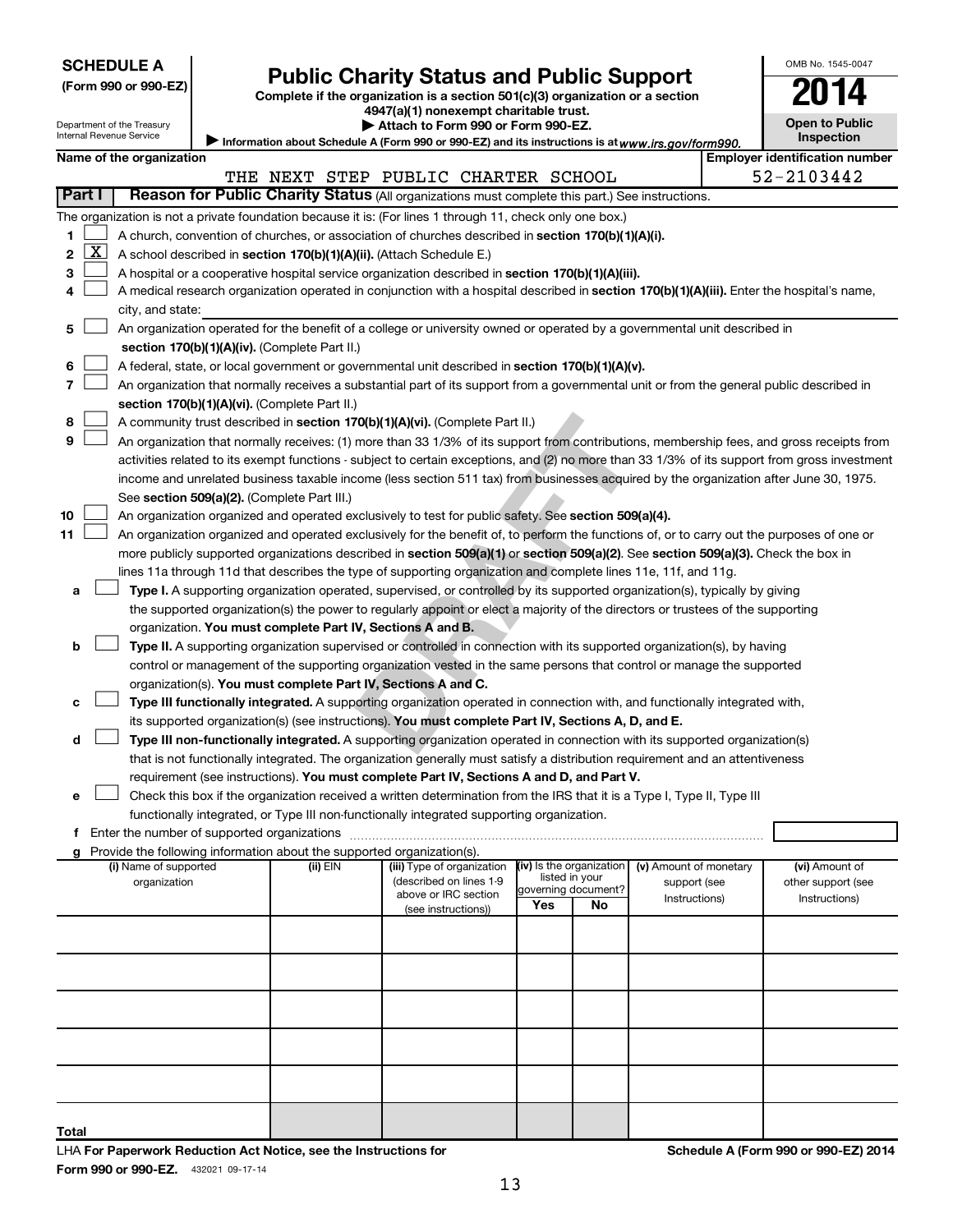#### 52-2103442 Page 2 Schedule A (Form 990 or 990-EZ) 2014 THE NEXT STEP PUBLIC CHARTER SCHOOL  $52-2103442$  Page

(Complete only if you checked the box on line 5, 7, or 8 of Part I or if the organization failed to qualify under Part III. If the organization fails to qualify under the tests listed below, please complete Part III.) **Part II Support Schedule for Organizations Described in Sections 170(b)(1)(A)(iv) and 170(b)(1)(A)(vi)**

|    | <b>Section A. Public Support</b>                                                                                                                                                                                               |          |          |            |            |          |           |
|----|--------------------------------------------------------------------------------------------------------------------------------------------------------------------------------------------------------------------------------|----------|----------|------------|------------|----------|-----------|
|    | Calendar year (or fiscal year beginning in) $\blacktriangleright$                                                                                                                                                              | (a) 2010 | (b) 2011 | $(c)$ 2012 | $(d)$ 2013 | (e) 2014 | (f) Total |
|    | 1 Gifts, grants, contributions, and                                                                                                                                                                                            |          |          |            |            |          |           |
|    | membership fees received. (Do not                                                                                                                                                                                              |          |          |            |            |          |           |
|    | include any "unusual grants.")                                                                                                                                                                                                 |          |          |            |            |          |           |
|    | 2 Tax revenues levied for the organ-                                                                                                                                                                                           |          |          |            |            |          |           |
|    | ization's benefit and either paid to                                                                                                                                                                                           |          |          |            |            |          |           |
|    | or expended on its behalf                                                                                                                                                                                                      |          |          |            |            |          |           |
| З  | The value of services or facilities                                                                                                                                                                                            |          |          |            |            |          |           |
|    | furnished by a governmental unit to                                                                                                                                                                                            |          |          |            |            |          |           |
|    | the organization without charge                                                                                                                                                                                                |          |          |            |            |          |           |
|    | Total. Add lines 1 through 3                                                                                                                                                                                                   |          |          |            |            |          |           |
| 5  | The portion of total contributions                                                                                                                                                                                             |          |          |            |            |          |           |
|    | by each person (other than a                                                                                                                                                                                                   |          |          |            |            |          |           |
|    | governmental unit or publicly                                                                                                                                                                                                  |          |          |            |            |          |           |
|    | supported organization) included                                                                                                                                                                                               |          |          |            |            |          |           |
|    | on line 1 that exceeds 2% of the                                                                                                                                                                                               |          |          |            |            |          |           |
|    | amount shown on line 11,                                                                                                                                                                                                       |          |          |            |            |          |           |
|    | column (f)                                                                                                                                                                                                                     |          |          |            |            |          |           |
|    | 6 Public support. Subtract line 5 from line 4.                                                                                                                                                                                 |          |          |            |            |          |           |
|    | <b>Section B. Total Support</b>                                                                                                                                                                                                |          |          |            |            |          |           |
|    | Calendar year (or fiscal year beginning in) $\blacktriangleright$                                                                                                                                                              | (a) 2010 | (b) 2011 | (c) 2012   | $(d)$ 2013 | (e) 2014 | (f) Total |
|    | 7 Amounts from line 4                                                                                                                                                                                                          |          |          |            |            |          |           |
| 8  | Gross income from interest.                                                                                                                                                                                                    |          |          |            |            |          |           |
|    | dividends, payments received on                                                                                                                                                                                                |          |          |            |            |          |           |
|    | securities loans, rents, royalties                                                                                                                                                                                             |          |          |            |            |          |           |
|    | and income from similar sources                                                                                                                                                                                                |          |          |            |            |          |           |
| 9  | Net income from unrelated business                                                                                                                                                                                             |          |          |            |            |          |           |
|    | activities, whether or not the                                                                                                                                                                                                 |          |          |            |            |          |           |
|    | business is regularly carried on                                                                                                                                                                                               |          |          |            |            |          |           |
|    | 10 Other income. Do not include gain                                                                                                                                                                                           |          |          |            |            |          |           |
|    | or loss from the sale of capital                                                                                                                                                                                               |          |          |            |            |          |           |
|    | assets (Explain in Part VI.)                                                                                                                                                                                                   |          |          |            |            |          |           |
|    | 11 Total support. Add lines 7 through 10                                                                                                                                                                                       |          |          |            |            |          |           |
|    | <b>12</b> Gross receipts from related activities, etc. (see instructions)                                                                                                                                                      |          |          |            |            | 12       |           |
|    | 13 First five years. If the Form 990 is for the organization's first, second, third, fourth, or fifth tax year as a section 501(c)(3)                                                                                          |          |          |            |            |          |           |
|    | organization, check this box and stop here                                                                                                                                                                                     |          |          |            |            |          |           |
|    | <b>Section C. Computation of Public Support Percentage</b>                                                                                                                                                                     |          |          |            |            |          |           |
|    | 14 Public support percentage for 2014 (line 6, column (f) divided by line 11, column (f) <i>mummumumum</i>                                                                                                                     |          |          |            |            | 14       | %         |
|    |                                                                                                                                                                                                                                |          |          |            |            | 15       | %         |
|    | 16a 33 1/3% support test - 2014. If the organization did not check the box on line 13, and line 14 is 33 1/3% or more, check this box and                                                                                      |          |          |            |            |          |           |
|    | stop here. The organization qualifies as a publicly supported organization manufactured content and the content of the state of the state of the state of the state of the state of the state of the state of the state of the |          |          |            |            |          |           |
|    | b 33 1/3% support test - 2013. If the organization did not check a box on line 13 or 16a, and line 15 is 33 1/3% or more, check this box                                                                                       |          |          |            |            |          |           |
|    |                                                                                                                                                                                                                                |          |          |            |            |          |           |
|    | 17a 10% -facts-and-circumstances test - 2014. If the organization did not check a box on line 13, 16a, or 16b, and line 14 is 10% or more,                                                                                     |          |          |            |            |          |           |
|    | and if the organization meets the "facts-and-circumstances" test, check this box and stop here. Explain in Part VI how the organization                                                                                        |          |          |            |            |          |           |
|    | meets the "facts-and-circumstances" test. The organization qualifies as a publicly supported organization <i>managrammanamanamanam</i>                                                                                         |          |          |            |            |          |           |
|    | b 10% -facts-and-circumstances test - 2013. If the organization did not check a box on line 13, 16a, 16b, or 17a, and line 15 is 10% or                                                                                        |          |          |            |            |          |           |
|    | more, and if the organization meets the "facts-and-circumstances" test, check this box and stop here. Explain in Part VI how the                                                                                               |          |          |            |            |          |           |
|    | organization meets the "facts-and-circumstances" test. The organization qualifies as a publicly supported organization                                                                                                         |          |          |            |            |          |           |
| 18 | Private foundation. If the organization did not check a box on line 13, 16a, 16b, 17a, or 17b, check this box and see instructions.                                                                                            |          |          |            |            |          |           |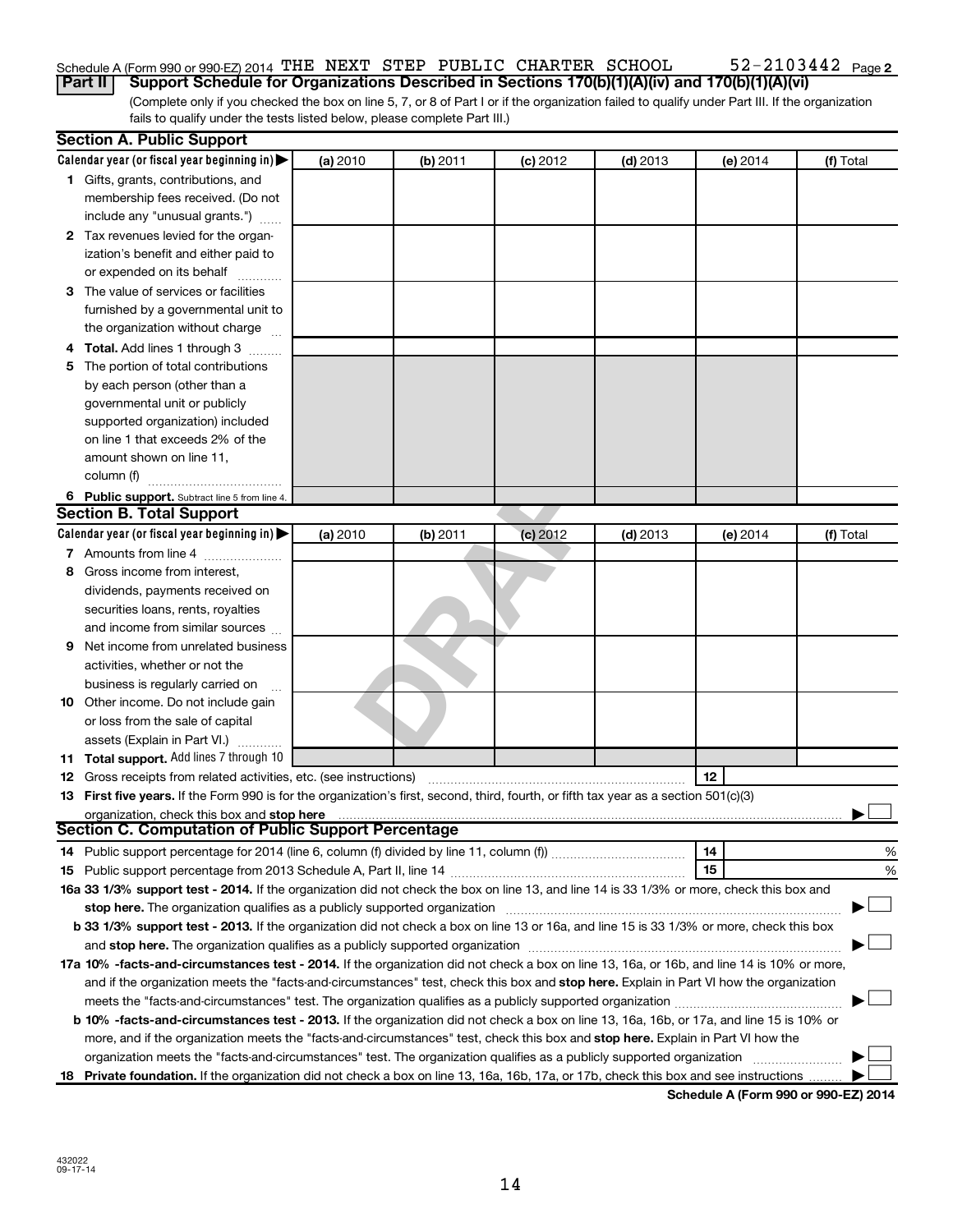**Page 3** 

(Complete only if you checked the box on line 9 of Part I or if the organization failed to qualify under Part II. If the organization fails to qualify under the tests listed below, please complete Part II.)

| <b>Section A. Public Support</b>                                                                                                                                                                                               |          |          |            |            |          |           |
|--------------------------------------------------------------------------------------------------------------------------------------------------------------------------------------------------------------------------------|----------|----------|------------|------------|----------|-----------|
| Calendar year (or fiscal year beginning in)                                                                                                                                                                                    | (a) 2010 | (b) 2011 | $(c)$ 2012 | $(d)$ 2013 | (e) 2014 | (f) Total |
| 1 Gifts, grants, contributions, and                                                                                                                                                                                            |          |          |            |            |          |           |
| membership fees received. (Do not                                                                                                                                                                                              |          |          |            |            |          |           |
| include any "unusual grants.")                                                                                                                                                                                                 |          |          |            |            |          |           |
| <b>2</b> Gross receipts from admissions,                                                                                                                                                                                       |          |          |            |            |          |           |
| merchandise sold or services per-                                                                                                                                                                                              |          |          |            |            |          |           |
| formed, or facilities furnished in                                                                                                                                                                                             |          |          |            |            |          |           |
| any activity that is related to the<br>organization's tax-exempt purpose                                                                                                                                                       |          |          |            |            |          |           |
| 3 Gross receipts from activities that                                                                                                                                                                                          |          |          |            |            |          |           |
| are not an unrelated trade or bus-                                                                                                                                                                                             |          |          |            |            |          |           |
| iness under section 513                                                                                                                                                                                                        |          |          |            |            |          |           |
| 4 Tax revenues levied for the organ-                                                                                                                                                                                           |          |          |            |            |          |           |
| ization's benefit and either paid to                                                                                                                                                                                           |          |          |            |            |          |           |
| or expended on its behalf                                                                                                                                                                                                      |          |          |            |            |          |           |
|                                                                                                                                                                                                                                |          |          |            |            |          |           |
| 5 The value of services or facilities                                                                                                                                                                                          |          |          |            |            |          |           |
| furnished by a governmental unit to                                                                                                                                                                                            |          |          |            |            |          |           |
| the organization without charge                                                                                                                                                                                                |          |          |            |            |          |           |
| <b>6 Total.</b> Add lines 1 through 5                                                                                                                                                                                          |          |          |            |            |          |           |
| 7a Amounts included on lines 1, 2, and                                                                                                                                                                                         |          |          |            |            |          |           |
| 3 received from disqualified persons                                                                                                                                                                                           |          |          |            |            |          |           |
| <b>b</b> Amounts included on lines 2 and 3 received<br>from other than disqualified persons that                                                                                                                               |          |          |            |            |          |           |
| exceed the greater of \$5,000 or 1% of the                                                                                                                                                                                     |          |          |            |            |          |           |
| amount on line 13 for the year                                                                                                                                                                                                 |          |          |            |            |          |           |
| c Add lines 7a and 7b                                                                                                                                                                                                          |          |          |            |            |          |           |
| 8 Public support (Subtract line 7c from line 6.)                                                                                                                                                                               |          |          |            |            |          |           |
| <b>Section B. Total Support</b>                                                                                                                                                                                                |          |          |            |            |          |           |
| Calendar year (or fiscal year beginning in)                                                                                                                                                                                    | (a) 2010 | (b) 2011 | $(c)$ 2012 | $(d)$ 2013 | (e) 2014 | (f) Total |
| <b>9</b> Amounts from line 6                                                                                                                                                                                                   |          |          |            |            |          |           |
| <b>10a</b> Gross income from interest,                                                                                                                                                                                         |          |          |            |            |          |           |
| dividends, payments received on<br>securities loans, rents, royalties                                                                                                                                                          |          |          |            |            |          |           |
| and income from similar sources                                                                                                                                                                                                |          |          |            |            |          |           |
| <b>b</b> Unrelated business taxable income                                                                                                                                                                                     |          |          |            |            |          |           |
| (less section 511 taxes) from businesses                                                                                                                                                                                       |          |          |            |            |          |           |
| acquired after June 30, 1975                                                                                                                                                                                                   |          |          |            |            |          |           |
| c Add lines 10a and 10b                                                                                                                                                                                                        |          |          |            |            |          |           |
| <b>11</b> Net income from unrelated business                                                                                                                                                                                   |          |          |            |            |          |           |
| activities not included in line 10b.                                                                                                                                                                                           |          |          |            |            |          |           |
| whether or not the business is<br>regularly carried on                                                                                                                                                                         |          |          |            |            |          |           |
| 12 Other income. Do not include gain                                                                                                                                                                                           |          |          |            |            |          |           |
| or loss from the sale of capital                                                                                                                                                                                               |          |          |            |            |          |           |
| assets (Explain in Part VI.)<br><b>13</b> Total support. (Add lines 9, 10c, 11, and 12.)                                                                                                                                       |          |          |            |            |          |           |
| 14 First five years. If the Form 990 is for the organization's first, second, third, fourth, or fifth tax year as a section 501(c)(3) organization,                                                                            |          |          |            |            |          |           |
| check this box and stop here measurements and contact the state of the state of the state of the state of the state of the state of the state of the state of the state of the state of the state of the state of the state of |          |          |            |            |          |           |
| <b>Section C. Computation of Public Support Percentage</b>                                                                                                                                                                     |          |          |            |            |          |           |
|                                                                                                                                                                                                                                |          |          |            |            | 15       | %         |
| 16 Public support percentage from 2013 Schedule A, Part III, line 15                                                                                                                                                           |          |          |            |            | 16       | %         |
| Section D. Computation of Investment Income Percentage                                                                                                                                                                         |          |          |            |            |          |           |
|                                                                                                                                                                                                                                |          |          |            |            | 17       | %         |
|                                                                                                                                                                                                                                |          |          |            |            | 18       | %         |
| 18 Investment income percentage from 2013 Schedule A, Part III, line 17                                                                                                                                                        |          |          |            |            |          |           |
| 19a 33 1/3% support tests - 2014. If the organization did not check the box on line 14, and line 15 is more than 33 1/3%, and line 17 is not                                                                                   |          |          |            |            |          |           |
| more than 33 1/3%, check this box and stop here. The organization qualifies as a publicly supported organization                                                                                                               |          |          |            |            |          |           |
| b 33 1/3% support tests - 2013. If the organization did not check a box on line 14 or line 19a, and line 16 is more than 33 1/3%, and                                                                                          |          |          |            |            |          |           |
| line 18 is not more than 33 1/3%, check this box and stop here. The organization qualifies as a publicly supported organization                                                                                                |          |          |            |            |          |           |
|                                                                                                                                                                                                                                |          |          |            |            |          |           |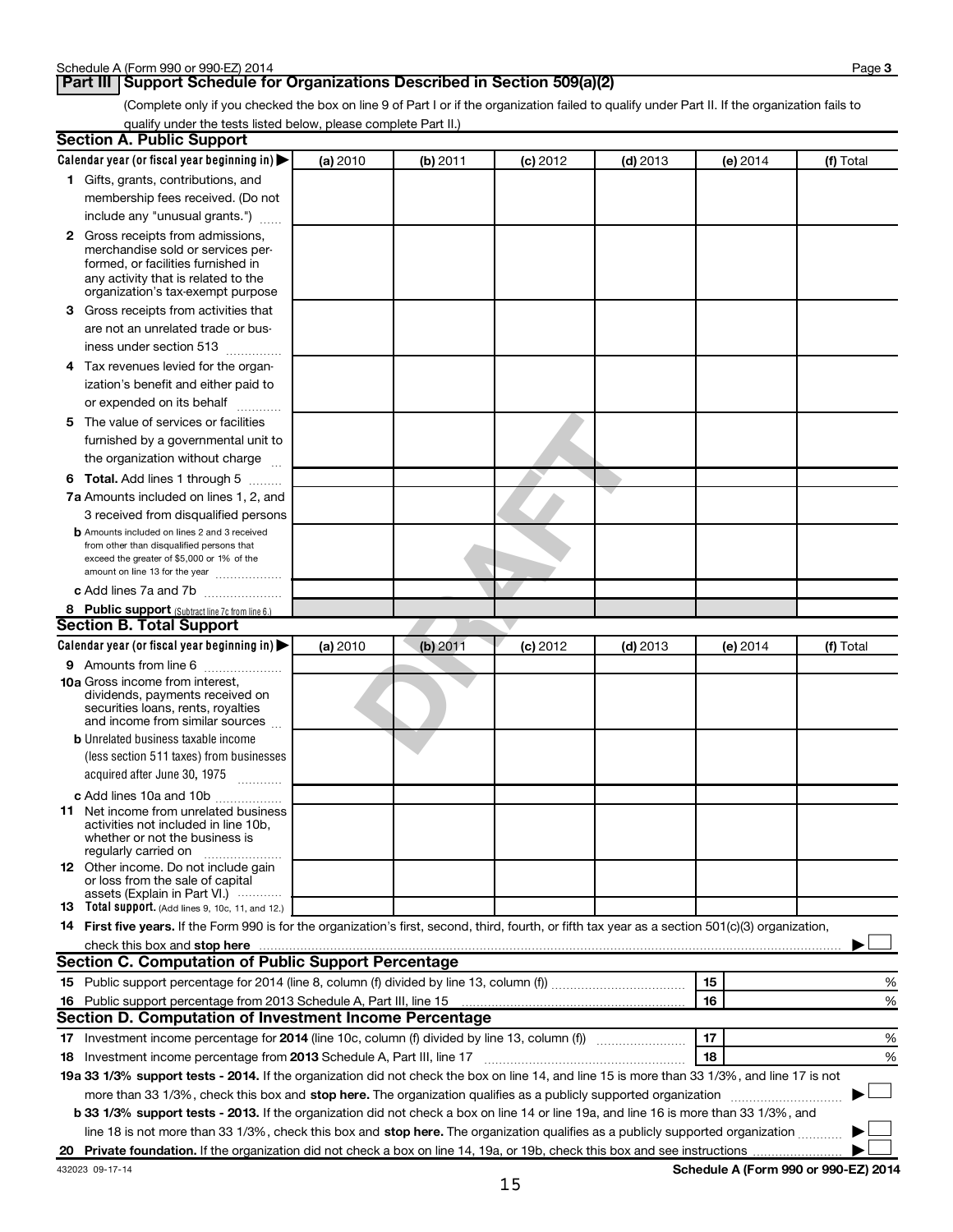**Yes No**

# **Part IV Supporting Organizations**

(Complete only if you checked a box on line 11 of Part I. If you checked 11a of Part I, complete Sections A and B. If you checked 11b of Part I, complete Sections A and C. If you checked 11c of Part I, complete Sections A, D, and E. If you checked 11d of Part I, complete Sections A and D, and complete Part V.)

#### **Section A. All Supporting Organizations**

- **1** Are all of the organization's supported organizations listed by name in the organization's governing documents? If "No" describe in  $_{\mathsf{Part}}$   $_{\mathsf{V}}$  how the supported organizations are designated. If designated by *class or purpose, describe the designation. If historic and continuing relationship, explain.*
- **2** Did the organization have any supported organization that does not have an IRS determination of status under section 509(a)(1) or (2)? If "Yes," explain in  $_{\sf Part}$   $_{\sf VI}$  how the organization determined that the supported *organization was described in section 509(a)(1) or (2).*
- **3a** Did the organization have a supported organization described in section 501(c)(4), (5), or (6)? If "Yes," answer *(b) and (c) below.*
- **b** Did the organization confirm that each supported organization qualified under section 501(c)(4), (5), or (6) and satisfied the public support tests under section 509(a)(2)? If "Yes," describe in  $_{\rm Part}$   $_{\rm VI}$  when and how the *organization made the determination.*
- **c** Did the organization ensure that all support to such organizations was used exclusively for section 170(c)(2) (B) purposes? If "Yes," explain in  $_{\mathsf{Part}}$   $_{\mathsf{V}}$  what controls the organization put in place to ensure such use.
- **4 a** *If* Was any supported organization not organized in the United States ("foreign supported organization")? *"Yes" and if you checked 11a or 11b in Part I, answer (b) and (c) below.*
- **b** Did the organization have ultimate control and discretion in deciding whether to make grants to the foreign supported organization? If "Yes," describe in Part VI how the organization had such control and discretion *despite being controlled or supervised by or in connection with its supported organizations.*
- **c** Did the organization support any foreign supported organization that does not have an IRS determination under sections 501(c)(3) and 509(a)(1) or (2)? If "Yes," ex*plain in*  $_{\sf Part}$  *v*I what controls the organization used *to ensure that all support to the foreign supported organization was used exclusively for section 170(c)(2)(B) purposes.*
- ontrols the organization put in place to ensure such use.<br>
in the United States ("foreign supported organization")? If<br>
first the United States ("foreign supported organization")? If<br>
first the foreign<br>
discretion in decid **5a** Did the organization add, substitute, or remove any supported organizations during the tax year? If "Yes," answer (b) and (c) below (if applicable). Also, provide detail in  $_{\mathsf{Part}}$   $_{\mathsf{VI},\,}$  including (i) the names and EIN *numbers of the supported organizations added, substituted, or removed, (ii) the reasons for each such action, (iii) the authority under the organization's organizing document authorizing such action, and (iv) how the action was accomplished (such as by amendment to the organizing document).*
- **b** Type I or Type II only. Was any added or substituted supported organization part of a class already designated in the organization's organizing document?
- **c Substitutions only.**  Was the substitution the result of an event beyond the organization's control?
- **6** Did the organization provide support (whether in the form of grants or the provision of services or facilities) to support or benefit one or more of the filing organization's supported organizations? If "Yes," provide detail in anyone other than (a) its supported organizations; (b) individuals that are part of the charitable class benefited by one or more of its supported organizations; or (c) other supporting organizations that also *Part VI.*
- **7** Did the organization provide a grant, loan, compensation, or other similar payment to a substantial controlled entity with regard to a substantial contributor? If "Yes," complete Part I of Schedule L (Form 990). contributor (defined in IRC 4958(c)(3)(C)), a family member of a substantial contributor, or a 35-percent
- **8** Did the organization make a loan to a disqualified person (as defined in section 4958) not described in line 7? *If "Yes," complete Part I of Schedule L (Form 990).*
- **9 a** Was the organization controlled directly or indirectly at any time during the tax year by one or more *If "Yes," provide detail in*  in section 509(a)(1) or (2))? *Part VI.* disqualified persons as defined in section 4946 (other than foundation managers and organizations described
- **b** Did one or more disqualified persons (as defined in line 9(a)) hold a controlling interest in any entity in which  *If "Yes," provide detail in*  the supporting organization had an interest? *Part VI.*
- **c** Did a disqualified person (as defined in line 9(a)) have an ownership interest in, or derive any personal benefit from, assets in which the supporting organization also had an interest? If "Yes," *provide detail in Part VI.*
- **10 a** Was the organization subject to the excess business holdings rules of IRC 4943 because of IRC 4943(f)  *If "Yes," answer (b) below.* organizations)? (regarding certain Type II supporting organizations, and all Type III non-functionally integrated supporting
	- **b** Did the organization have any excess business holdings in the tax year? (Use Schedule C, Form 4720, to *determine whether the organization had excess business holdings.)*

**1 2 3a 3b 3c 4a 4b 4c 5a 5b 5c 6 7 8 9a 9b 9c 10a**

**10b**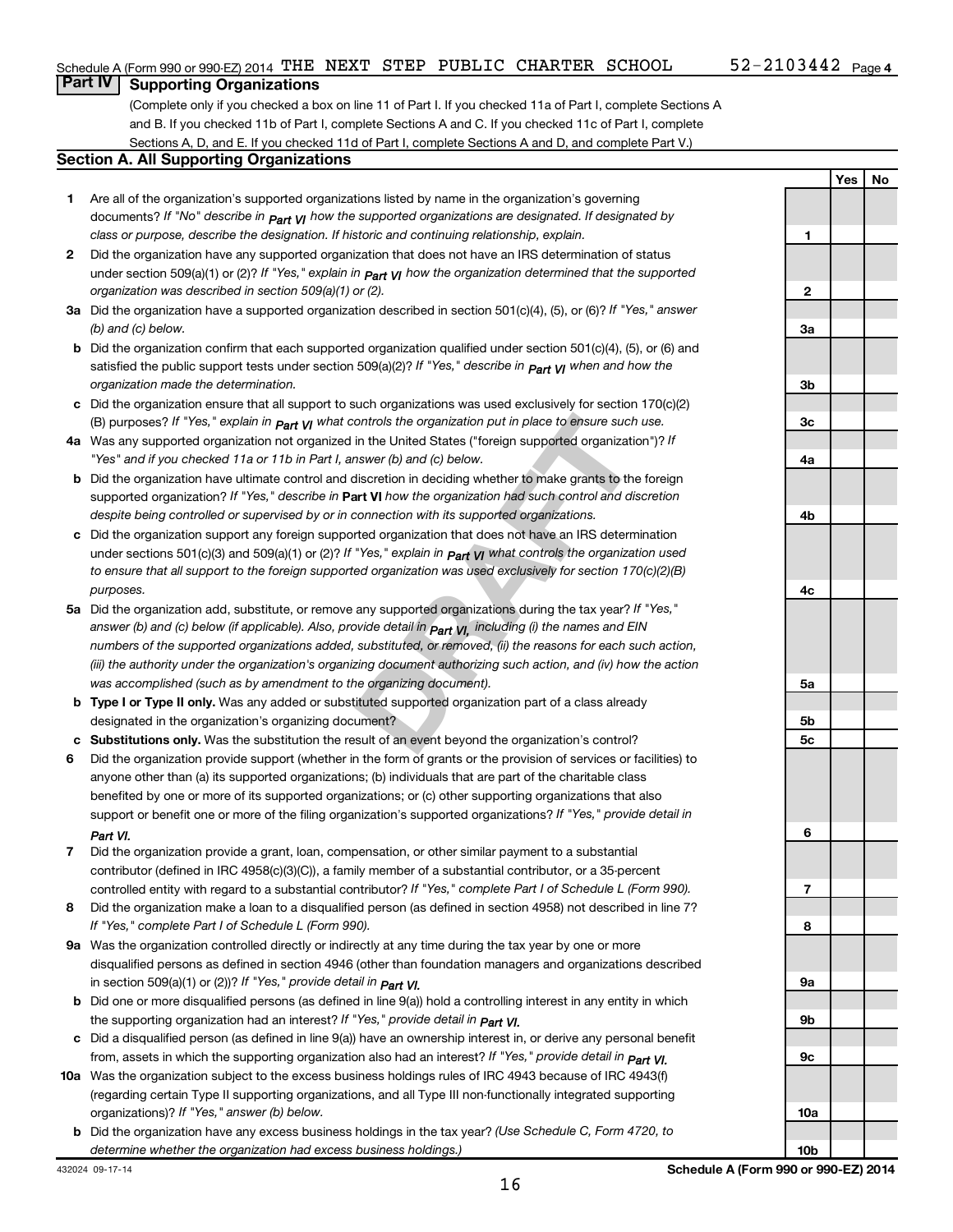#### Schedule A (Form 990 or 990-EZ) 2014 'I'HE NEXT' STEP PUBLIC CHARTER SCHOOL 5Z-ZIU344Z Page THE NEXT STEP PUBLIC CHARTER SCHOOL 52-2103442

|    | Part IV<br><b>Supporting Organizations (continued)</b>                                                                           |                 |     |    |
|----|----------------------------------------------------------------------------------------------------------------------------------|-----------------|-----|----|
|    |                                                                                                                                  |                 | Yes | No |
| 11 | Has the organization accepted a gift or contribution from any of the following persons?                                          |                 |     |    |
|    | a A person who directly or indirectly controls, either alone or together with persons described in (b) and (c)                   |                 |     |    |
|    | below, the governing body of a supported organization?                                                                           | 11a             |     |    |
|    | <b>b</b> A family member of a person described in (a) above?                                                                     | 11 <sub>b</sub> |     |    |
|    | c A 35% controlled entity of a person described in (a) or (b) above? If "Yes" to a, b, or c, provide detail in part VI.          | 11c             |     |    |
|    | <b>Section B. Type I Supporting Organizations</b>                                                                                |                 |     |    |
|    |                                                                                                                                  |                 | Yes | No |
| 1  | Did the directors, trustees, or membership of one or more supported organizations have the power to                              |                 |     |    |
|    | regularly appoint or elect at least a majority of the organization's directors or trustees at all times during the               |                 |     |    |
|    | tax year? If "No," describe in $P_{art}$ VI how the supported organization(s) effectively operated, supervised, or               |                 |     |    |
|    | controlled the organization's activities. If the organization had more than one supported organization,                          |                 |     |    |
|    | describe how the powers to appoint and/or remove directors or trustees were allocated among the supported                        |                 |     |    |
|    | organizations and what conditions or restrictions, if any, applied to such powers during the tax year.                           | 1               |     |    |
| 2  | Did the organization operate for the benefit of any supported organization other than the supported                              |                 |     |    |
|    | organization(s) that operated, supervised, or controlled the supporting organization? If "Yes," explain in                       |                 |     |    |
|    | $_{Part}$ v <sub>I</sub> how providing such benefit carried out the purposes of the supported organization(s) that operated,     |                 |     |    |
|    | supervised, or controlled the supporting organization.                                                                           | 2               |     |    |
|    | <b>Section C. Type II Supporting Organizations</b>                                                                               |                 |     |    |
|    |                                                                                                                                  |                 | Yes | No |
|    | Were a majority of the organization's directors or trustees during the tax year also a majority of the directors                 |                 |     |    |
| 1  | or trustees of each of the organization's supported organization(s)? If "No," describe in $P_{\text{art }VI}$ how control        |                 |     |    |
|    | or management of the supporting organization was vested in the same persons that controlled or managed                           |                 |     |    |
|    |                                                                                                                                  | 1               |     |    |
|    | the supported organization(s).<br><b>Section D. Type III Supporting Organizations</b>                                            |                 |     |    |
|    |                                                                                                                                  |                 | Yes | No |
|    |                                                                                                                                  |                 |     |    |
| 1  | Did the organization provide to each of its supported organizations, by the last day of the fifth month of the                   |                 |     |    |
|    | organization's tax year, (1) a written notice describing the type and amount of support provided during the prior tax            |                 |     |    |
|    | year, (2) a copy of the Form 990 that was most recently filed as of the date of notification, and (3) copies of the              |                 |     |    |
|    | organization's governing documents in effect on the date of notification, to the extent not previously provided?                 | 1               |     |    |
| 2  | Were any of the organization's officers, directors, or trustees either (i) appointed or elected by the supported                 |                 |     |    |
|    | organization(s) or (ii) serving on the governing body of a supported organization? If "No," explain in part VI how               |                 |     |    |
|    | the organization maintained a close and continuous working relationship with the supported organization(s).                      | 2               |     |    |
| 3  | By reason of the relationship described in (2), did the organization's supported organizations have a                            |                 |     |    |
|    | significant voice in the organization's investment policies and in directing the use of the organization's                       |                 |     |    |
|    | income or assets at all times during the tax year? If "Yes," describe in $P_{\text{part}}$ $\gamma$ the role the organization's  |                 |     |    |
|    | supported organizations played in this regard.                                                                                   | з               |     |    |
|    | Section E. Type III Functionally-Integrated Supporting Organizations                                                             |                 |     |    |
| 1  | Check the box next to the method that the organization used to satisfy the Integral Part Test during the year(see instructions): |                 |     |    |
| a  | The organization satisfied the Activities Test. Complete line 2 below.                                                           |                 |     |    |
| b  | The organization is the parent of each of its supported organizations. Complete $_{\text{line 3}}$ below.                        |                 |     |    |
| c  | The organization supported a governmental entity. Describe in Part VI how you supported a government entity (see instructions).  |                 |     |    |
| 2  | Activities Test. Answer (a) and (b) below.                                                                                       |                 | Yes | No |
| a  | Did substantially all of the organization's activities during the tax year directly further the exempt purposes of               |                 |     |    |
|    | the supported organization(s) to which the organization was responsive? If "Yes," then in Part VI identify                       |                 |     |    |
|    | how these activities directly furthered their exempt purposes,<br>those supported organizations and explain                      |                 |     |    |
|    | how the organization was responsive to those supported organizations, and how the organization determined                        |                 |     |    |
|    | that these activities constituted substantially all of its activities.                                                           | 2a              |     |    |
|    | <b>b</b> Did the activities described in (a) constitute activities that, but for the organization's involvement, one or more     |                 |     |    |
|    | of the organization's supported organization(s) would have been engaged in? If "Yes," explain in <b>Part VI</b> the              |                 |     |    |
|    | reasons for the organization's position that its supported organization(s) would have engaged in these                           |                 |     |    |
|    | activities but for the organization's involvement.                                                                               | 2b              |     |    |
| З  | Parent of Supported Organizations. Answer (a) and (b) below.                                                                     |                 |     |    |
|    | a Did the organization have the power to regularly appoint or elect a majority of the officers, directors, or                    |                 |     |    |
|    | trustees of each of the supported organizations? Provide details in <i>Part VI.</i>                                              | За              |     |    |
|    | <b>b</b> Did the organization exercise a substantial degree of direction over the policies, programs, and activities of each     |                 |     |    |
|    | of its supported organizations? If "Yes," describe in $P_{\text{diff}}$ VI the role played by the organization in this regard.   | Зb              |     |    |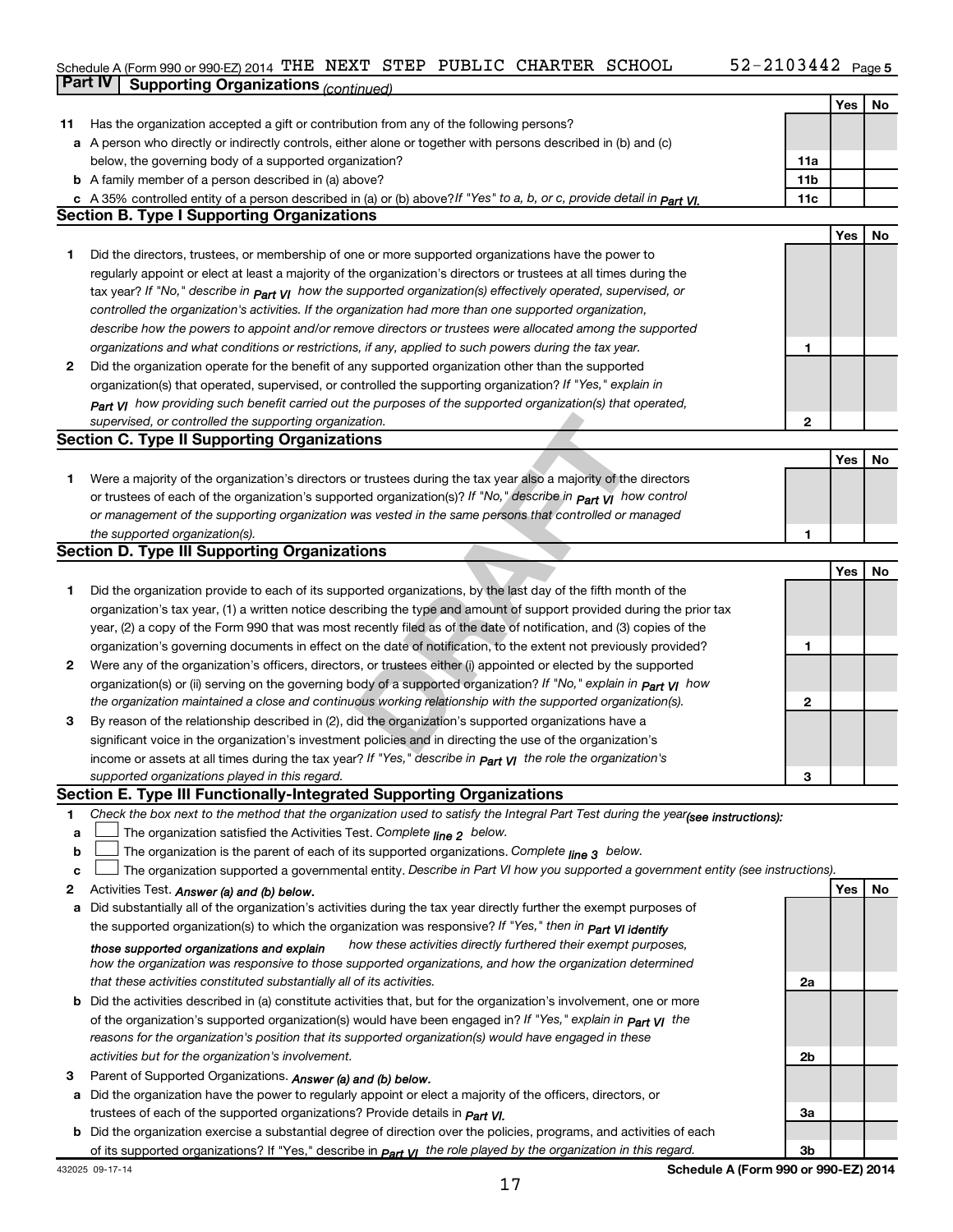## Schedule A (Form 990 or 990-EZ) 2014 THE NEXT STEP PUBLIC CHARTER SCHOOL  $52-2103442$  Page **Part V Type III Non-Functionally Integrated 509(a)(3) Supporting Organizations**

1 **Letter on Reck here if the organization satisfied the Integral Part Test as a qualifying trust on Nov. 20, 1970. See instructions. All** other Type III non-functionally integrated supporting organizations must complete Sections A through E.

|                | Section A - Adjusted Net Income                                              |                | (A) Prior Year | (B) Current Year<br>(optional) |
|----------------|------------------------------------------------------------------------------|----------------|----------------|--------------------------------|
| 1              | Net short-term capital gain                                                  | 1              |                |                                |
| $\mathbf{2}$   | Recoveries of prior-year distributions                                       | $\mathbf{2}$   |                |                                |
| З              | Other gross income (see instructions)                                        | 3              |                |                                |
| 4              | Add lines 1 through 3                                                        | 4              |                |                                |
| 5              | Depreciation and depletion                                                   | 5              |                |                                |
| 6              | Portion of operating expenses paid or incurred for production or             |                |                |                                |
|                | collection of gross income or for management, conservation, or               |                |                |                                |
|                | maintenance of property held for production of income (see instructions)     | 6              |                |                                |
| 7              | Other expenses (see instructions)                                            | $\overline{7}$ |                |                                |
| 8              | Adjusted Net Income (subtract lines 5, 6 and 7 from line 4)                  | 8              |                |                                |
|                | <b>Section B - Minimum Asset Amount</b>                                      |                | (A) Prior Year | (B) Current Year<br>(optional) |
| 1              | Aggregate fair market value of all non-exempt-use assets (see                |                |                |                                |
|                | instructions for short tax year or assets held for part of year):            |                |                |                                |
|                | <b>a</b> Average monthly value of securities                                 | 1a             |                |                                |
|                | <b>b</b> Average monthly cash balances                                       | 1 <sub>b</sub> |                |                                |
|                | <b>c</b> Fair market value of other non-exempt-use assets                    | 1c             |                |                                |
|                | <b>d</b> Total (add lines 1a, 1b, and 1c)                                    | 1d             |                |                                |
|                | e Discount claimed for blockage or other                                     |                |                |                                |
|                | factors (explain in detail in Part VI):                                      |                |                |                                |
| 2              | Acquisition indebtedness applicable to non-exempt-use assets                 | $\overline{2}$ |                |                                |
| З              | Subtract line 2 from line 1d                                                 | 3              |                |                                |
| 4              | Cash deemed held for exempt use. Enter 1-1/2% of line 3 (for greater amount, |                |                |                                |
|                | see instructions).                                                           | 4              |                |                                |
| 5              | Net value of non-exempt-use assets (subtract line 4 from line 3)             | 5              |                |                                |
| 6              | 035. Multiply line 5 by                                                      | 6              |                |                                |
| $\overline{7}$ | Recoveries of prior-year distributions                                       | $\overline{7}$ |                |                                |
| 8              | <b>Minimum Asset Amount (add line 7 to line 6)</b>                           | 8              |                |                                |
|                | <b>Section C - Distributable Amount</b>                                      |                |                | <b>Current Year</b>            |
| 1              | Adjusted net income for prior year (from Section A, line 8, Column A)        | 1              |                |                                |
| $\mathbf{2}$   | Enter 85% of line 1                                                          | $\mathbf{2}$   |                |                                |
| З              | Minimum asset amount for prior year (from Section B, line 8, Column A)       | 3              |                |                                |
| 4              | Enter greater of line 2 or line 3                                            | 4              |                |                                |
| 5              | Income tax imposed in prior year                                             | 5              |                |                                |
| 6              | Distributable Amount. Subtract line 5 from line 4, unless subject to         |                |                |                                |
|                | emergency temporary reduction (see instructions)                             | 6              |                |                                |
|                |                                                                              |                |                |                                |

**7** Check here if the current year is the organization's first as a non-functionally-integrated Type III supporting organization (see † instructions).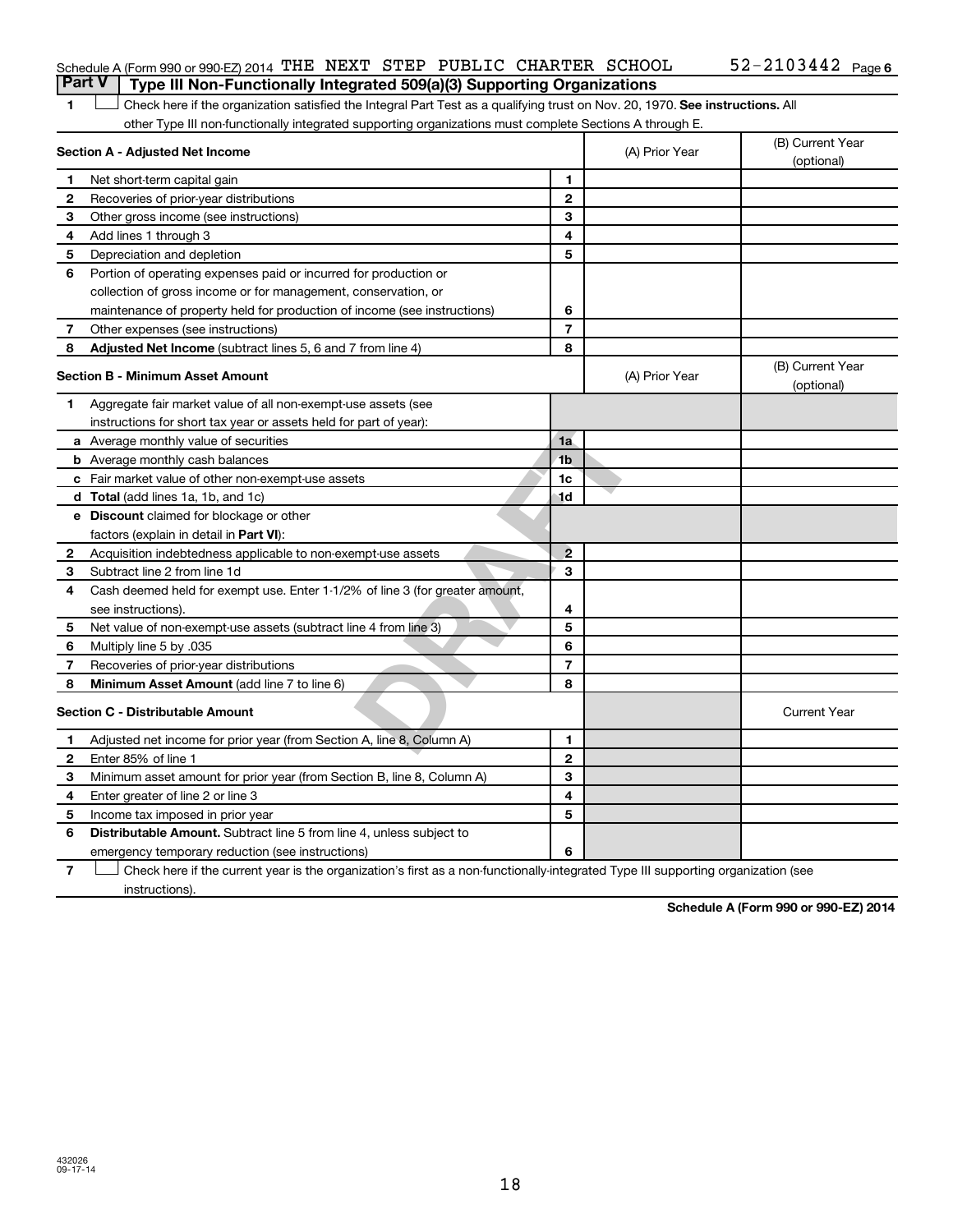#### Schedule A (Form 990 or 990-EZ) 2014 'I'HE NEXT' STEP PUBLIC CHARTER SCHOOL 5Z-ZIU344Z Page THE NEXT STEP PUBLIC CHARTER SCHOOL 52-2103442

| <b>Part V</b>  | Type III Non-Functionally Integrated 509(a)(3) Supporting Organizations (continued)         |                             |                           |                      |  |  |  |  |  |  |
|----------------|---------------------------------------------------------------------------------------------|-----------------------------|---------------------------|----------------------|--|--|--|--|--|--|
|                | <b>Section D - Distributions</b>                                                            |                             |                           | <b>Current Year</b>  |  |  |  |  |  |  |
| 1              | Amounts paid to supported organizations to accomplish exempt purposes                       |                             |                           |                      |  |  |  |  |  |  |
| $\mathbf{2}$   | Amounts paid to perform activity that directly furthers exempt purposes of supported        |                             |                           |                      |  |  |  |  |  |  |
|                | organizations, in excess of income from activity                                            |                             |                           |                      |  |  |  |  |  |  |
| 3              | Administrative expenses paid to accomplish exempt purposes of supported organizations       |                             |                           |                      |  |  |  |  |  |  |
| 4              | Amounts paid to acquire exempt-use assets                                                   |                             |                           |                      |  |  |  |  |  |  |
| 5              | Qualified set-aside amounts (prior IRS approval required)                                   |                             |                           |                      |  |  |  |  |  |  |
| 6              | Other distributions (describe in <b>Part VI</b> ). See instructions.                        |                             |                           |                      |  |  |  |  |  |  |
| 7              | Total annual distributions. Add lines 1 through 6.                                          |                             |                           |                      |  |  |  |  |  |  |
| 8              | Distributions to attentive supported organizations to which the organization is responsive  |                             |                           |                      |  |  |  |  |  |  |
|                | (provide details in Part VI). See instructions.                                             |                             |                           |                      |  |  |  |  |  |  |
| 9              | Distributable amount for 2014 from Section C, line 6                                        |                             |                           |                      |  |  |  |  |  |  |
| 10             | Line 8 amount divided by Line 9 amount                                                      |                             |                           |                      |  |  |  |  |  |  |
|                |                                                                                             | (i)                         | (ii)                      | (iii)                |  |  |  |  |  |  |
|                | Section E - Distribution Allocations (see instructions)                                     | <b>Excess Distributions</b> | <b>Underdistributions</b> | <b>Distributable</b> |  |  |  |  |  |  |
|                |                                                                                             |                             | Pre-2014                  | Amount for 2014      |  |  |  |  |  |  |
| 1              | Distributable amount for 2014 from Section C, line 6                                        |                             |                           |                      |  |  |  |  |  |  |
| $\mathbf{2}$   | Underdistributions, if any, for years prior to 2014                                         |                             |                           |                      |  |  |  |  |  |  |
|                | (reasonable cause required-see instructions)                                                |                             |                           |                      |  |  |  |  |  |  |
| 3              | Excess distributions carryover, if any, to 2014:                                            |                             |                           |                      |  |  |  |  |  |  |
| а              |                                                                                             |                             |                           |                      |  |  |  |  |  |  |
| b              |                                                                                             |                             |                           |                      |  |  |  |  |  |  |
| c              |                                                                                             |                             |                           |                      |  |  |  |  |  |  |
| d              |                                                                                             |                             |                           |                      |  |  |  |  |  |  |
|                | e From 2013                                                                                 |                             |                           |                      |  |  |  |  |  |  |
| f              | <b>Total</b> of lines 3a through e                                                          |                             |                           |                      |  |  |  |  |  |  |
|                | <b>g</b> Applied to underdistributions of prior years                                       |                             |                           |                      |  |  |  |  |  |  |
|                | <b>h</b> Applied to 2014 distributable amount                                               |                             |                           |                      |  |  |  |  |  |  |
| Ť.             | Carryover from 2009 not applied (see instructions)                                          |                             |                           |                      |  |  |  |  |  |  |
| 4              | Remainder. Subtract lines 3g, 3h, and 3i from 3f.<br>Distributions for 2014 from Section D, |                             |                           |                      |  |  |  |  |  |  |
|                | line $7:$                                                                                   |                             |                           |                      |  |  |  |  |  |  |
|                | a Applied to underdistributions of prior years                                              |                             |                           |                      |  |  |  |  |  |  |
|                | <b>b</b> Applied to 2014 distributable amount                                               |                             |                           |                      |  |  |  |  |  |  |
| c              | Remainder. Subtract lines 4a and 4b from 4.                                                 |                             |                           |                      |  |  |  |  |  |  |
| 5              | Remaining underdistributions for years prior to 2014, if                                    |                             |                           |                      |  |  |  |  |  |  |
|                | any. Subtract lines 3g and 4a from line 2 (if amount                                        |                             |                           |                      |  |  |  |  |  |  |
|                | greater than zero, see instructions).                                                       |                             |                           |                      |  |  |  |  |  |  |
| 6              | Remaining underdistributions for 2014. Subtract lines 3h                                    |                             |                           |                      |  |  |  |  |  |  |
|                | and 4b from line 1 (if amount greater than zero, see                                        |                             |                           |                      |  |  |  |  |  |  |
|                | instructions).                                                                              |                             |                           |                      |  |  |  |  |  |  |
| $\overline{7}$ | Excess distributions carryover to 2015. Add lines 3j                                        |                             |                           |                      |  |  |  |  |  |  |
|                | and 4c.                                                                                     |                             |                           |                      |  |  |  |  |  |  |
| 8              | Breakdown of line 7:                                                                        |                             |                           |                      |  |  |  |  |  |  |
| а              |                                                                                             |                             |                           |                      |  |  |  |  |  |  |
| b              |                                                                                             |                             |                           |                      |  |  |  |  |  |  |
| c              |                                                                                             |                             |                           |                      |  |  |  |  |  |  |
|                | d Excess from 2013                                                                          |                             |                           |                      |  |  |  |  |  |  |
|                | e Excess from 2014                                                                          |                             |                           |                      |  |  |  |  |  |  |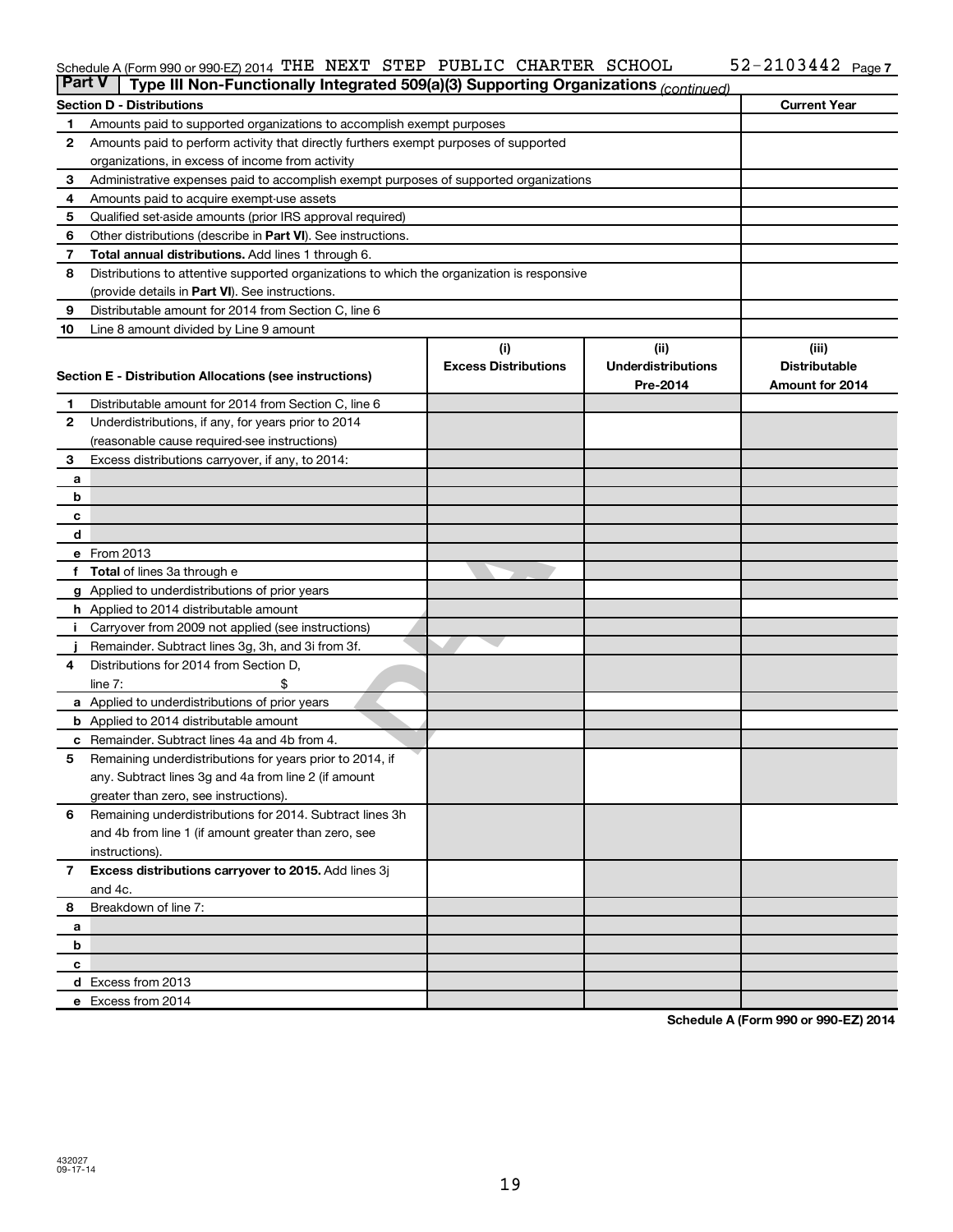|         | Schedule A (Form 990 or 990-EZ) 2014 THE NEXT STEP PUBLIC CHARTER SCHOOL    |  |  | $52 - 2103442$ Page 8                                                                                                             |
|---------|-----------------------------------------------------------------------------|--|--|-----------------------------------------------------------------------------------------------------------------------------------|
| Part VI |                                                                             |  |  | Supplemental Information. Provide the explanations required by Part II, line 10; Part II, line 17a or 17b; and Part III, line 12. |
|         | Also complete this part for any additional information. (See instructions). |  |  |                                                                                                                                   |
|         |                                                                             |  |  |                                                                                                                                   |
|         |                                                                             |  |  |                                                                                                                                   |
|         |                                                                             |  |  |                                                                                                                                   |
|         |                                                                             |  |  |                                                                                                                                   |
|         |                                                                             |  |  |                                                                                                                                   |
|         |                                                                             |  |  |                                                                                                                                   |
|         |                                                                             |  |  |                                                                                                                                   |
|         |                                                                             |  |  |                                                                                                                                   |
|         |                                                                             |  |  |                                                                                                                                   |
|         |                                                                             |  |  |                                                                                                                                   |
|         |                                                                             |  |  |                                                                                                                                   |
|         |                                                                             |  |  |                                                                                                                                   |
|         |                                                                             |  |  |                                                                                                                                   |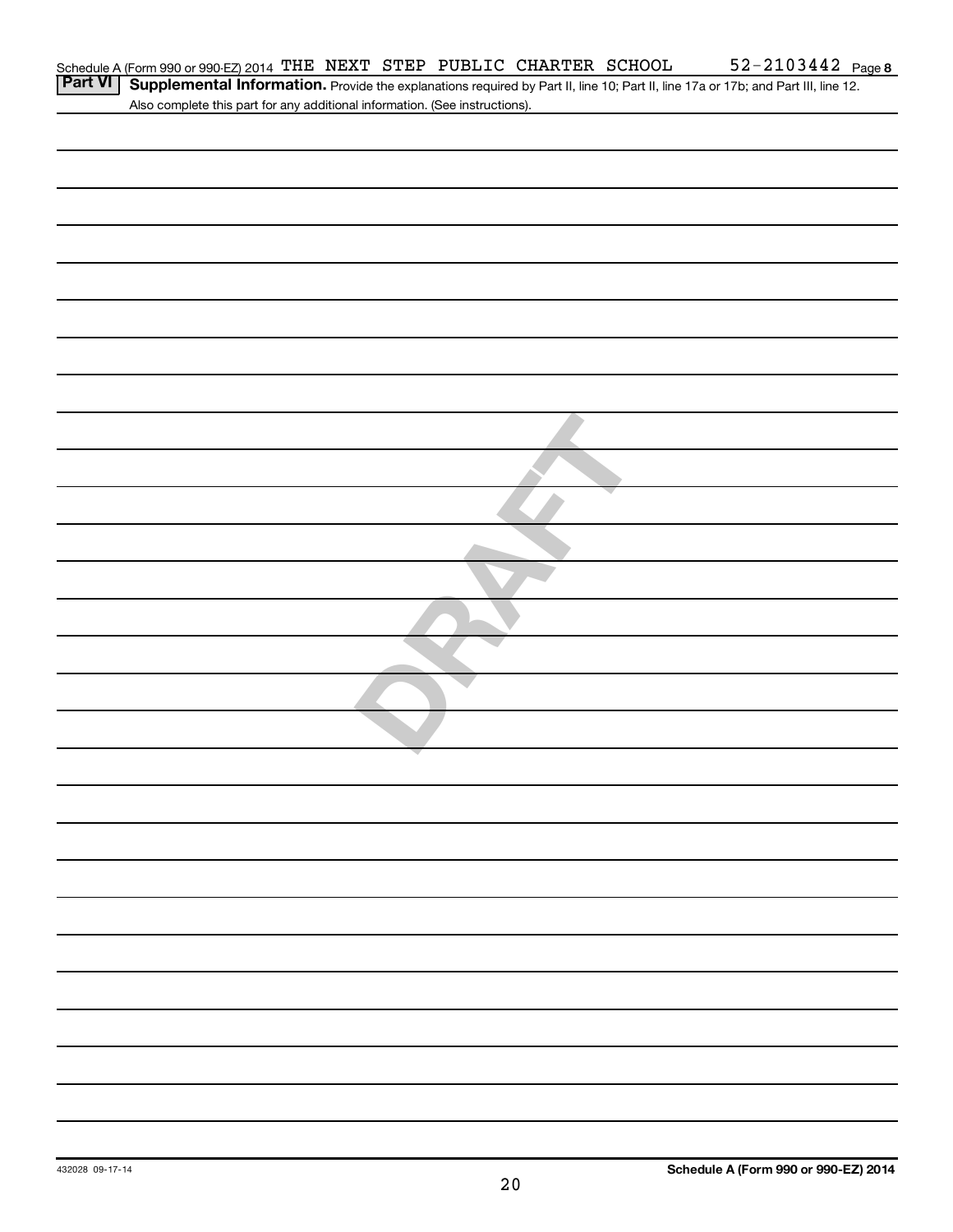| <b>Schedule B</b><br>(Form 990, 990-EZ,<br>or 990-PF)  |
|--------------------------------------------------------|
| Department of the Treasury<br>Internal Revenue Service |

# **Schedule of Contributors**

**or 990-PF) | Attach to Form 990, Form 990-EZ, or Form 990-PF. | Information about Schedule B (Form 990, 990-EZ, or 990-PF) and** its instructions is at <sub>www.irs.gov/form990  $\cdot$ </sub>

OMB No. 1545-0047

**2014**

**Name of the organization Employer identification number**

|  | Name of the organization |  |
|--|--------------------------|--|
|  |                          |  |

| <b>Organization type (check one):</b> |                                                                                    |  |  |  |  |  |  |  |
|---------------------------------------|------------------------------------------------------------------------------------|--|--|--|--|--|--|--|
| Filers of:                            | Section:                                                                           |  |  |  |  |  |  |  |
| Form 990 or 990-EZ                    | $\boxed{\textbf{X}}$ 501(c)( 3) (enter number) organization                        |  |  |  |  |  |  |  |
|                                       | $4947(a)(1)$ nonexempt charitable trust <b>not</b> treated as a private foundation |  |  |  |  |  |  |  |
|                                       | 527 political organization                                                         |  |  |  |  |  |  |  |
| Form 990-PF                           | 501(c)(3) exempt private foundation                                                |  |  |  |  |  |  |  |
|                                       | 4947(a)(1) nonexempt charitable trust treated as a private foundation              |  |  |  |  |  |  |  |
|                                       | 501(c)(3) taxable private foundation                                               |  |  |  |  |  |  |  |

Check if your organization is covered by the General Rule or a Special Rule. **Note.**  Only a section 501(c)(7), (8), or (10) organization can check boxes for both the General Rule and a Special Rule. See instructions.

#### **General Rule**

[X] For an organization filing Form 990, 990-EZ, or 990-PF that received, during the year, contributions totaling \$5,000 or more (in money or property) from any one contributor. Complete Parts I and II. See instructions for determining a contributor's total contributions.

#### **Special Rules**

 $\Box$ 

mpt charitable trust treated as a private foundation<br> **Rule or a Special Rule.**<br> **DRAFT CALC COM**<br> **DRAFT CALC COMPT COMPT CALC COMPT CALC CONTENT CONTENT**<br> **DRAFT CALC CONTENT CONTENT**<br> **DRAFT CONTENT**<br> **DRAFT CONTENT**<br> any one contributor, during the year, total contributions of the greater of **(1)** \$5,000 or **(2)** 2% of the amount on (i) Form 990, Part VIII, line 1h, For an organization described in section 501(c)(3) filing Form 990 or 990-EZ that met the 33 1/3% support test of the regulations under sections 509(a)(1) and 170(b)(1)(A)(vi), that checked Schedule A (Form 990 or 990-EZ), Part II, line 13, 16a, or 16b, and that received from or (ii) Form 990-EZ, line 1. Complete Parts I and II.  $\Box$ 

year, total contributions of more than \$1,000 *exclusively* for religious, charitable, scientific, literary, or educational purposes, or for For an organization described in section 501(c)(7), (8), or (10) filing Form 990 or 990-EZ that received from any one contributor, during the the prevention of cruelty to children or animals. Complete Parts I, II, and III.  $\Box$ 

purpose. Do not complete any of the parts unless the General Rule applies to this organization because it received nonexclusively year, contributions exclusively for religious, charitable, etc., purposes, but no such contributions totaled more than \$1,000. If this box is checked, enter here the total contributions that were received during the year for an exclusively religious, charitable, etc., For an organization described in section 501(c)(7), (8), or (10) filing Form 990 or 990-EZ that received from any one contributor, during the religious, charitable, etc., contributions totaling \$5,000 or more during the year  $\ldots$  $\ldots$  $\ldots$  $\ldots$  $\ldots$  $\ldots$  $\ldots$ 

**Caution.** An organization that is not covered by the General Rule and/or the Special Rules does not file Schedule B (Form 990, 990-EZ, or 990-PF),  **must** but it answer "No" on Part IV, line 2, of its Form 990; or check the box on line H of its Form 990-EZ or on its Form 990-PF, Part I, line 2, to certify that it does not meet the filing requirements of Schedule B (Form 990, 990-EZ, or 990-PF).

LHA For Paperwork Reduction Act Notice, see the Instructions for Form 990, 990-EZ, or 990-PF. Schedule B (Form 990, 990-EZ, or 990-PF) (2014)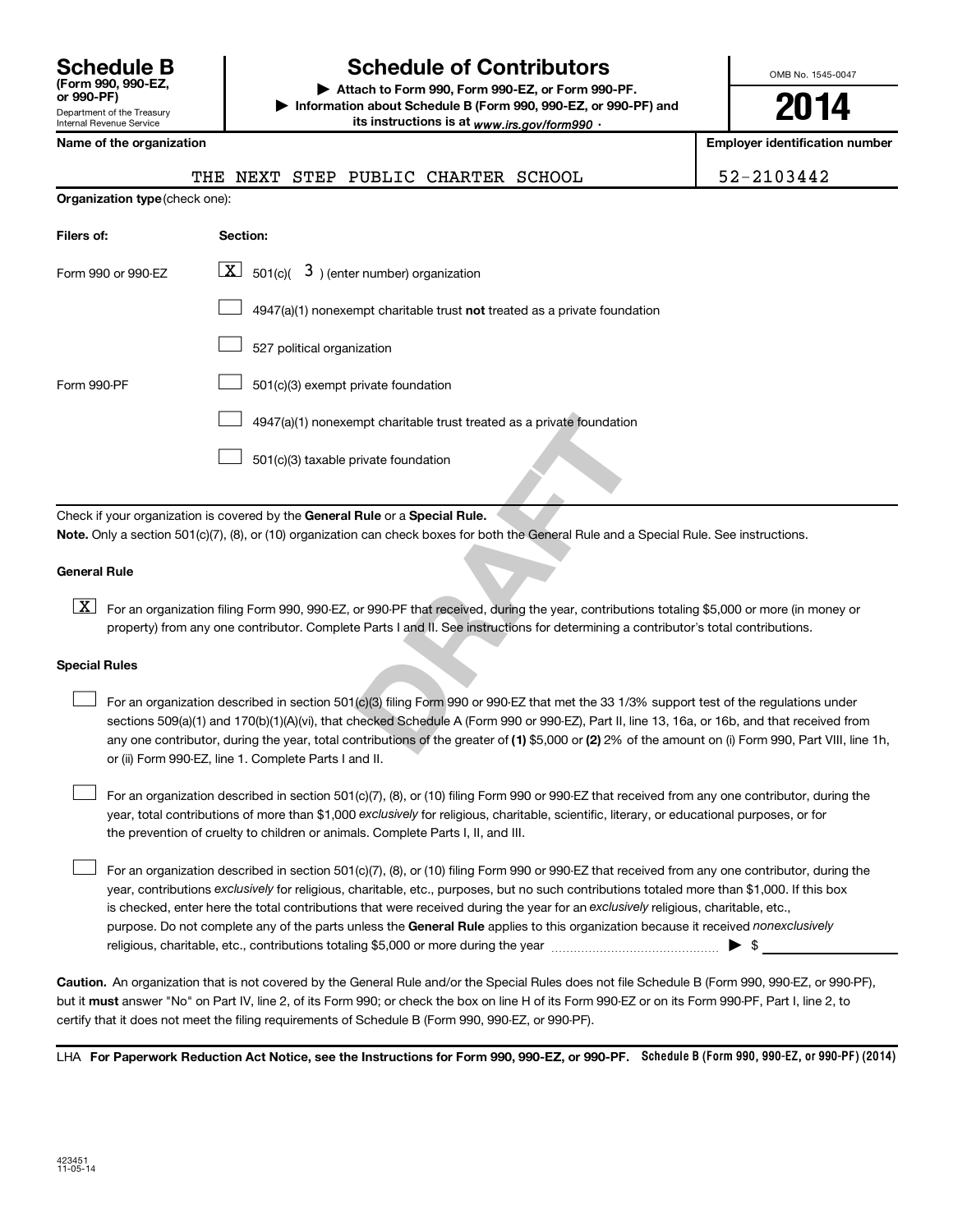#### Schedule B (Form 990, 990-EZ, or 990-PF) (2014)

# THE NEXT STEP PUBLIC CHARTER SCHOOL 52-2103442

**Part I** Contributors (see instructions). Use duplicate copies of Part I if additional space is needed.

| (a)        | (b)                               | (c)                               | (d)                                              |
|------------|-----------------------------------|-----------------------------------|--------------------------------------------------|
| No.        | Name, address, and ZIP + 4        | <b>Total contributions</b>        | Type of contribution                             |
|            | OFFICE OF STATE SUPERINTENDENT OF |                                   |                                                  |
| 1          | <b>EDUCATION</b>                  |                                   | $\overline{\mathbf{x}}$<br>Person                |
|            |                                   |                                   | Payroll                                          |
|            | 810 FIRST STREET, NE 9TH FLOOR    | 255,076.<br>\$                    | <b>Noncash</b>                                   |
|            |                                   |                                   | (Complete Part II for                            |
|            | WASHINGTON, DC 20002              |                                   | noncash contributions.)                          |
|            |                                   |                                   |                                                  |
| (a)        | (b)                               | (c)                               | (d)                                              |
| No.        | Name, address, and ZIP + 4        | <b>Total contributions</b>        | Type of contribution                             |
| 2          | THE SUMMIT FUND OF WASHINGTON     |                                   | x                                                |
|            |                                   |                                   | Person                                           |
|            |                                   | 40,000.                           | Payroll<br>Noncash                               |
|            | 2100 PENNSYLVANIA AVENUE, NW      | \$                                |                                                  |
|            | WASHINGTON, DC 20037              |                                   | (Complete Part II for<br>noncash contributions.) |
|            |                                   |                                   |                                                  |
|            |                                   |                                   |                                                  |
| (a)<br>No. | (b)<br>Name, address, and ZIP + 4 | (c)<br><b>Total contributions</b> | (d)<br>Type of contribution                      |
|            |                                   |                                   |                                                  |
| 3          | INTER-AMERICAN DEVELOPMENT BANK   |                                   | x<br>Person                                      |
|            |                                   |                                   | Payroll                                          |
|            | 1300 NEW YORK AVENUE, NW          | 9,300.<br>\$                      | Noncash                                          |
|            |                                   |                                   | (Complete Part II for                            |
|            | WASHINGTON, DC 20577              |                                   | noncash contributions.)                          |
|            |                                   |                                   |                                                  |
| (a)        | (b)                               | (c)                               | (d)                                              |
| No.        | Name, address, and ZIP + 4        | <b>Total contributions</b>        | Type of contribution                             |
|            |                                   |                                   |                                                  |
|            |                                   |                                   | Person                                           |
|            |                                   |                                   | Payroll                                          |
|            |                                   | \$                                | Noncash                                          |
|            |                                   |                                   | (Complete Part II for                            |
|            |                                   |                                   | noncash contributions.)                          |
|            |                                   |                                   |                                                  |
| (a)        | (b)                               | (c)                               | (d)                                              |
| No.        | Name, address, and ZIP + 4        | <b>Total contributions</b>        | Type of contribution                             |
|            |                                   |                                   |                                                  |
|            |                                   |                                   | Person                                           |
|            |                                   |                                   | Payroll<br>Noncash                               |
|            |                                   | \$                                |                                                  |
|            |                                   |                                   | (Complete Part II for<br>noncash contributions.) |
|            |                                   |                                   |                                                  |
| (a)        | (b)                               | (c)                               | (d)                                              |
| No.        | Name, address, and ZIP + 4        | <b>Total contributions</b>        | Type of contribution                             |
|            |                                   |                                   |                                                  |
|            |                                   |                                   | Person                                           |
|            |                                   |                                   | Payroll                                          |
|            |                                   | \$                                | Noncash                                          |
|            |                                   |                                   | (Complete Part II for                            |
|            |                                   |                                   | noncash contributions.)                          |

**Schedule B (Form 990, 990-EZ, or 990-PF) (2014)**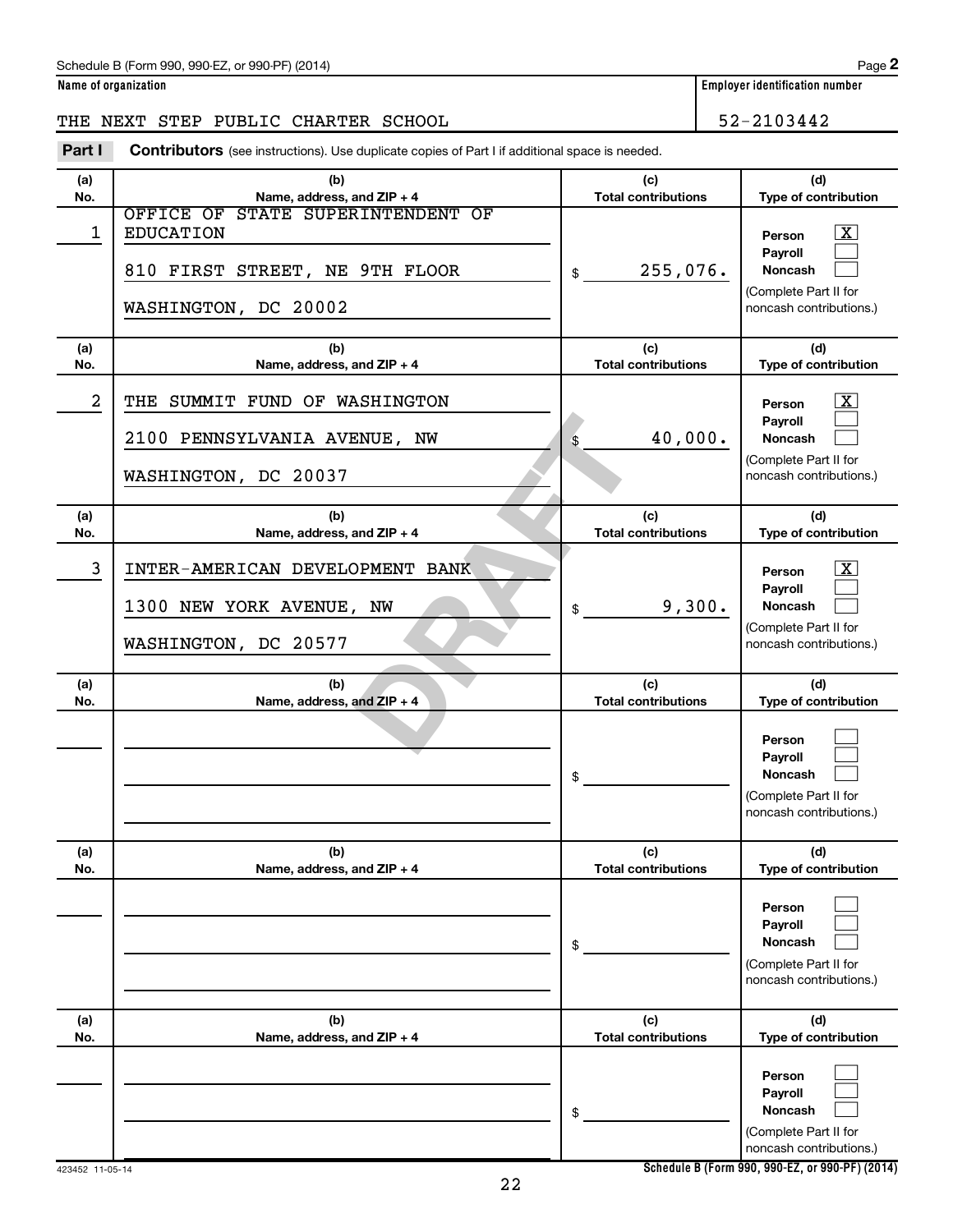# THE NEXT STEP PUBLIC CHARTER SCHOOL 52-2103442

Part II Noncash Property (see instructions). Use duplicate copies of Part II if additional space is needed.

| (a)<br>No.<br>from<br>Part I | (b)<br>Description of noncash property given | (c)<br>FMV (or estimate)<br>(see instructions) | (d)<br>Date received |
|------------------------------|----------------------------------------------|------------------------------------------------|----------------------|
|                              |                                              | \$                                             |                      |
| (a)<br>No.<br>from<br>Part I | (b)<br>Description of noncash property given | (c)<br>FMV (or estimate)<br>(see instructions) | (d)<br>Date received |
|                              |                                              | $\sqrt{2}$                                     |                      |
| (a)<br>No.<br>from<br>Part I | (b)<br>Description of noncash property given | (c)<br>FMV (or estimate)<br>(see instructions) | (d)<br>Date received |
|                              |                                              | $\$$                                           |                      |
| (a)<br>No.<br>from<br>Part I | (b)<br>Description of noncash property given | (c)<br>FMV (or estimate)<br>(see instructions) | (d)<br>Date received |
|                              |                                              | \$                                             |                      |
| (a)<br>No.<br>from<br>Part I | (b)<br>Description of noncash property given | (c)<br>FMV (or estimate)<br>(see instructions) | (d)<br>Date received |
|                              |                                              | $\,$                                           |                      |
| (a)<br>No.<br>from<br>Part I | (b)<br>Description of noncash property given | (c)<br>FMV (or estimate)<br>(see instructions) | (d)<br>Date received |
|                              |                                              | \$                                             |                      |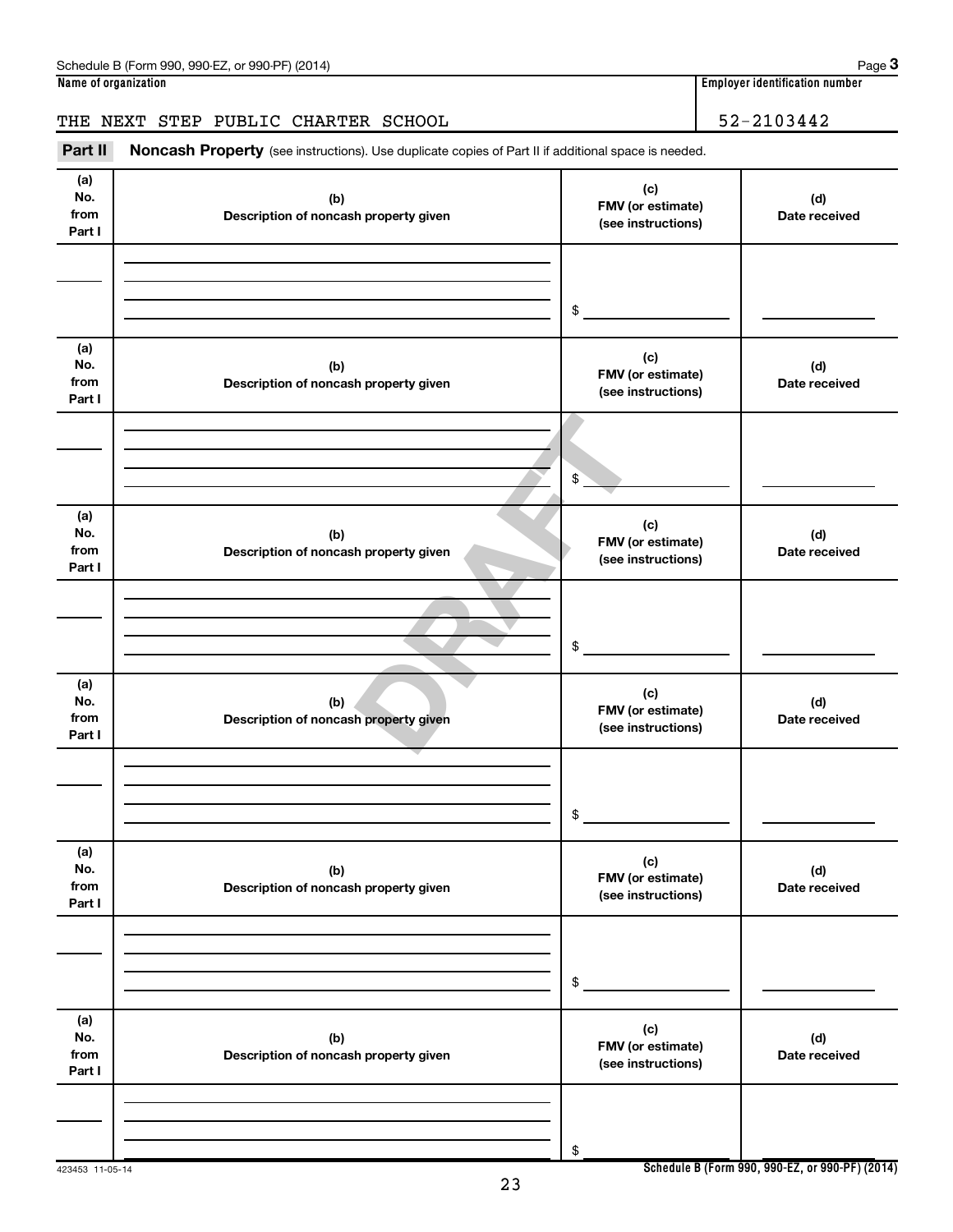| Name of organization      | Schedule B (Form 990, 990-EZ, or 990-PF) (2014)                                                                                                                                                                             |                      | Page 4<br><b>Employer identification number</b>                                                                                                                                                                                                       |
|---------------------------|-----------------------------------------------------------------------------------------------------------------------------------------------------------------------------------------------------------------------------|----------------------|-------------------------------------------------------------------------------------------------------------------------------------------------------------------------------------------------------------------------------------------------------|
| Part III                  | THE NEXT STEP PUBLIC CHARTER SCHOOL                                                                                                                                                                                         |                      | 52-2103442<br><i>Exclusively</i> religious, charitable, etc., contributions to organizations described in section 501(c)(7), (8), or (10) that total more than \$1,000 for<br>the year from any one contributor. Complete columns (a) through (e) and |
|                           | completing Part III, enter the total of exclusively religious, charitable, etc., contributions of \$1,000 or less for the year. (Enter this info. once.)<br>Use duplicate copies of Part III if additional space is needed. |                      |                                                                                                                                                                                                                                                       |
| (a) No.<br>from<br>Part I | (b) Purpose of gift                                                                                                                                                                                                         | (c) Use of gift      | (d) Description of how gift is held                                                                                                                                                                                                                   |
|                           |                                                                                                                                                                                                                             |                      |                                                                                                                                                                                                                                                       |
|                           |                                                                                                                                                                                                                             | (e) Transfer of gift |                                                                                                                                                                                                                                                       |
|                           | Transferee's name, address, and ZIP + 4                                                                                                                                                                                     |                      | Relationship of transferor to transferee                                                                                                                                                                                                              |
| (a) No.<br>from           | (b) Purpose of gift                                                                                                                                                                                                         | (c) Use of gift      | (d) Description of how gift is held                                                                                                                                                                                                                   |
| Part I                    |                                                                                                                                                                                                                             |                      |                                                                                                                                                                                                                                                       |
|                           |                                                                                                                                                                                                                             | (e) Transfer of gift |                                                                                                                                                                                                                                                       |
|                           | Transferee's name, address, and ZIP + 4                                                                                                                                                                                     |                      | Relationship of transferor to transferee                                                                                                                                                                                                              |
| (a) No.                   |                                                                                                                                                                                                                             |                      |                                                                                                                                                                                                                                                       |
| from<br>Part I            | (b) Purpose of gift                                                                                                                                                                                                         | (c) Use of gift      | (d) Description of how gift is held                                                                                                                                                                                                                   |
|                           |                                                                                                                                                                                                                             | (e) Transfer of gift |                                                                                                                                                                                                                                                       |
|                           | Transferee's name, address, and ZIP + 4                                                                                                                                                                                     |                      | Relationship of transferor to transferee                                                                                                                                                                                                              |
|                           |                                                                                                                                                                                                                             |                      |                                                                                                                                                                                                                                                       |
| (a) No.<br>from<br>Part I | (b) Purpose of gift                                                                                                                                                                                                         | (c) Use of gift      | (d) Description of how gift is held                                                                                                                                                                                                                   |
|                           |                                                                                                                                                                                                                             |                      |                                                                                                                                                                                                                                                       |
|                           |                                                                                                                                                                                                                             | (e) Transfer of gift |                                                                                                                                                                                                                                                       |
|                           | Transferee's name, address, and ZIP + 4                                                                                                                                                                                     |                      | Relationship of transferor to transferee                                                                                                                                                                                                              |
|                           |                                                                                                                                                                                                                             |                      |                                                                                                                                                                                                                                                       |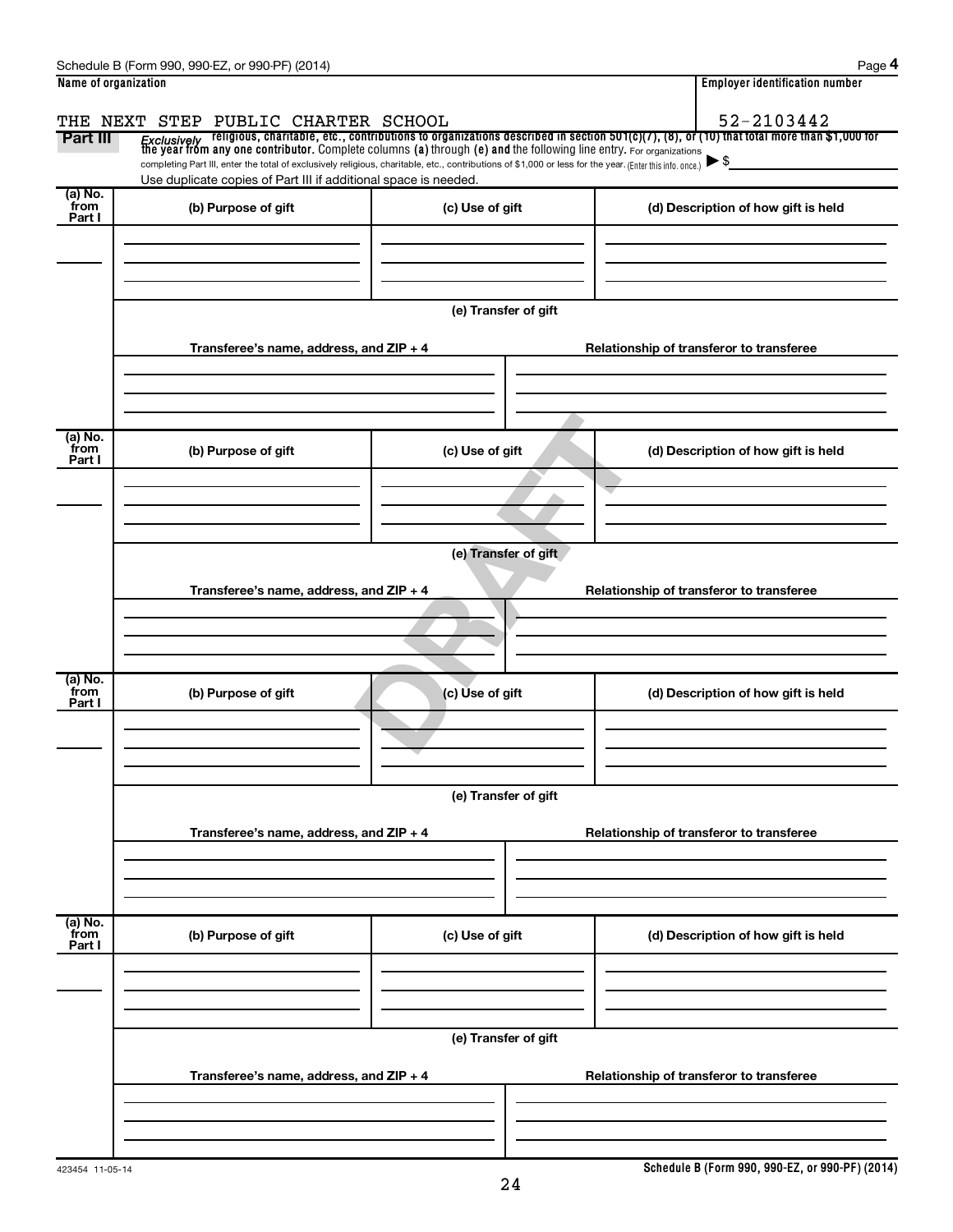|         |                                                        |                                                                                                                                                            |                                                                                                                                      |  |    | OMB No. 1545-0047                     |
|---------|--------------------------------------------------------|------------------------------------------------------------------------------------------------------------------------------------------------------------|--------------------------------------------------------------------------------------------------------------------------------------|--|----|---------------------------------------|
|         | <b>SCHEDULE D</b>                                      |                                                                                                                                                            | <b>Supplemental Financial Statements</b>                                                                                             |  |    |                                       |
|         | (Form 990)                                             |                                                                                                                                                            | Complete if the organization answered "Yes" to Form 990,<br>Part IV, line 6, 7, 8, 9, 10, 11a, 11b, 11c, 11d, 11e, 11f, 12a, or 12b. |  |    |                                       |
|         | Department of the Treasury<br>Internal Revenue Service |                                                                                                                                                            | <b>Open to Public</b><br>Inspection                                                                                                  |  |    |                                       |
|         | Name of the organization                               |                                                                                                                                                            | Information about Schedule D (Form 990) and its instructions is at www.irs.gov/form990.                                              |  |    | <b>Employer identification number</b> |
|         |                                                        | THE NEXT STEP PUBLIC CHARTER SCHOOL                                                                                                                        |                                                                                                                                      |  |    | 52-2103442                            |
| Part I  |                                                        | Organizations Maintaining Donor Advised Funds or Other Similar Funds or Accounts. Complete if the                                                          |                                                                                                                                      |  |    |                                       |
|         |                                                        | organization answered "Yes" to Form 990, Part IV, line 6.                                                                                                  |                                                                                                                                      |  |    |                                       |
|         |                                                        |                                                                                                                                                            | (a) Donor advised funds                                                                                                              |  |    | (b) Funds and other accounts          |
| 1       |                                                        |                                                                                                                                                            |                                                                                                                                      |  |    |                                       |
| 2       |                                                        | Aggregate value of contributions to (during year)                                                                                                          |                                                                                                                                      |  |    |                                       |
| З       |                                                        |                                                                                                                                                            |                                                                                                                                      |  |    |                                       |
| 4       |                                                        |                                                                                                                                                            |                                                                                                                                      |  |    |                                       |
| 5       |                                                        | Did the organization inform all donors and donor advisors in writing that the assets held in donor advised funds                                           |                                                                                                                                      |  |    | Yes<br><b>No</b>                      |
| 6       |                                                        | Did the organization inform all grantees, donors, and donor advisors in writing that grant funds can be used only                                          |                                                                                                                                      |  |    |                                       |
|         |                                                        | for charitable purposes and not for the benefit of the donor or donor advisor, or for any other purpose conferring                                         |                                                                                                                                      |  |    |                                       |
|         | impermissible private benefit?                         |                                                                                                                                                            |                                                                                                                                      |  |    | Yes<br>No                             |
| Part II |                                                        | Conservation Easements. Complete if the organization answered "Yes" to Form 990, Part IV, line 7.                                                          |                                                                                                                                      |  |    |                                       |
| 1.      |                                                        | Purpose(s) of conservation easements held by the organization (check all that apply).                                                                      |                                                                                                                                      |  |    |                                       |
|         |                                                        | Preservation of land for public use (e.g., recreation or education)                                                                                        | Preservation of a historically important land area                                                                                   |  |    |                                       |
|         |                                                        | Protection of natural habitat                                                                                                                              | Preservation of a certified historic structure                                                                                       |  |    |                                       |
|         |                                                        | Preservation of open space                                                                                                                                 |                                                                                                                                      |  |    |                                       |
| 2       |                                                        | Complete lines 2a through 2d if the organization held a qualified conservation contribution in the form of a conservation easement on the last             |                                                                                                                                      |  |    |                                       |
|         | day of the tax year.                                   |                                                                                                                                                            |                                                                                                                                      |  |    |                                       |
|         |                                                        |                                                                                                                                                            |                                                                                                                                      |  |    | Held at the End of the Tax Year       |
|         |                                                        |                                                                                                                                                            |                                                                                                                                      |  | 2a |                                       |
|         |                                                        |                                                                                                                                                            |                                                                                                                                      |  | 2b |                                       |
|         |                                                        |                                                                                                                                                            |                                                                                                                                      |  | 2c |                                       |
| d       |                                                        | Number of conservation easements included in (c) acquired after 8/17/06, and not on a historic structure                                                   |                                                                                                                                      |  | 2d |                                       |
| З       |                                                        | Number of conservation easements modified, transferred, released, extinguished, or terminated by the organization during the tax                           |                                                                                                                                      |  |    |                                       |
|         | $year \blacktriangleright$                             |                                                                                                                                                            |                                                                                                                                      |  |    |                                       |
| 4       |                                                        | Number of states where property subject to conservation easement is located                                                                                |                                                                                                                                      |  |    |                                       |
| 5       |                                                        | Does the organization have a written policy regarding the periodic monitoring, inspection, handling of                                                     |                                                                                                                                      |  |    |                                       |
|         |                                                        | violations, and enforcement of the conservation easements it holds?                                                                                        |                                                                                                                                      |  |    | Yes<br>No                             |
| 6       |                                                        | Staff and volunteer hours devoted to monitoring, inspecting, and enforcing conservation easements during the year                                          |                                                                                                                                      |  |    |                                       |
| 7       |                                                        | Amount of expenses incurred in monitoring, inspecting, and enforcing conservation easements during the year $\triangleright$ \$                            |                                                                                                                                      |  |    |                                       |
| 8       |                                                        | Does each conservation easement reported on line 2(d) above satisfy the requirements of section 170(h)(4)(B)(i)                                            |                                                                                                                                      |  |    |                                       |
|         |                                                        |                                                                                                                                                            |                                                                                                                                      |  |    | Yes<br>No                             |
| 9       |                                                        | In Part XIII, describe how the organization reports conservation easements in its revenue and expense statement, and balance sheet, and                    |                                                                                                                                      |  |    |                                       |
|         |                                                        | include, if applicable, the text of the footnote to the organization's financial statements that describes the organization's accounting for               |                                                                                                                                      |  |    |                                       |
|         | conservation easements.<br>  Part III                  | Organizations Maintaining Collections of Art, Historical Treasures, or Other Similar Assets.                                                               |                                                                                                                                      |  |    |                                       |
|         |                                                        | Complete if the organization answered "Yes" to Form 990, Part IV, line 8.                                                                                  |                                                                                                                                      |  |    |                                       |
|         |                                                        | 1a If the organization elected, as permitted under SFAS 116 (ASC 958), not to report in its revenue statement and balance sheet works of art,              |                                                                                                                                      |  |    |                                       |
|         |                                                        | historical treasures, or other similar assets held for public exhibition, education, or research in furtherance of public service, provide, in Part XIII,  |                                                                                                                                      |  |    |                                       |
|         |                                                        | the text of the footnote to its financial statements that describes these items.                                                                           |                                                                                                                                      |  |    |                                       |
|         |                                                        | <b>b</b> If the organization elected, as permitted under SFAS 116 (ASC 958), to report in its revenue statement and balance sheet works of art, historical |                                                                                                                                      |  |    |                                       |
|         |                                                        | treasures, or other similar assets held for public exhibition, education, or research in furtherance of public service, provide the following amounts      |                                                                                                                                      |  |    |                                       |
|         | relating to these items:                               |                                                                                                                                                            |                                                                                                                                      |  |    |                                       |
|         |                                                        | (i) Revenue included in Form 990, Part VIII, line 1 [2000] [2010] Contract the included in Form 990, Part VIII, line 1                                     |                                                                                                                                      |  | \$ |                                       |
|         |                                                        | (ii) Assets included in Form 990, Part X                                                                                                                   |                                                                                                                                      |  | \$ |                                       |
| 2       |                                                        | If the organization received or held works of art, historical treasures, or other similar assets for financial gain, provide                               |                                                                                                                                      |  |    |                                       |
|         |                                                        | the following amounts required to be reported under SFAS 116 (ASC 958) relating to these items:                                                            |                                                                                                                                      |  |    |                                       |
|         |                                                        | a Revenue included in Form 990, Part VIII, line 1                                                                                                          |                                                                                                                                      |  | \$ |                                       |

| \ssets included in Form 990. Part X | $\sim$ $\sim$ $\sim$ |  |
|-------------------------------------|----------------------|--|
|                                     |                      |  |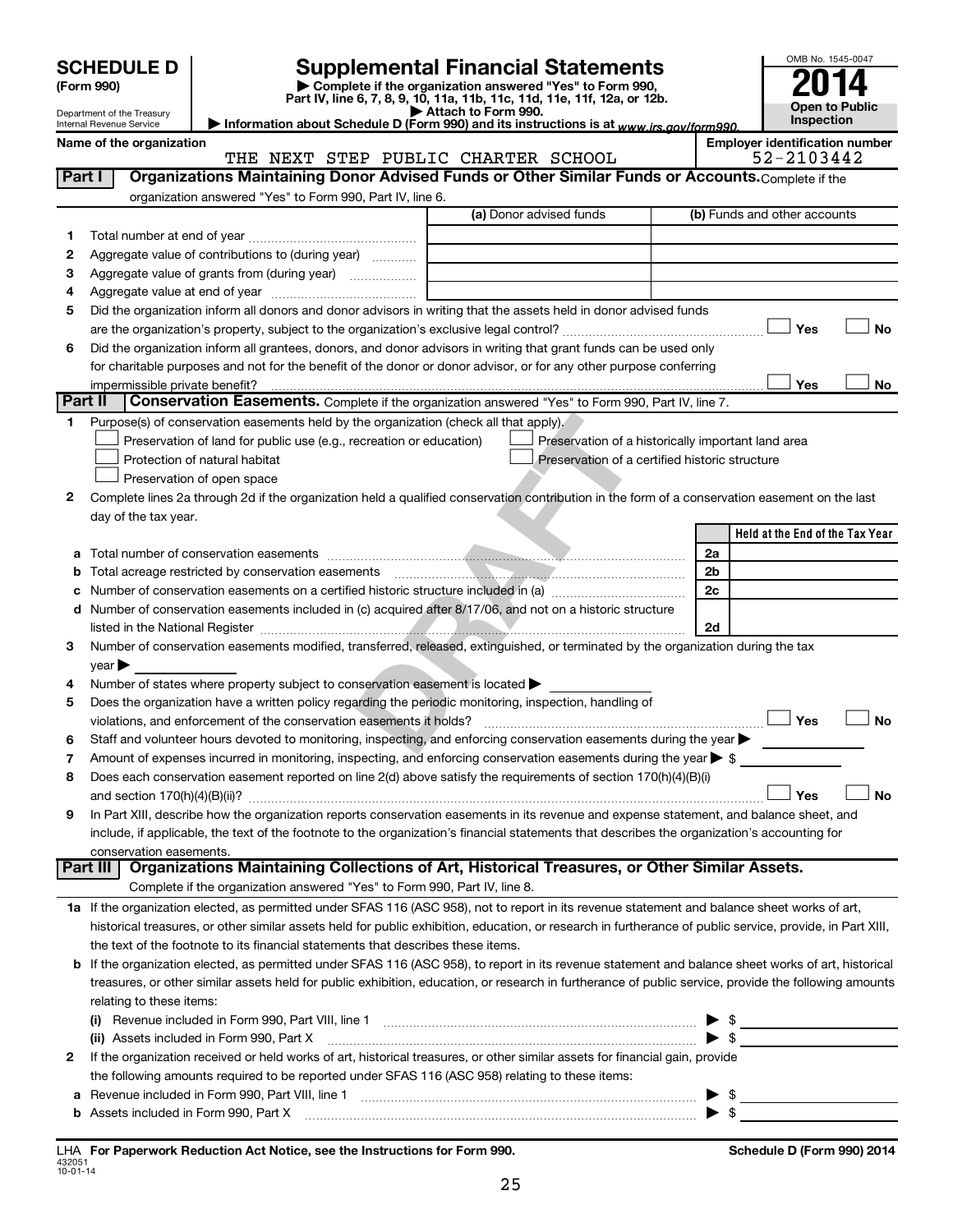|               | Schedule D (Form 990) 2014                                                                                                                                                                                                     |                  |                    | THE NEXT STEP PUBLIC CHARTER SCHOOL |                                                         |                 |                | $52 - 2103442$ Page 2 |
|---------------|--------------------------------------------------------------------------------------------------------------------------------------------------------------------------------------------------------------------------------|------------------|--------------------|-------------------------------------|---------------------------------------------------------|-----------------|----------------|-----------------------|
|               | Part III<br>Organizations Maintaining Collections of Art, Historical Treasures, or Other Similar Assets (continued)                                                                                                            |                  |                    |                                     |                                                         |                 |                |                       |
| 3             | Using the organization's acquisition, accession, and other records, check any of the following that are a significant use of its collection items                                                                              |                  |                    |                                     |                                                         |                 |                |                       |
|               | (check all that apply):                                                                                                                                                                                                        |                  |                    |                                     |                                                         |                 |                |                       |
| a             | Public exhibition                                                                                                                                                                                                              |                  | d                  |                                     | Loan or exchange programs                               |                 |                |                       |
| b             | Scholarly research                                                                                                                                                                                                             |                  | e                  | Other                               |                                                         |                 |                |                       |
| c             | Preservation for future generations                                                                                                                                                                                            |                  |                    |                                     |                                                         |                 |                |                       |
| 4             | Provide a description of the organization's collections and explain how they further the organization's exempt purpose in Part XIII.                                                                                           |                  |                    |                                     |                                                         |                 |                |                       |
| 5             | During the year, did the organization solicit or receive donations of art, historical treasures, or other similar assets                                                                                                       |                  |                    |                                     |                                                         |                 |                |                       |
|               |                                                                                                                                                                                                                                |                  |                    |                                     |                                                         |                 | Yes            | No                    |
|               | <b>Part IV</b><br>Escrow and Custodial Arrangements. Complete if the organization answered "Yes" to Form 990, Part IV, line 9, or                                                                                              |                  |                    |                                     |                                                         |                 |                |                       |
|               | reported an amount on Form 990, Part X, line 21.                                                                                                                                                                               |                  |                    |                                     |                                                         |                 |                |                       |
|               | 1a Is the organization an agent, trustee, custodian or other intermediary for contributions or other assets not included                                                                                                       |                  |                    |                                     |                                                         |                 |                |                       |
|               |                                                                                                                                                                                                                                |                  |                    |                                     |                                                         |                 | Yes            | <b>No</b>             |
|               | If "Yes," explain the arrangement in Part XIII and complete the following table:                                                                                                                                               |                  |                    |                                     |                                                         |                 |                |                       |
|               |                                                                                                                                                                                                                                |                  |                    |                                     |                                                         |                 | Amount         |                       |
| c             | Beginning balance                                                                                                                                                                                                              |                  |                    |                                     |                                                         | 1c              |                |                       |
|               | Additions during the year manufactured and an account of the state of the state of the state of the state of the state of the state of the state of the state of the state of the state of the state of the state of the state |                  |                    |                                     |                                                         | 1d              |                |                       |
| е             | Distributions during the year manufactured and an account of the year manufactured and the year manufactured and the year manufactured and the year manufactured and the year manufactured and the year manufactured and the y |                  |                    |                                     |                                                         | 1e              |                |                       |
|               |                                                                                                                                                                                                                                |                  |                    |                                     |                                                         | 1f              |                |                       |
|               | 2a Did the organization include an amount on Form 990, Part X, line 21, for escrow or custodial account liability?                                                                                                             |                  |                    |                                     |                                                         |                 | Yes            | No                    |
| <b>Part V</b> | <b>b</b> If "Yes," explain the arrangement in Part XIII. Check here if the explanation has been provided in Part XIII<br>Endowment Funds. Complete if the organization answered "Yes" to Form 990, Part IV, line 10.           |                  |                    |                                     |                                                         |                 |                |                       |
|               |                                                                                                                                                                                                                                | (a) Current year |                    | (b) Prior year                      | (c) Two years back $\vert$ (d) Three years back $\vert$ |                 |                | (e) Four years back   |
|               |                                                                                                                                                                                                                                |                  |                    |                                     |                                                         |                 |                |                       |
| 1a            | Beginning of year balance                                                                                                                                                                                                      |                  |                    |                                     |                                                         |                 |                |                       |
|               | Net investment earnings, gains, and losses                                                                                                                                                                                     |                  |                    |                                     |                                                         |                 |                |                       |
|               | Grants or scholarships                                                                                                                                                                                                         |                  |                    |                                     |                                                         |                 |                |                       |
|               | Other expenditures for facilities                                                                                                                                                                                              |                  |                    |                                     |                                                         |                 |                |                       |
| е             | and programs                                                                                                                                                                                                                   |                  |                    |                                     |                                                         |                 |                |                       |
|               |                                                                                                                                                                                                                                |                  |                    |                                     |                                                         |                 |                |                       |
|               | End of year balance                                                                                                                                                                                                            |                  |                    |                                     |                                                         |                 |                |                       |
| 2             | Provide the estimated percentage of the current year end balance (line 1g, column (a)) held as:                                                                                                                                |                  |                    |                                     |                                                         |                 |                |                       |
|               | Board designated or quasi-endowment                                                                                                                                                                                            |                  |                    |                                     |                                                         |                 |                |                       |
|               | Permanent endowment                                                                                                                                                                                                            | %                |                    |                                     |                                                         |                 |                |                       |
| с             | Temporarily restricted endowment                                                                                                                                                                                               |                  |                    |                                     |                                                         |                 |                |                       |
|               | The percentages in lines 2a, 2b, and 2c should equal 100%.                                                                                                                                                                     |                  |                    |                                     |                                                         |                 |                |                       |
|               | 3a Are there endowment funds not in the possession of the organization that are held and administered for the organization                                                                                                     |                  |                    |                                     |                                                         |                 |                |                       |
|               | by:                                                                                                                                                                                                                            |                  |                    |                                     |                                                         |                 |                | Yes<br>No             |
|               | (i)                                                                                                                                                                                                                            |                  |                    |                                     |                                                         |                 | 3a(i)          |                       |
|               | (ii) related organizations                                                                                                                                                                                                     |                  |                    |                                     |                                                         |                 | 3a(ii)         |                       |
|               |                                                                                                                                                                                                                                |                  |                    |                                     |                                                         |                 | 3b             |                       |
|               | Describe in Part XIII the intended uses of the organization's endowment funds.                                                                                                                                                 |                  |                    |                                     |                                                         |                 |                |                       |
|               | Land, Buildings, and Equipment.<br><b>Part VI</b>                                                                                                                                                                              |                  |                    |                                     |                                                         |                 |                |                       |
|               | Complete if the organization answered "Yes" to Form 990, Part IV, line 11a. See Form 990, Part X, line 10.                                                                                                                     |                  |                    |                                     |                                                         |                 |                |                       |
|               | Description of property                                                                                                                                                                                                        |                  | (a) Cost or other  |                                     | (b) Cost or other                                       | (c) Accumulated | (d) Book value |                       |
|               |                                                                                                                                                                                                                                |                  | basis (investment) |                                     | basis (other)                                           | depreciation    |                |                       |
|               |                                                                                                                                                                                                                                |                  |                    |                                     | 1,027,230.                                              |                 |                | 1,027,230.            |
| b             |                                                                                                                                                                                                                                |                  |                    |                                     | 8,702,587.                                              | 879, 129.       |                | 7,823,458.            |
|               |                                                                                                                                                                                                                                |                  |                    |                                     |                                                         |                 |                |                       |
|               |                                                                                                                                                                                                                                |                  |                    |                                     | 879, 135.                                               | 547,080.        |                | 332,055.              |
|               | e Other.                                                                                                                                                                                                                       |                  |                    |                                     | 5,400.                                                  |                 |                | 5,400.                |
|               | Total. Add lines 1a through 1e. (Column (d) must equal Form 990, Part X, column (B), line 10c.)                                                                                                                                |                  |                    |                                     |                                                         |                 |                | 9,188,143.            |

**Schedule D (Form 990) 2014**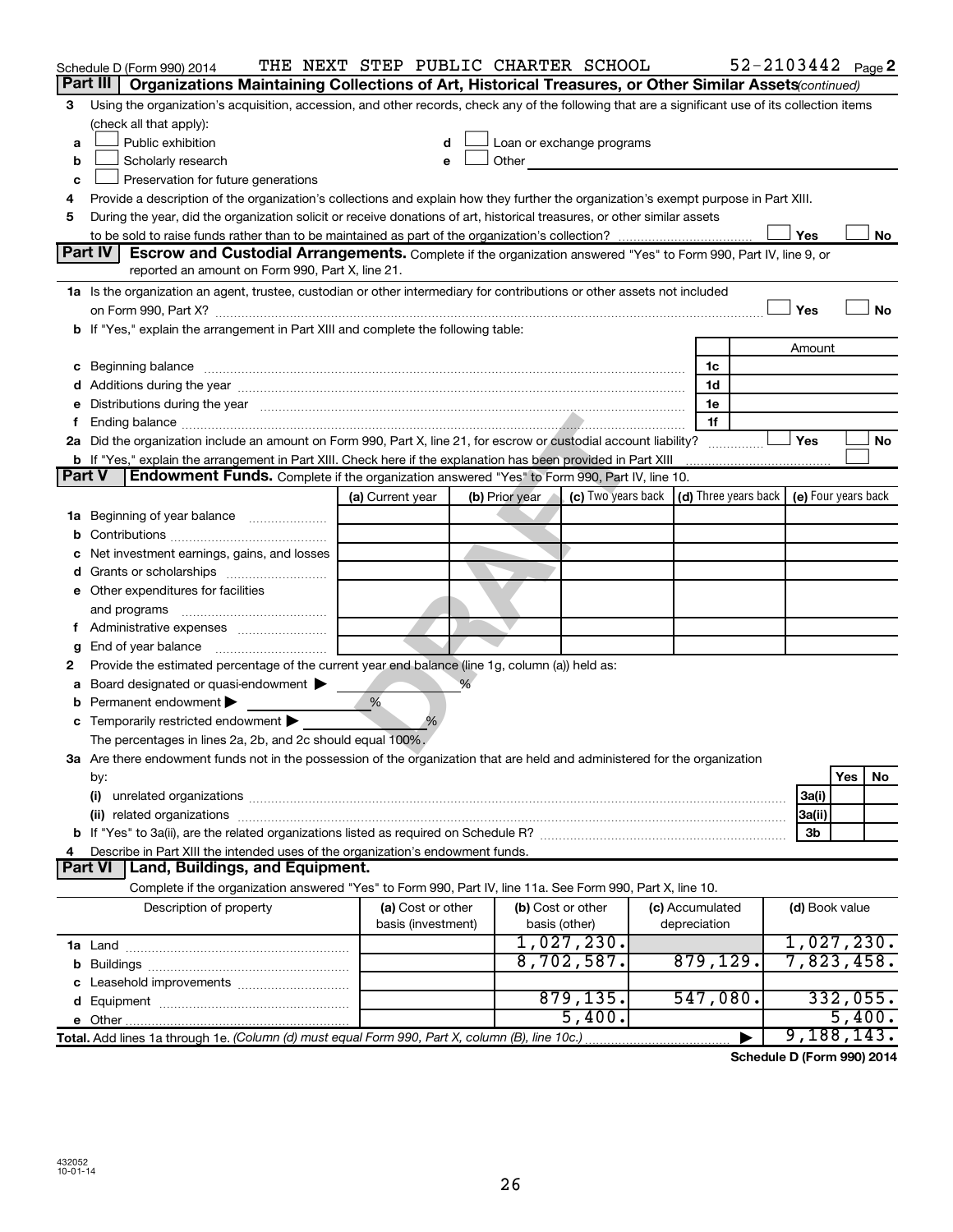|                  | Schedule D (Form 990) 2014                                                                                                                           |                              |                 | THE NEXT STEP PUBLIC CHARTER SCHOOL |                |           | $52 - 2103442$ Page 3                                     |  |
|------------------|------------------------------------------------------------------------------------------------------------------------------------------------------|------------------------------|-----------------|-------------------------------------|----------------|-----------|-----------------------------------------------------------|--|
| <b>Part VIII</b> | <b>Investments - Other Securities.</b>                                                                                                               |                              |                 |                                     |                |           |                                                           |  |
|                  | Complete if the organization answered "Yes" to Form 990, Part IV, line 11b. See Form 990, Part X, line 12.                                           |                              |                 |                                     |                |           |                                                           |  |
|                  | (a) Description of security or category (including name of security)                                                                                 |                              |                 | (b) Book value                      |                |           | (c) Method of valuation: Cost or end-of-year market value |  |
|                  |                                                                                                                                                      |                              |                 |                                     |                |           |                                                           |  |
|                  |                                                                                                                                                      |                              |                 |                                     |                |           |                                                           |  |
| (3) Other        |                                                                                                                                                      |                              |                 |                                     |                |           |                                                           |  |
| (A)              |                                                                                                                                                      |                              |                 |                                     |                |           |                                                           |  |
| (B)              |                                                                                                                                                      |                              |                 |                                     |                |           |                                                           |  |
| (C)              |                                                                                                                                                      |                              |                 |                                     |                |           |                                                           |  |
| (D)              |                                                                                                                                                      |                              |                 |                                     |                |           |                                                           |  |
| (E)              |                                                                                                                                                      |                              |                 |                                     |                |           |                                                           |  |
| (F)              |                                                                                                                                                      |                              |                 |                                     |                |           |                                                           |  |
| (G)              |                                                                                                                                                      |                              |                 |                                     |                |           |                                                           |  |
| (H)              |                                                                                                                                                      |                              |                 |                                     |                |           |                                                           |  |
|                  | Total. (Col. (b) must equal Form 990, Part X, col. (B) line 12.) $\blacktriangleright$                                                               |                              |                 |                                     |                |           |                                                           |  |
|                  | Part VIII Investments - Program Related.                                                                                                             |                              |                 |                                     |                |           |                                                           |  |
|                  | Complete if the organization answered "Yes" to Form 990, Part IV, line 11c. See Form 990, Part X, line 13.                                           |                              |                 |                                     |                |           |                                                           |  |
|                  | (a) Description of investment                                                                                                                        |                              |                 | (b) Book value                      |                |           | (c) Method of valuation: Cost or end-of-year market value |  |
| (1)              |                                                                                                                                                      |                              |                 |                                     |                |           |                                                           |  |
| (2)              |                                                                                                                                                      |                              |                 |                                     |                |           |                                                           |  |
| (3)              |                                                                                                                                                      |                              |                 |                                     |                |           |                                                           |  |
| (4)              |                                                                                                                                                      |                              |                 |                                     |                |           |                                                           |  |
| (5)              |                                                                                                                                                      |                              |                 |                                     |                |           |                                                           |  |
| (6)              |                                                                                                                                                      |                              |                 |                                     |                |           |                                                           |  |
| (7)              |                                                                                                                                                      |                              |                 |                                     |                |           |                                                           |  |
| (8)              |                                                                                                                                                      |                              |                 |                                     |                |           |                                                           |  |
| (9)              |                                                                                                                                                      |                              |                 |                                     |                |           |                                                           |  |
|                  | Total. (Col. (b) must equal Form 990, Part X, col. (B) line 13.)                                                                                     |                              |                 |                                     |                |           |                                                           |  |
| Part IX          | <b>Other Assets.</b>                                                                                                                                 |                              |                 |                                     |                |           |                                                           |  |
|                  | Complete if the organization answered "Yes" to Form 990, Part IV, line 11d. See Form 990, Part X, line 15.                                           |                              |                 |                                     |                |           |                                                           |  |
|                  |                                                                                                                                                      |                              | (a) Description |                                     |                |           | (b) Book value                                            |  |
| (1)              |                                                                                                                                                      |                              |                 |                                     |                |           |                                                           |  |
| (2)              |                                                                                                                                                      |                              |                 |                                     |                |           |                                                           |  |
| (3)              |                                                                                                                                                      |                              |                 |                                     |                |           |                                                           |  |
| (4)              |                                                                                                                                                      |                              |                 |                                     |                |           |                                                           |  |
| (5)              |                                                                                                                                                      |                              |                 |                                     |                |           |                                                           |  |
| (6)              |                                                                                                                                                      |                              |                 |                                     |                |           |                                                           |  |
| (7)              |                                                                                                                                                      |                              |                 |                                     |                |           |                                                           |  |
| (8)              |                                                                                                                                                      |                              |                 |                                     |                |           |                                                           |  |
|                  |                                                                                                                                                      |                              |                 |                                     |                |           |                                                           |  |
| (9)              |                                                                                                                                                      |                              |                 |                                     |                |           |                                                           |  |
| Part X           | Total. (Column (b) must equal Form 990, Part X, col. (B) line 15.)<br><b>Other Liabilities.</b>                                                      |                              |                 |                                     |                |           |                                                           |  |
|                  | Complete if the organization answered "Yes" to Form 990, Part IV, line 11e or 11f. See Form 990, Part X, line 25.                                    |                              |                 |                                     |                |           |                                                           |  |
|                  |                                                                                                                                                      | (a) Description of liability |                 |                                     | (b) Book value |           |                                                           |  |
| 1.               |                                                                                                                                                      |                              |                 |                                     |                |           |                                                           |  |
| (1)              | Federal income taxes<br>SECURITY DEPOSIT PAYABLE                                                                                                     |                              |                 |                                     |                | 70,000.   |                                                           |  |
| (2)              | <b>INTEREST RATE SWAP</b>                                                                                                                            |                              |                 |                                     |                | 213, 743. |                                                           |  |
| (3)              |                                                                                                                                                      |                              |                 |                                     |                |           |                                                           |  |
| (4)              |                                                                                                                                                      |                              |                 |                                     |                |           |                                                           |  |
| (5)              |                                                                                                                                                      |                              |                 |                                     |                |           |                                                           |  |
| (6)              |                                                                                                                                                      |                              |                 |                                     |                |           |                                                           |  |
| (7)              |                                                                                                                                                      |                              |                 |                                     |                |           |                                                           |  |
| (8)              |                                                                                                                                                      |                              |                 |                                     |                |           |                                                           |  |
| (9)              |                                                                                                                                                      |                              |                 |                                     |                |           |                                                           |  |
|                  | Total. (Column (b) must equal Form 990, Part X, col. (B) line 25.).                                                                                  |                              |                 |                                     |                | 283, 743. |                                                           |  |
|                  | 2. Liability for uncertain tax positions. In Part XIII, provide the text of the footnote to the organization's financial statements that reports the |                              |                 |                                     |                |           |                                                           |  |

organization's liability for uncertain tax positions under FIN 48 (ASC 740). Check here if the text of the footnote has been provided in Part XIII  $\boxed{\text{X}}$ 

52-2103442 Page 3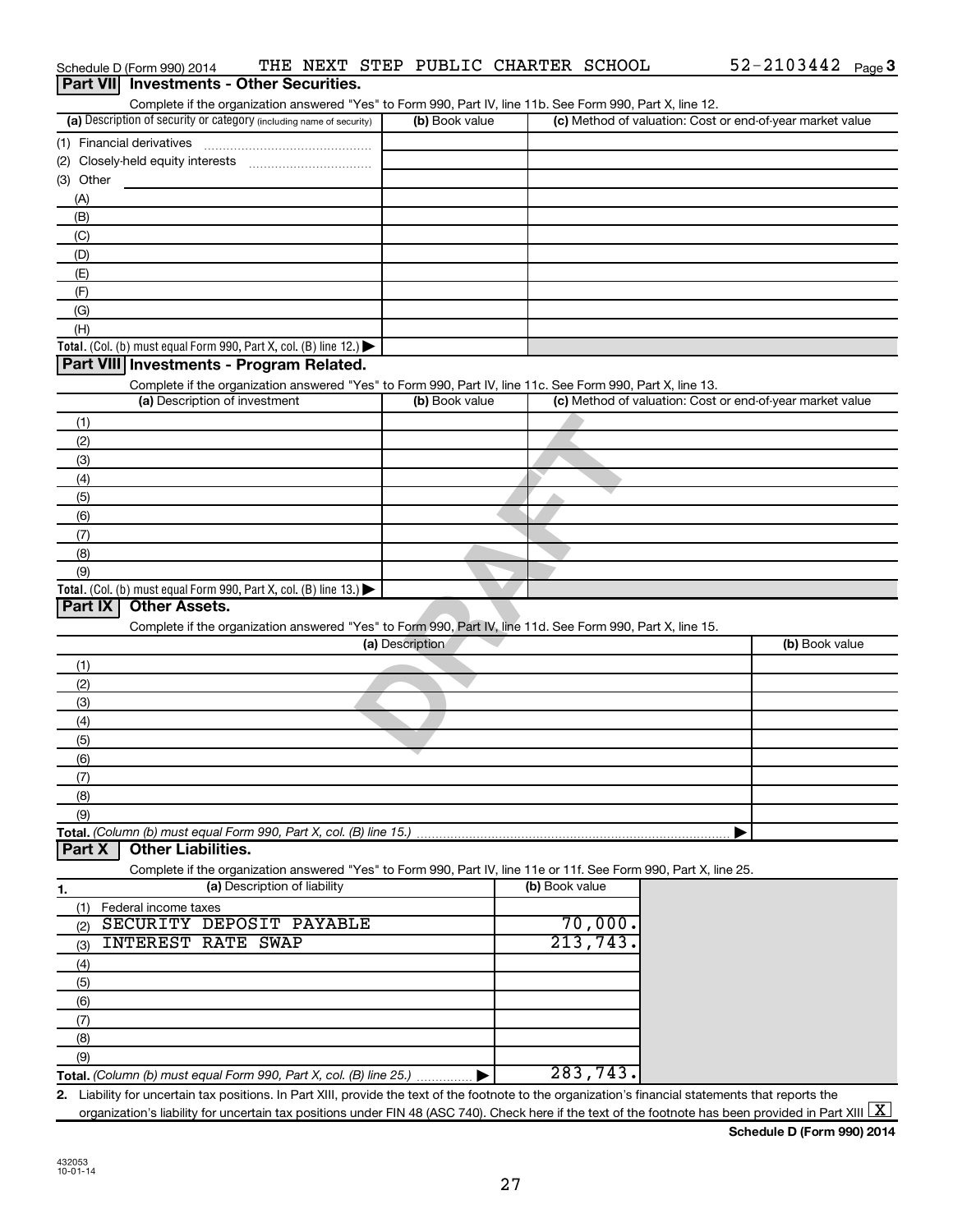|   | THE NEXT STEP PUBLIC CHARTER SCHOOL<br>Schedule D (Form 990) 2014                                                                                                                                                                   |          |                | $52 - 2103442$ Page 4 |
|---|-------------------------------------------------------------------------------------------------------------------------------------------------------------------------------------------------------------------------------------|----------|----------------|-----------------------|
|   | <b>Part XI</b><br>Reconciliation of Revenue per Audited Financial Statements With Revenue per Return.                                                                                                                               |          |                |                       |
|   | Complete if the organization answered "Yes" to Form 990, Part IV, line 12a.                                                                                                                                                         |          |                |                       |
| 1 | Total revenue, gains, and other support per audited financial statements [[[[[[[[[[[[[[[[[[[[[[[[]]]]]]]]]]]]                                                                                                                       |          | $\blacksquare$ | 8, 155, 473.          |
| 2 | Amounts included on line 1 but not on Form 990, Part VIII, line 12:                                                                                                                                                                 |          |                |                       |
| a | 2a                                                                                                                                                                                                                                  |          |                |                       |
| b | 2 <sub>b</sub>                                                                                                                                                                                                                      | 44, 267. |                |                       |
| с | 2 <sub>c</sub>                                                                                                                                                                                                                      |          |                |                       |
| d | 2d                                                                                                                                                                                                                                  |          |                |                       |
| е | Add lines 2a through 2d                                                                                                                                                                                                             |          | 2е             | 44,267.               |
| З |                                                                                                                                                                                                                                     |          | 3              | 8,111,206.            |
| 4 | Amounts included on Form 990, Part VIII, line 12, but not on line 1:                                                                                                                                                                |          |                |                       |
| a | 4a                                                                                                                                                                                                                                  |          |                |                       |
| b | 4 <sub>h</sub>                                                                                                                                                                                                                      |          |                |                       |
|   | Add lines 4a and 4b                                                                                                                                                                                                                 |          | 4с             | 0.                    |
|   |                                                                                                                                                                                                                                     |          | 5              | 8,111,206.            |
|   | Part XII Reconciliation of Expenses per Audited Financial Statements With Expenses per Return.                                                                                                                                      |          |                |                       |
|   | Complete if the organization answered "Yes" to Form 990, Part IV, line 12a.                                                                                                                                                         |          |                |                       |
| 1 |                                                                                                                                                                                                                                     |          | $\blacksquare$ | 5, 145, 384.          |
| 2 | Amounts included on line 1 but not on Form 990, Part IX, line 25:                                                                                                                                                                   |          |                |                       |
| а | 2a                                                                                                                                                                                                                                  | 44,267.  |                |                       |
| b | 2 <sub>b</sub>                                                                                                                                                                                                                      |          |                |                       |
|   | 2c                                                                                                                                                                                                                                  |          |                |                       |
|   | 2d                                                                                                                                                                                                                                  |          |                |                       |
| е | Add lines 2a through 2d <b>must be a constructed as the construction of the construction</b> of the state of the state of the state of the state of the state of the state of the state of the state of the state of the state of t |          | 2e             | 44,267.               |
| 3 |                                                                                                                                                                                                                                     |          | $\mathbf{a}$   | 5, 101, 117.          |
|   | Amounts included on Form 990, Part IX, line 25, but not on line 1:                                                                                                                                                                  |          |                |                       |
| a | Investment expenses not included on Form 990, Part VIII, line 7b<br>4a                                                                                                                                                              |          |                |                       |
| b | 4b                                                                                                                                                                                                                                  |          |                |                       |
|   | c Add lines 4a and 4b                                                                                                                                                                                                               |          | 4с             | 0.                    |
| 5 |                                                                                                                                                                                                                                     |          | 5              | 5,101,117.            |
|   | Part XIII Supplemental Information.                                                                                                                                                                                                 |          |                |                       |
|   | Provide the descriptions required for Part II, lines 3, 5, and 9; Part III, lines 1a and 4; Part IV, lines 1b and 2b; Part V, line 4; Part X, line 2; Part XI,                                                                      |          |                |                       |
|   | lines 2d and 4b; and Part XII, lines 2d and 4b. Also complete this part to provide any additional information.                                                                                                                      |          |                |                       |
|   |                                                                                                                                                                                                                                     |          |                |                       |
|   |                                                                                                                                                                                                                                     |          |                |                       |
|   | PART X, LINE 2:                                                                                                                                                                                                                     |          |                |                       |
|   |                                                                                                                                                                                                                                     |          |                |                       |

| IN JUNE 2006, THE FINANCIAL ACCOUNTING STANDARDS BOARD<br>(FASB)<br>ISSUED FASB            |
|--------------------------------------------------------------------------------------------|
| ASC NO. 740-10 [FORMERLY INTERPRETATION NO. 48 (FIN 48)],<br>ACCOUNTING FOR                |
| INCOME TAXES, WHICH IS AN INTERPRETATION OF ASC 740'S<br>UNCERTAINTY<br>IN                 |
| (FORMERLY SFAS NO. 109), ACCOUNTING FOR INCOME TAXES. FASB ASC NO. 740-10                  |
| THE ACCOUNTING FOR UNCERTAINTY IN<br>INCOME TAXES RECOGNIZED<br>CLARIFIES<br>THE<br>IN.    |
| NEXT STEP PUBLIC CHARTER SCHOOL'S FINANCIAL STATEMENTS IN ACCORDANCE WITH                  |
| ASC 740'S AND PRESCRIBES A RECOGNITION THRESHOLD AND MEASUREMENT ATTRIBUTE                 |
| FINANCIAL STATEMENT RECOGNITION AND MEASUREMENT OF A TAX POSITION<br>FOR THE               |
| IN A TAX RETURN.<br>FASB ASC NO. 740-10<br>TAKEN OR EXPECTED<br>TO<br>BE<br>TAKEN          |
| THE EVALUATION OF TAX POSITIONS TAKEN OR EXPECTED<br>TO<br>REOUIRES<br>BE<br>TAKEN IN      |
| PUBLIC CHARTER SCHOOL'S TAX RETURN<br>PREPARING<br>THE<br>NEXT<br>STEP<br>COURSE OF<br>THE |
| 432054<br>Schedule D (Form 990) 2014<br>$10 - 01 - 14$<br>ററ                               |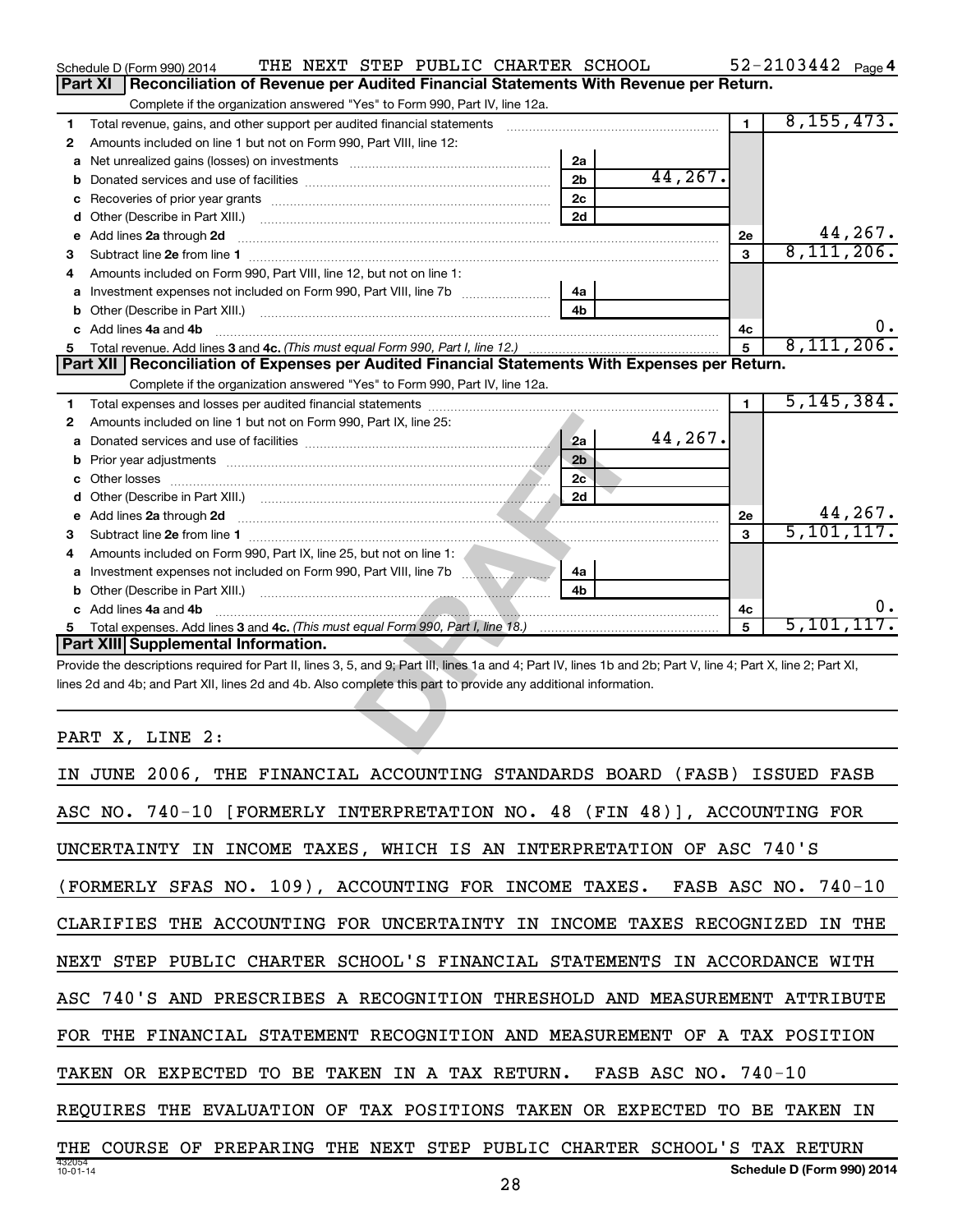52-2103442 Page 5 *(continued)* **Part XIII Supplemental Information**  Schedule D (Form 990) 2014 Page THE NEXT STEP PUBLIC CHARTER SCHOOL 52-2103442

TO DETERMINE WHETHER THE TAX POSITIONS HAVE A "MORE-LIKELY-THAN-NOT"

PROBABILITY OF BEING SUSTAINED BY THE APPLICABLE TAX AUTHORITY.

JURISDICTION OR THE VARIOUS S<br>
ORGANIZATION FILES TAX RETURN<br>
RECOGNIZE INTEREST AND/OR PEN<br>
P ANY, IN INCOME TAX EXPENSE.<br>
CRUALS FOR INTEREST AND/OR PEN THE NEXT STEP PUBLIC CHARTER SCHOOL PERFORMED AN EVALUATION OF UNCERTAIN TAX POSITIONS FOR THE YEAR ENDED JUNE 30, 2015, AND DETERMINED THAT THERE WERE NO MATTERS THAT WOULD REQUIRE RECOGNITION IN THE FINANCIAL STATEMENTS OR THAT MAY HAVE ANY EFFECT ON ITS TAX-EXEMPT STATUS. AS OF JUNE 30, 2015, THE STATUTE OF LIMITATIONS FOR TAX YEARS 2011 THROUGH 2013 REMAINS OPEN WITH THE U.S. FEDERAL JURISDICTION OR THE VARIOUS STATES AND LOCAL JURISDICTIONS IN WHICH THE ORGANIZATION FILES TAX RETURNS. IT IS THE CHARTER SCHOOL'S POLICY TO RECOGNIZE INTEREST AND/OR PENALTIES RELATED TO UNCERTAIN TAX POSITIONS, IF ANY, IN INCOME TAX EXPENSE. AS OF JUNE 30, 2015, THE SCHOOL HAD NO ACCRUALS FOR INTEREST AND/OR PENALTIES.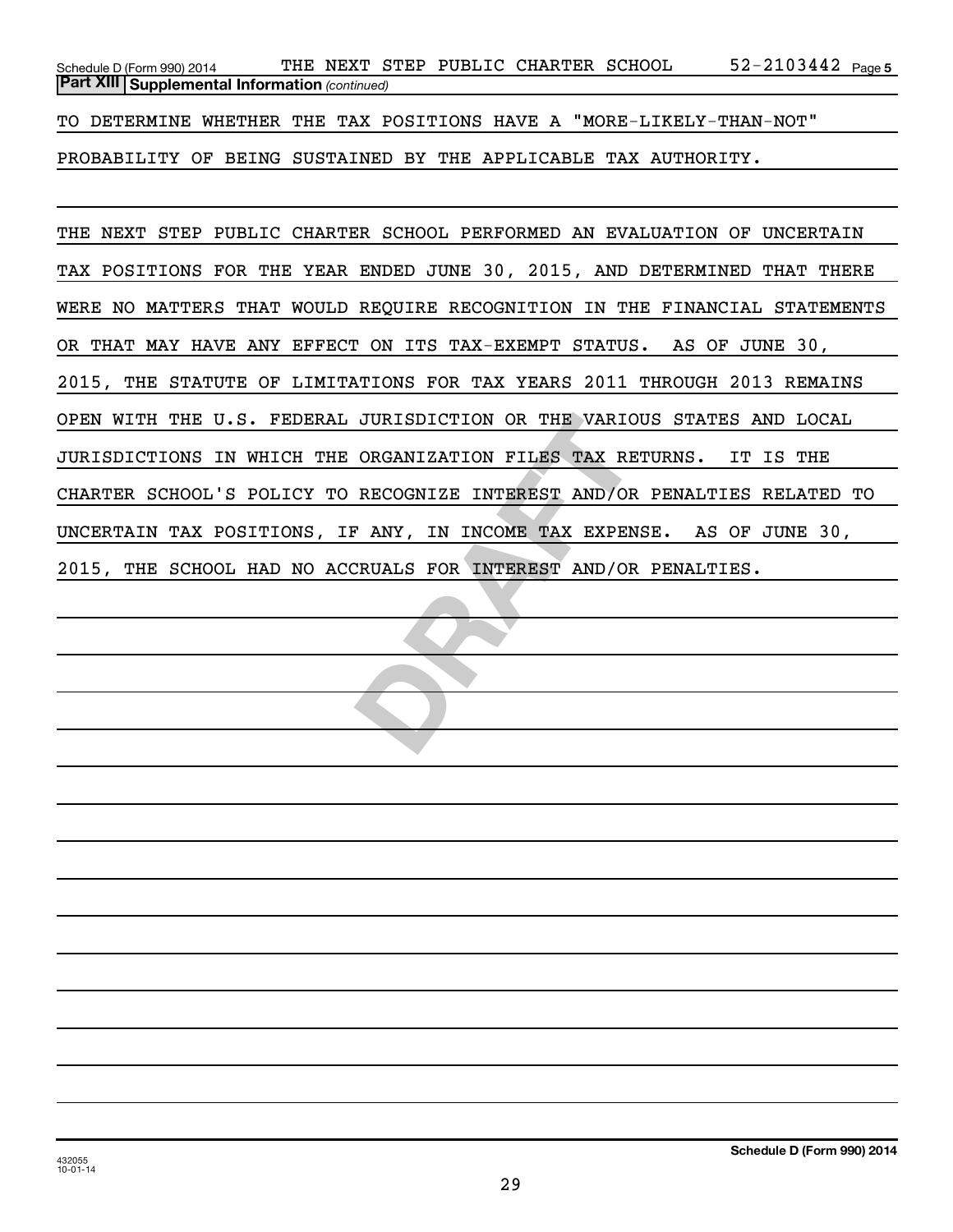|        | <b>Schools</b><br><b>SCHEDULE E</b><br>Complete if the organization answered "Yes" to Form 990, Part IV, line 13,<br>(Form 990 or 990-EZ)<br>or Form 990-EZ, Part VI, line 48.<br>Attach to Form 990 or Form 990-EZ.<br>Department of the Treasury<br>Internal Revenue Service | OMB No. 1545-0047<br><b>2014</b><br><b>Open to Public</b><br>Inspection |                         |                              |
|--------|--------------------------------------------------------------------------------------------------------------------------------------------------------------------------------------------------------------------------------------------------------------------------------|-------------------------------------------------------------------------|-------------------------|------------------------------|
|        | Information about Schedule E (Form 990 or 990-EZ) and its instructions is at www.irs.gov/form990.<br><b>Employer identification number</b><br>Name of the organization                                                                                                         |                                                                         |                         |                              |
|        | 52-2103442<br>THE NEXT STEP PUBLIC CHARTER SCHOOL                                                                                                                                                                                                                              |                                                                         |                         |                              |
| Part I |                                                                                                                                                                                                                                                                                |                                                                         |                         |                              |
|        |                                                                                                                                                                                                                                                                                |                                                                         |                         | YES   NO                     |
| 1      | Does the organization have a racially nondiscriminatory policy toward students by statement in its charter, bylaws,                                                                                                                                                            |                                                                         |                         |                              |
|        |                                                                                                                                                                                                                                                                                | 1                                                                       | х                       |                              |
| 2      | Does the organization include a statement of its racially nondiscriminatory policy toward students in all its brochures,                                                                                                                                                       |                                                                         |                         |                              |
|        | catalogues, and other written communications with the public dealing with student admissions, programs, and scholarships?                                                                                                                                                      | $\mathbf{2}$                                                            | х                       |                              |
| 3      | Has the organization publicized its racially nondiscriminatory policy through newspaper or broadcast media during the                                                                                                                                                          |                                                                         |                         |                              |
|        | period of solicitation for students, or during the registration period if it has no solicitation program, in a way that makes                                                                                                                                                  |                                                                         |                         |                              |
|        | the policy known to all parts of the general community it serves? If "Yes," please describe. If "No," please explain.                                                                                                                                                          |                                                                         |                         |                              |
|        |                                                                                                                                                                                                                                                                                | 3                                                                       | х                       |                              |
|        | THE SCHOOL IS A PUBLIC CHARTER SCHOOL AND IS OPERATING UNDER                                                                                                                                                                                                                   |                                                                         |                         |                              |
|        | A CONTRACT WITH THE D.C. GOVERNMENT. REVENUE PROCEDURE 75-50                                                                                                                                                                                                                   |                                                                         |                         |                              |
|        | DOES NOT APPLY TO CHARTER SCHOOLS. THE NON-DISCRIMATORY<br>POLICY IS EXPLICITLY STATED IN THE REGISTRATION APPLICATION                                                                                                                                                         |                                                                         |                         |                              |
|        | AND OUR BROCHURE.                                                                                                                                                                                                                                                              |                                                                         |                         |                              |
|        |                                                                                                                                                                                                                                                                                |                                                                         |                         |                              |
| 4      | Does the organization maintain the following?                                                                                                                                                                                                                                  | 4a                                                                      | х                       |                              |
| b      | Records documenting that scholarships and other financial assistance are awarded on a racially nondiscriminatory basis?                                                                                                                                                        | 4b                                                                      | $\overline{\textbf{x}}$ |                              |
|        | c Copies of all catalogues, brochures, announcements, and other written communications to the public dealing with student                                                                                                                                                      |                                                                         |                         |                              |
|        |                                                                                                                                                                                                                                                                                | 4c                                                                      | х                       |                              |
|        |                                                                                                                                                                                                                                                                                | 4d                                                                      | $\overline{\textbf{x}}$ |                              |
|        | If you answered "No" to any of the above, please explain. If you need more space, use Part II.                                                                                                                                                                                 |                                                                         |                         |                              |
|        | THE SCHOOL IS A PUBLIC CHARTER SCHOOL AND IS OPERATING UNDER                                                                                                                                                                                                                   |                                                                         |                         |                              |
|        | CONTRACT WITH THE D.C. GOVERNMENT. REVENUE PROCEDURE 75-50                                                                                                                                                                                                                     |                                                                         |                         |                              |
|        | DOES NOT APPLY TO CHARTER SCHOOLS.                                                                                                                                                                                                                                             |                                                                         |                         |                              |
|        |                                                                                                                                                                                                                                                                                |                                                                         |                         |                              |
| 5      | Does the organization discriminate by race in any way with respect to:                                                                                                                                                                                                         |                                                                         |                         |                              |
|        |                                                                                                                                                                                                                                                                                | 5a                                                                      |                         | х<br>$\overline{\textbf{x}}$ |
|        |                                                                                                                                                                                                                                                                                | 5b                                                                      |                         | $\overline{\mathbf{x}}$      |
|        |                                                                                                                                                                                                                                                                                | 5c                                                                      |                         | $\overline{\mathbf{x}}$      |
|        |                                                                                                                                                                                                                                                                                | 5d<br><b>5e</b>                                                         |                         | X                            |
|        | f Use of facilities?                                                                                                                                                                                                                                                           | 5f                                                                      |                         | $\overline{\mathbf{x}}$      |
|        |                                                                                                                                                                                                                                                                                | 5g                                                                      |                         | X                            |
|        |                                                                                                                                                                                                                                                                                | 5h                                                                      |                         | $\overline{\text{X}}$        |
|        | If you answered "Yes" to any of the above, please explain. If you need more space, use Part II.                                                                                                                                                                                |                                                                         |                         |                              |
|        |                                                                                                                                                                                                                                                                                |                                                                         |                         |                              |
|        |                                                                                                                                                                                                                                                                                |                                                                         |                         |                              |
|        |                                                                                                                                                                                                                                                                                |                                                                         |                         |                              |
|        |                                                                                                                                                                                                                                                                                |                                                                         |                         |                              |
|        |                                                                                                                                                                                                                                                                                | 6а                                                                      | X                       |                              |
|        |                                                                                                                                                                                                                                                                                | 6b                                                                      |                         | x                            |
|        | If you answered "Yes" to either line 6a or line 6b, explain on Part II.                                                                                                                                                                                                        |                                                                         |                         |                              |
| 7      | Does the organization certify that it has complied with the applicable requirements of sections 4.01 through 4.05 of                                                                                                                                                           | $\overline{7}$                                                          | х                       |                              |
|        |                                                                                                                                                                                                                                                                                |                                                                         |                         |                              |

**For Paperwork Reduction Act Notice, see the Instructions for Form 990 or Form 990-EZ.** LHA

**Schedule E (Form 990 or 990-EZ) (2014)**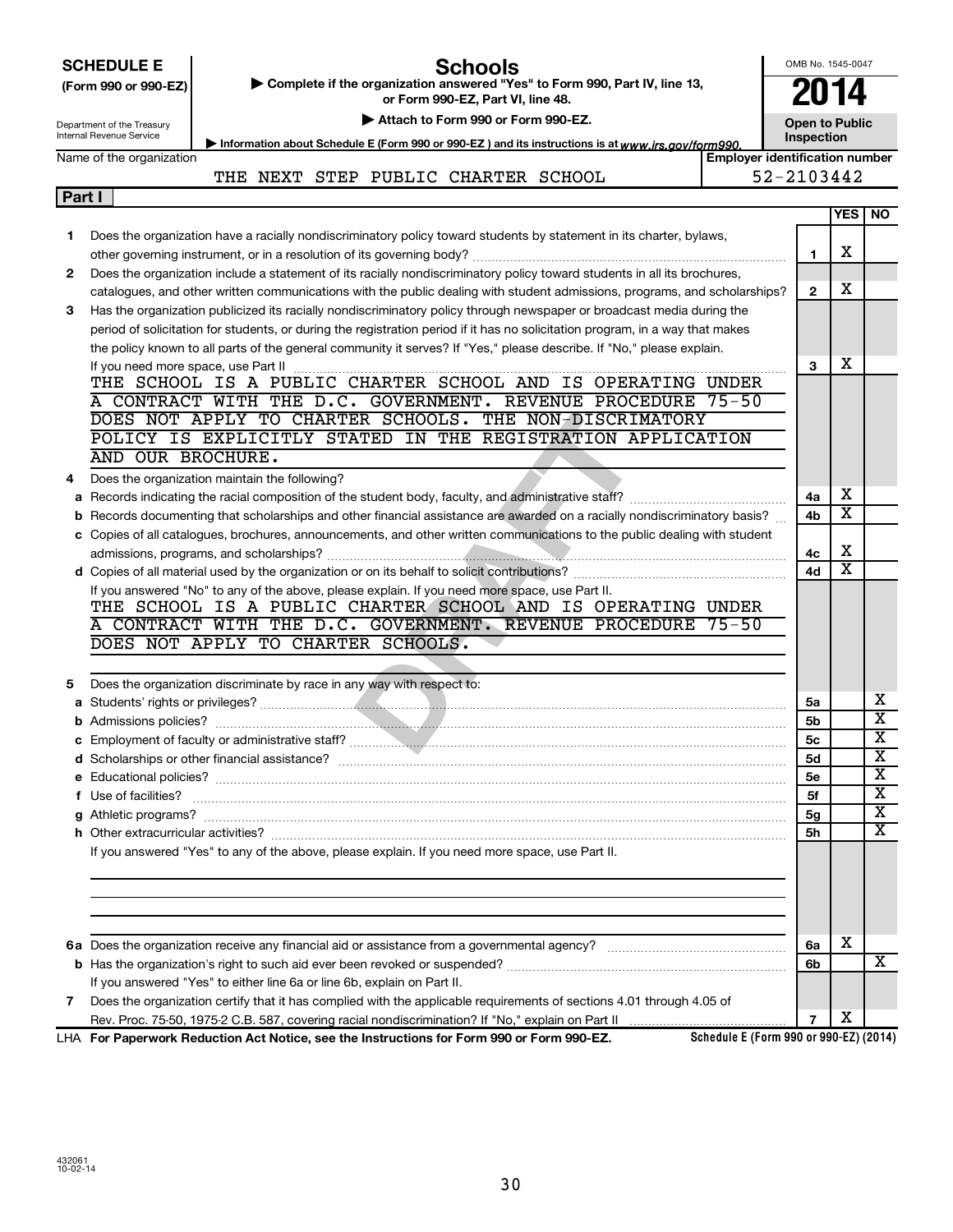Part II | Supplemental Information. Provide the explanations required by Part I, lines 3, 4d, 5h, 6b, and 7, as applicable. Also provide any other additional information.

LINE 6 - EXPLANATION OF GOVERNMENT FINANCIAL AID:

THE NEXT STEP PUBLIC CHARTER SCHOOL RECEIVES PUBLIC FUNDS FROM THE DC

GOVERNMENT BASED ON THE NUMBER OF STUDENTS THEY ENROLL ACCORDING TO THE

UNIFORM PER STUDENT FUNDING FORMULA DEVELOPED BY THE MAYOR AND CITY

COUNCIL. THIS PER PUPIL ALLOCATION IS SUPPLEMENTED WITH EXTRA FUNDS FOR

STUDENTS WITH SPECIAL NEEDS.

**DRAFT**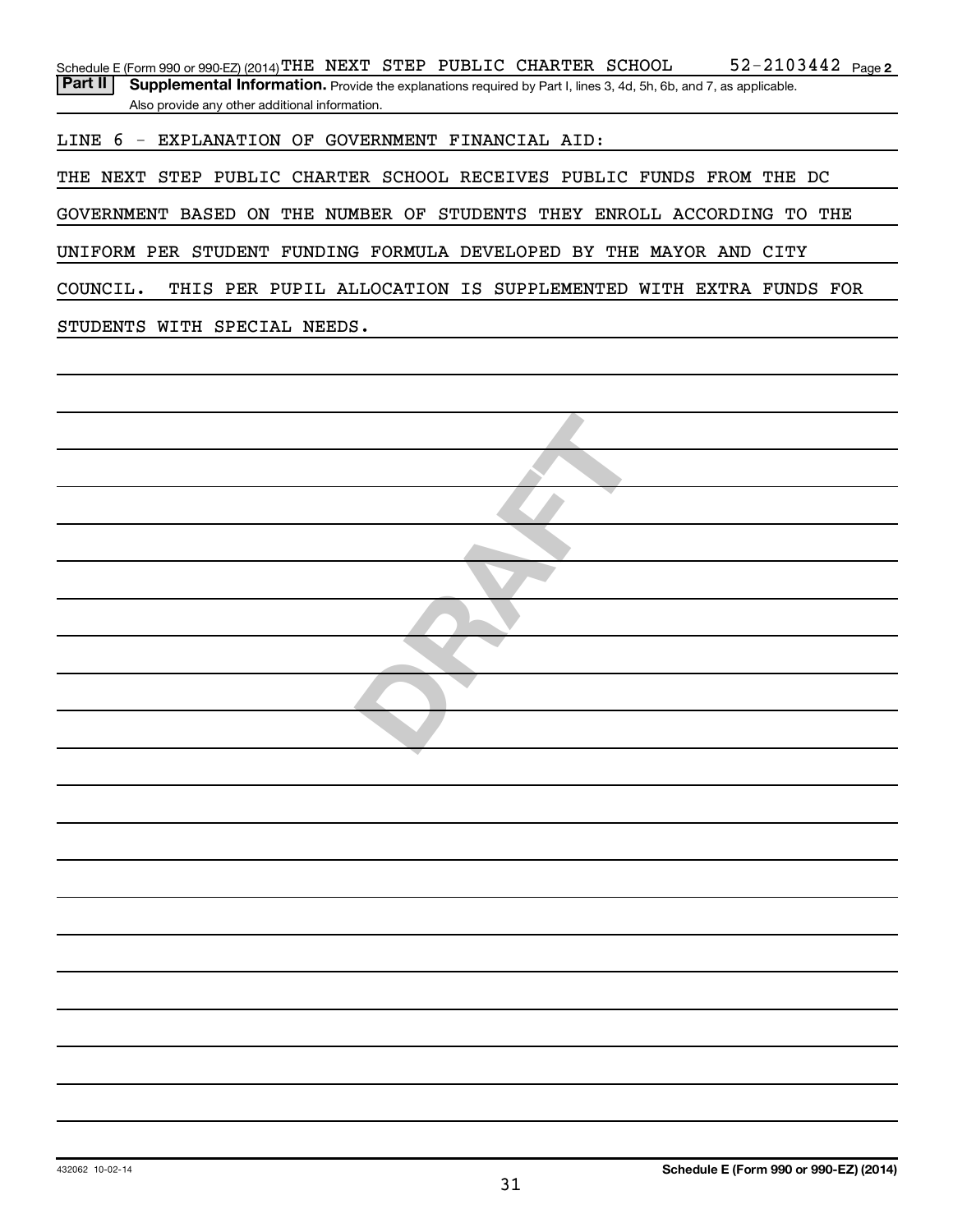| <b>SCHEDULE I</b><br>(Form 990)<br>Department of the Treasury<br>Internal Revenue Service |                                                                                                                                                                                                                                                                                           |           | <b>Grants and Other Assistance to Organizations,</b><br>Governments, and Individuals in the United States<br>Complete if the organization answered "Yes" to Form 990, Part IV, line 21 or 22.<br>Information about Schedule I (Form 990) and its instructions is at www.irs.gov/form990. | Attach to Form 990.         |                                         |                                               |                                           | OMB No. 1545-0047<br>2014<br><b>Open to Public</b><br>Inspection |
|-------------------------------------------------------------------------------------------|-------------------------------------------------------------------------------------------------------------------------------------------------------------------------------------------------------------------------------------------------------------------------------------------|-----------|------------------------------------------------------------------------------------------------------------------------------------------------------------------------------------------------------------------------------------------------------------------------------------------|-----------------------------|-----------------------------------------|-----------------------------------------------|-------------------------------------------|------------------------------------------------------------------|
| Name of the organization                                                                  |                                                                                                                                                                                                                                                                                           |           |                                                                                                                                                                                                                                                                                          |                             |                                         |                                               |                                           | <b>Employer identification number</b>                            |
|                                                                                           |                                                                                                                                                                                                                                                                                           |           | THE NEXT STEP PUBLIC CHARTER SCHOOL                                                                                                                                                                                                                                                      |                             |                                         |                                               |                                           | 52-2103442                                                       |
| Part I                                                                                    | <b>General Information on Grants and Assistance</b>                                                                                                                                                                                                                                       |           |                                                                                                                                                                                                                                                                                          |                             |                                         |                                               |                                           |                                                                  |
| $\mathbf 1$<br>$\mathbf{2}$                                                               | Does the organization maintain records to substantiate the amount of the grants or assistance, the grantees' eligibility for the grants or assistance, and the selection<br>Describe in Part IV the organization's procedures for monitoring the use of grant funds in the United States. |           |                                                                                                                                                                                                                                                                                          |                             |                                         |                                               |                                           | $\boxed{\text{X}}$ Yes<br>No                                     |
| Part II                                                                                   | Grants and Other Assistance to Domestic Organizations and Domestic Governments. Complete if the organization answered "Yes" to Form 990, Part IV, line 21, for any                                                                                                                        |           |                                                                                                                                                                                                                                                                                          |                             |                                         |                                               |                                           |                                                                  |
|                                                                                           | recipient that received more than \$5,000. Part II can be duplicated if additional space is needed.                                                                                                                                                                                       |           |                                                                                                                                                                                                                                                                                          |                             |                                         | (f) Method of                                 |                                           |                                                                  |
|                                                                                           | 1 (a) Name and address of organization<br>or government                                                                                                                                                                                                                                   | $(b)$ EIN | (c) IRC section<br>if applicable                                                                                                                                                                                                                                                         | (d) Amount of<br>cash grant | (e) Amount of<br>non-cash<br>assistance | valuation (book,<br>FMV, appraisal,<br>other) | (g) Description of<br>non-cash assistance | (h) Purpose of grant<br>or assistance                            |
|                                                                                           |                                                                                                                                                                                                                                                                                           |           |                                                                                                                                                                                                                                                                                          |                             |                                         |                                               |                                           |                                                                  |
|                                                                                           |                                                                                                                                                                                                                                                                                           |           |                                                                                                                                                                                                                                                                                          |                             |                                         |                                               |                                           |                                                                  |
|                                                                                           |                                                                                                                                                                                                                                                                                           |           |                                                                                                                                                                                                                                                                                          |                             |                                         |                                               |                                           |                                                                  |
|                                                                                           |                                                                                                                                                                                                                                                                                           |           |                                                                                                                                                                                                                                                                                          |                             |                                         |                                               |                                           |                                                                  |
|                                                                                           |                                                                                                                                                                                                                                                                                           |           |                                                                                                                                                                                                                                                                                          |                             |                                         |                                               |                                           |                                                                  |
|                                                                                           |                                                                                                                                                                                                                                                                                           |           |                                                                                                                                                                                                                                                                                          |                             |                                         |                                               |                                           |                                                                  |
| 2<br>3                                                                                    |                                                                                                                                                                                                                                                                                           |           |                                                                                                                                                                                                                                                                                          |                             |                                         |                                               |                                           | ▶                                                                |

**For Paperwork Reduction Act Notice, see the Instructions for Form 990. Schedule I (Form 990) (2014)** LHA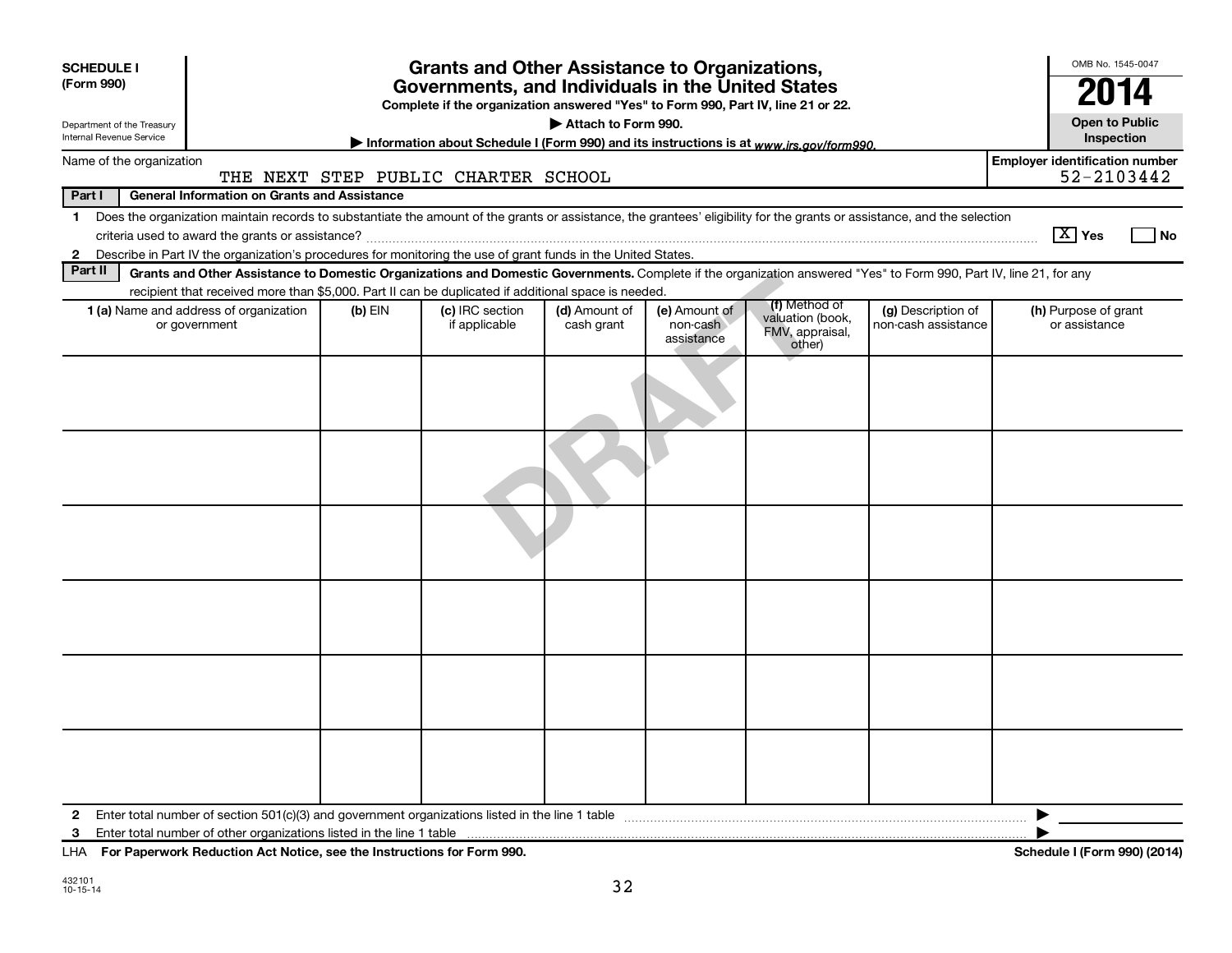#### Schedule I (Form 990) (2014) THE NEXT STEP PUBLIC CHARTER SCHOOL  $52-2103442$  Page

**2**

Part III | Grants and Other Assistance to Domestic Individuals. Complete if the organization answered "Yes" to Form 990, Part IV, line 22. Part III can be duplicated if additional space is needed.

| (a) Type of grant or assistance                                                                                                                      | (b) Number of<br>recipients | (c) Amount of<br>cash grant | (d) Amount of non-<br>cash assistance | (e) Method of valuation<br>(book, FMV, appraisal, other) | (f) Description of non-cash assistance |  |  |  |
|------------------------------------------------------------------------------------------------------------------------------------------------------|-----------------------------|-----------------------------|---------------------------------------|----------------------------------------------------------|----------------------------------------|--|--|--|
|                                                                                                                                                      |                             |                             |                                       |                                                          |                                        |  |  |  |
| EDUCATION SCHOLARSHIPS                                                                                                                               | 10                          | 8,980.                      | $\mathbf{0}$ .                        |                                                          |                                        |  |  |  |
|                                                                                                                                                      |                             |                             |                                       |                                                          |                                        |  |  |  |
|                                                                                                                                                      |                             |                             |                                       |                                                          |                                        |  |  |  |
|                                                                                                                                                      |                             |                             |                                       |                                                          |                                        |  |  |  |
|                                                                                                                                                      |                             |                             |                                       |                                                          |                                        |  |  |  |
|                                                                                                                                                      |                             |                             |                                       |                                                          |                                        |  |  |  |
| Supplemental Information. Provide the information required in Part I, line 2, Part III, column (b), and any other additional information.<br>Part IV |                             |                             |                                       |                                                          |                                        |  |  |  |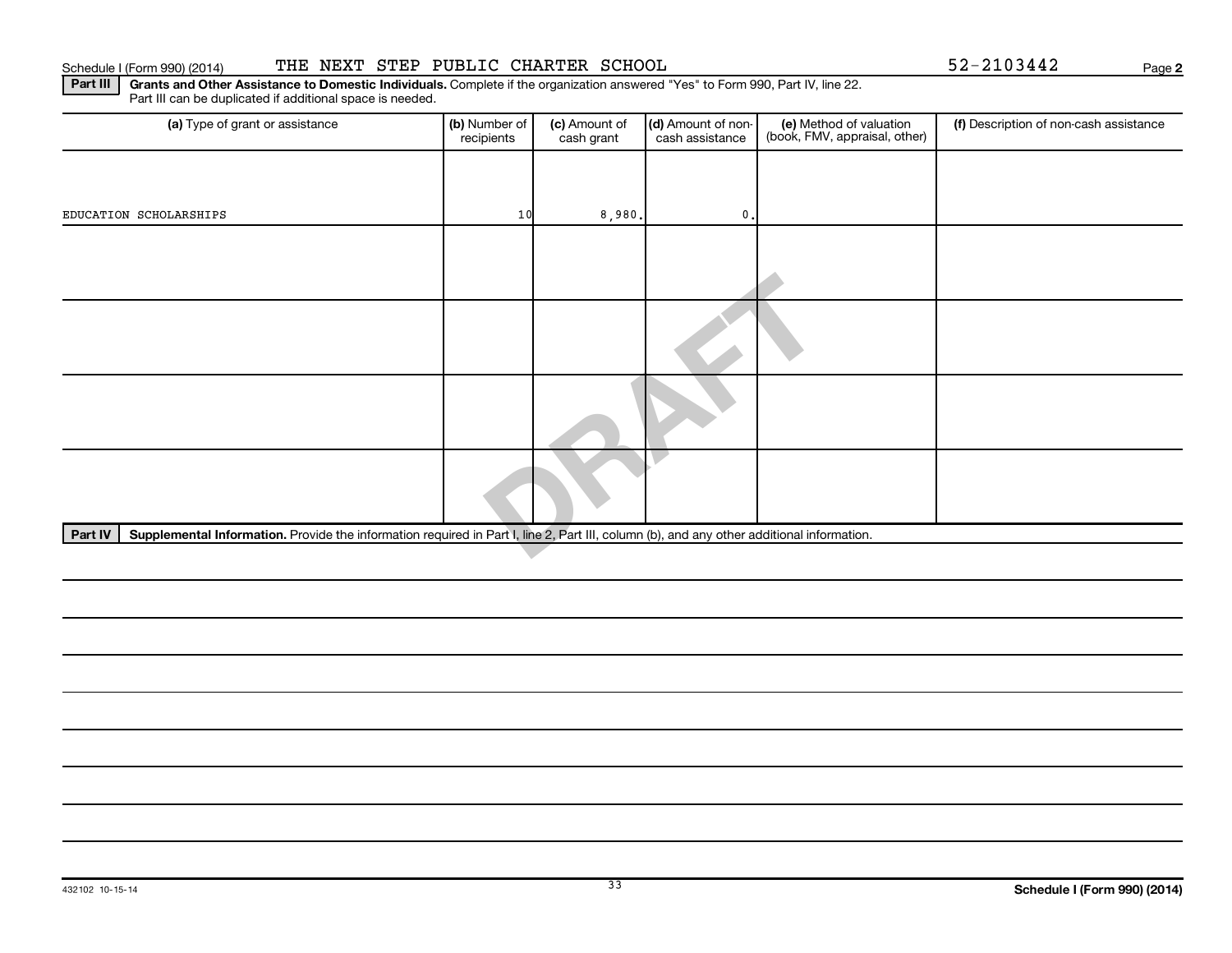| <b>Supplemental Information on Tax-Exempt Bonds</b><br><b>SCHEDULE K</b><br>Complete if the organization answered "Yes" on Form 990, Part IV, line 24a. Provide descriptions,<br>(Form 990)<br>explanations, and any additional information in Part VI.<br>Department of the Treasury |                                                                                                                                                                                                                                      |                                          |                            |                 |                         |                 |                                       |     | OMB No. 1545-0047<br>2014<br><b>Open to Public</b> |                            |            |    |           |   |
|---------------------------------------------------------------------------------------------------------------------------------------------------------------------------------------------------------------------------------------------------------------------------------------|--------------------------------------------------------------------------------------------------------------------------------------------------------------------------------------------------------------------------------------|------------------------------------------|----------------------------|-----------------|-------------------------|-----------------|---------------------------------------|-----|----------------------------------------------------|----------------------------|------------|----|-----------|---|
| Inspection<br>▶ Attach to Form 990. ▶ Information about Schedule K (Form 990) and its instructions is at www.irs.gov/form990.<br>Internal Revenue Service<br><b>Employer identification number</b><br>Name of the organization<br>52-2103442<br>THE NEXT STEP PUBLIC CHARTER SCHOOL   |                                                                                                                                                                                                                                      |                                          |                            |                 |                         |                 |                                       |     |                                                    |                            |            |    |           |   |
| Part I                                                                                                                                                                                                                                                                                | <b>Bond Issues</b>                                                                                                                                                                                                                   | SEE PART VI FOR COLUMN (F) CONTINUATIONS |                            |                 |                         |                 |                                       |     |                                                    |                            |            |    |           |   |
|                                                                                                                                                                                                                                                                                       | (a) Issuer name                                                                                                                                                                                                                      | (b) Issuer EIN                           | $(c)$ CUSIP $#$            | (d) Date issued |                         | (e) Issue price | (f) Description of purpose            |     | (g) Defeased (h) On behalf (i) Pooled<br>of issuer |                            |            |    | financing |   |
|                                                                                                                                                                                                                                                                                       |                                                                                                                                                                                                                                      |                                          |                            |                 |                         |                 |                                       |     | Yes   No                                           |                            | $Yes \mid$ | No | Yes   No  |   |
|                                                                                                                                                                                                                                                                                       |                                                                                                                                                                                                                                      |                                          |                            |                 |                         |                 | REFINANCE LOANS                       |     |                                                    |                            |            |    |           |   |
|                                                                                                                                                                                                                                                                                       | A DISTRICT OF COLUMBIA                                                                                                                                                                                                               | 53-6001131                               | <b>NONE</b>                |                 |                         |                 | 10/01/14 7,820,000. INCURRED FOR CONS |     |                                                    | х                          |            | X  |           | X |
| В                                                                                                                                                                                                                                                                                     |                                                                                                                                                                                                                                      |                                          |                            |                 |                         |                 |                                       |     |                                                    |                            |            |    |           |   |
| C                                                                                                                                                                                                                                                                                     |                                                                                                                                                                                                                                      |                                          |                            |                 |                         |                 |                                       |     |                                                    |                            |            |    |           |   |
| D                                                                                                                                                                                                                                                                                     |                                                                                                                                                                                                                                      |                                          |                            |                 |                         |                 |                                       |     |                                                    |                            |            |    |           |   |
| Part II                                                                                                                                                                                                                                                                               | <b>Proceeds</b>                                                                                                                                                                                                                      |                                          |                            |                 |                         |                 |                                       |     |                                                    |                            |            |    |           |   |
|                                                                                                                                                                                                                                                                                       |                                                                                                                                                                                                                                      |                                          |                            | A               |                         |                 | B                                     | C   |                                                    |                            |            | D  |           |   |
| $\mathbf{1}$                                                                                                                                                                                                                                                                          |                                                                                                                                                                                                                                      |                                          |                            |                 |                         |                 |                                       |     |                                                    |                            |            |    |           |   |
| $\overline{2}$                                                                                                                                                                                                                                                                        |                                                                                                                                                                                                                                      |                                          |                            |                 |                         |                 |                                       |     |                                                    |                            |            |    |           |   |
| 3                                                                                                                                                                                                                                                                                     |                                                                                                                                                                                                                                      |                                          |                            |                 | 7,820,000.              |                 |                                       |     |                                                    |                            |            |    |           |   |
| 4                                                                                                                                                                                                                                                                                     |                                                                                                                                                                                                                                      |                                          |                            |                 |                         |                 |                                       |     |                                                    |                            |            |    |           |   |
| 5                                                                                                                                                                                                                                                                                     |                                                                                                                                                                                                                                      |                                          |                            |                 |                         |                 |                                       |     |                                                    |                            |            |    |           |   |
| 6                                                                                                                                                                                                                                                                                     | Proceeds in refunding escrows <b>contained and the contact of the contact of the contact of the contact of the contact of the contact of the contact of the contact of the contact of the contact of the contact of the contact </b> |                                          |                            |                 |                         |                 |                                       |     |                                                    |                            |            |    |           |   |
| $\mathbf{7}$                                                                                                                                                                                                                                                                          |                                                                                                                                                                                                                                      |                                          |                            |                 | 96,025.                 |                 |                                       |     |                                                    |                            |            |    |           |   |
| 8                                                                                                                                                                                                                                                                                     | Credit enhancement from proceeds                                                                                                                                                                                                     |                                          |                            |                 |                         |                 |                                       |     |                                                    |                            |            |    |           |   |
| 9                                                                                                                                                                                                                                                                                     |                                                                                                                                                                                                                                      |                                          |                            |                 |                         |                 |                                       |     |                                                    |                            |            |    |           |   |
| 10                                                                                                                                                                                                                                                                                    |                                                                                                                                                                                                                                      |                                          |                            |                 |                         |                 |                                       |     |                                                    |                            |            |    |           |   |
| 11                                                                                                                                                                                                                                                                                    | Other spent proceeds                                                                                                                                                                                                                 |                                          |                            |                 | 7,723,975.              |                 |                                       |     |                                                    |                            |            |    |           |   |
| 12                                                                                                                                                                                                                                                                                    |                                                                                                                                                                                                                                      |                                          |                            |                 |                         |                 |                                       |     |                                                    |                            |            |    |           |   |
| 13                                                                                                                                                                                                                                                                                    |                                                                                                                                                                                                                                      |                                          |                            |                 | 2011                    |                 |                                       |     |                                                    |                            |            |    |           |   |
|                                                                                                                                                                                                                                                                                       |                                                                                                                                                                                                                                      |                                          |                            | Yes             | No                      | Yes             | No                                    | Yes | No                                                 |                            | Yes        |    | No        |   |
| 14                                                                                                                                                                                                                                                                                    | Were the bonds issued as part of a current refunding issue?                                                                                                                                                                          |                                          |                            |                 | x                       |                 |                                       |     |                                                    |                            |            |    |           |   |
| 15                                                                                                                                                                                                                                                                                    |                                                                                                                                                                                                                                      |                                          |                            |                 | $\overline{\texttt{x}}$ |                 |                                       |     |                                                    |                            |            |    |           |   |
| 16                                                                                                                                                                                                                                                                                    |                                                                                                                                                                                                                                      |                                          | х<br>$\overline{\text{x}}$ |                 |                         |                 |                                       |     |                                                    |                            |            |    |           |   |
| 17<br>Does the organization maintain adequate books and records to support the final allocation of proceeds?                                                                                                                                                                          |                                                                                                                                                                                                                                      |                                          |                            |                 |                         |                 |                                       |     |                                                    |                            |            |    |           |   |
|                                                                                                                                                                                                                                                                                       | Part III Private Business Use                                                                                                                                                                                                        |                                          |                            |                 |                         |                 |                                       |     |                                                    |                            |            |    |           |   |
|                                                                                                                                                                                                                                                                                       |                                                                                                                                                                                                                                      |                                          |                            | Α               |                         |                 | B                                     | C   |                                                    |                            |            | D  |           |   |
| $\mathbf 1$                                                                                                                                                                                                                                                                           | Was the organization a partner in a partnership, or a member of an LLC,                                                                                                                                                              |                                          |                            | Yes             | No                      | Yes             | No                                    | Yes | No                                                 |                            | Yes        |    | No        |   |
|                                                                                                                                                                                                                                                                                       |                                                                                                                                                                                                                                      |                                          |                            |                 | х                       |                 |                                       |     |                                                    |                            |            |    |           |   |
| 2 Are there any lease arrangements that may result in private business use of                                                                                                                                                                                                         |                                                                                                                                                                                                                                      |                                          |                            |                 |                         |                 |                                       |     |                                                    |                            |            |    |           |   |
|                                                                                                                                                                                                                                                                                       |                                                                                                                                                                                                                                      |                                          |                            |                 | x                       |                 |                                       |     |                                                    |                            |            |    |           |   |
|                                                                                                                                                                                                                                                                                       | 432121<br>10-15-14 LHA For Paperwork Reduction Act Notice, see the Instructions for Form 990.                                                                                                                                        |                                          |                            | 34              |                         |                 |                                       |     |                                                    | Schedule K (Form 990) 2014 |            |    |           |   |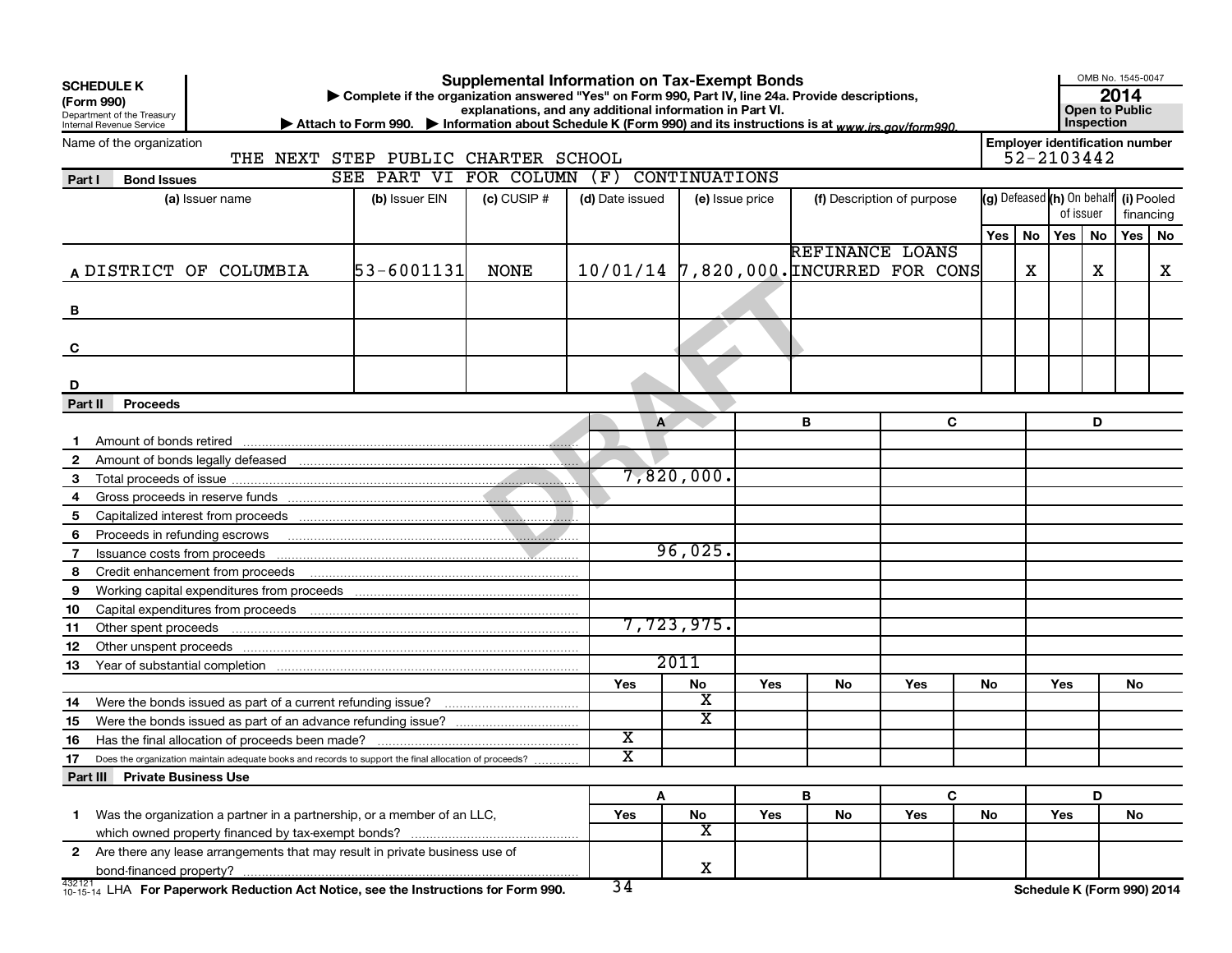#### Schedule K (Form 990) 2014 THE NEXT STEP PUBLIC CHARTER SCHOOL 52-2103442

**2**

| <b>Part III</b> Private Business Use (Continued)                                                       |            |                             |            |           |     |           |            |               |
|--------------------------------------------------------------------------------------------------------|------------|-----------------------------|------------|-----------|-----|-----------|------------|---------------|
|                                                                                                        |            | A                           |            | В         | C   |           |            | D             |
| 3a Are there any management or service contracts that may result in private                            | <b>Yes</b> | <b>No</b>                   | Yes        | <b>No</b> | Yes | <b>No</b> | <b>Yes</b> | <b>No</b>     |
|                                                                                                        |            | $\overline{\mathbf{X}}$     |            |           |     |           |            |               |
| b If "Yes" to line 3a, does the organization routinely engage bond counsel or other outside            |            |                             |            |           |     |           |            |               |
| counsel to review any management or service contracts relating to the financed property?               |            |                             |            |           |     |           |            |               |
| c Are there any research agreements that may result in private business use of bond-financed property? |            | $\overline{\texttt{x}}$     |            |           |     |           |            |               |
| d If "Yes" to line 3c, does the organization routinely engage bond counsel or other outside            |            |                             |            |           |     |           |            |               |
| counsel to review any research agreements relating to the financed property?                           |            |                             |            |           |     |           |            |               |
| Enter the percentage of financed property used in a private business use by<br>4                       |            |                             |            |           |     |           |            |               |
| entities other than a section 501(c)(3) organization or a state or local government                    |            | %                           |            | %         |     | %         |            | %             |
| 5 Enter the percentage of financed property used in a private business use as a result of              |            |                             |            |           |     |           |            |               |
| unrelated trade or business activity carried on by your organization, another                          |            |                             |            |           |     |           |            |               |
|                                                                                                        |            | %                           |            | %         |     | %         |            | %             |
| 6                                                                                                      |            | %                           |            | %         |     | %         |            | %             |
| $\overline{7}$                                                                                         |            | x                           |            |           |     |           |            |               |
| 8a Has there been a sale or disposition of any of the bond-financed property to a non-                 |            |                             |            |           |     |           |            |               |
| governmental person other than a $501(c)(3)$ organization since the bonds were issued?                 |            | $\overline{X}$              |            |           |     |           |            |               |
| <b>b</b> If "Yes" to line 8a, enter the percentage of bond-financed property sold or disposed          |            |                             |            |           |     |           |            |               |
|                                                                                                        |            | %                           |            | $\%$      |     | %         |            | $\frac{0}{6}$ |
| c If "Yes" to line 8a, was any remedial action taken pursuant to Regulations sections                  |            |                             |            |           |     |           |            |               |
|                                                                                                        |            |                             |            |           |     |           |            |               |
| 9 Has the organization established written procedures to ensure that all nonqualified                  |            |                             |            |           |     |           |            |               |
| bonds of the issue are remediated in accordance with the requirements under                            |            |                             |            |           |     |           |            |               |
|                                                                                                        |            | X                           |            |           |     |           |            |               |
| Part IV Arbitrage                                                                                      |            |                             |            |           |     |           |            |               |
|                                                                                                        |            | A                           |            | B         |     | C         |            | D             |
| Has the issuer filed Form 8038-T, Arbitrage Rebate, Yield Reduction and<br>1                           | Yes        | <b>No</b>                   | <b>Yes</b> | <b>No</b> | Yes | <b>No</b> | Yes        | <b>No</b>     |
|                                                                                                        |            | X                           |            |           |     |           |            |               |
|                                                                                                        |            |                             |            |           |     |           |            |               |
|                                                                                                        |            | $\overline{\textbf{x}}$     |            |           |     |           |            |               |
|                                                                                                        |            | $\overline{\mathtt{x}}$     |            |           |     |           |            |               |
|                                                                                                        |            | $\overline{\mathbf{X}}$     |            |           |     |           |            |               |
| If "Yes" to line 2c, provide in Part VI the date the rebate computation was                            |            |                             |            |           |     |           |            |               |
|                                                                                                        |            |                             |            |           |     |           |            |               |
|                                                                                                        |            | $\overline{\textnormal{x}}$ |            |           |     |           |            |               |
| 4a Has the organization or the governmental issuer entered into a qualified                            |            |                             |            |           |     |           |            |               |
|                                                                                                        |            | x                           |            |           |     |           |            |               |
|                                                                                                        |            |                             |            |           |     |           |            |               |
|                                                                                                        |            |                             |            |           |     |           |            |               |
|                                                                                                        |            |                             |            |           |     |           |            |               |
|                                                                                                        |            |                             |            |           |     |           |            |               |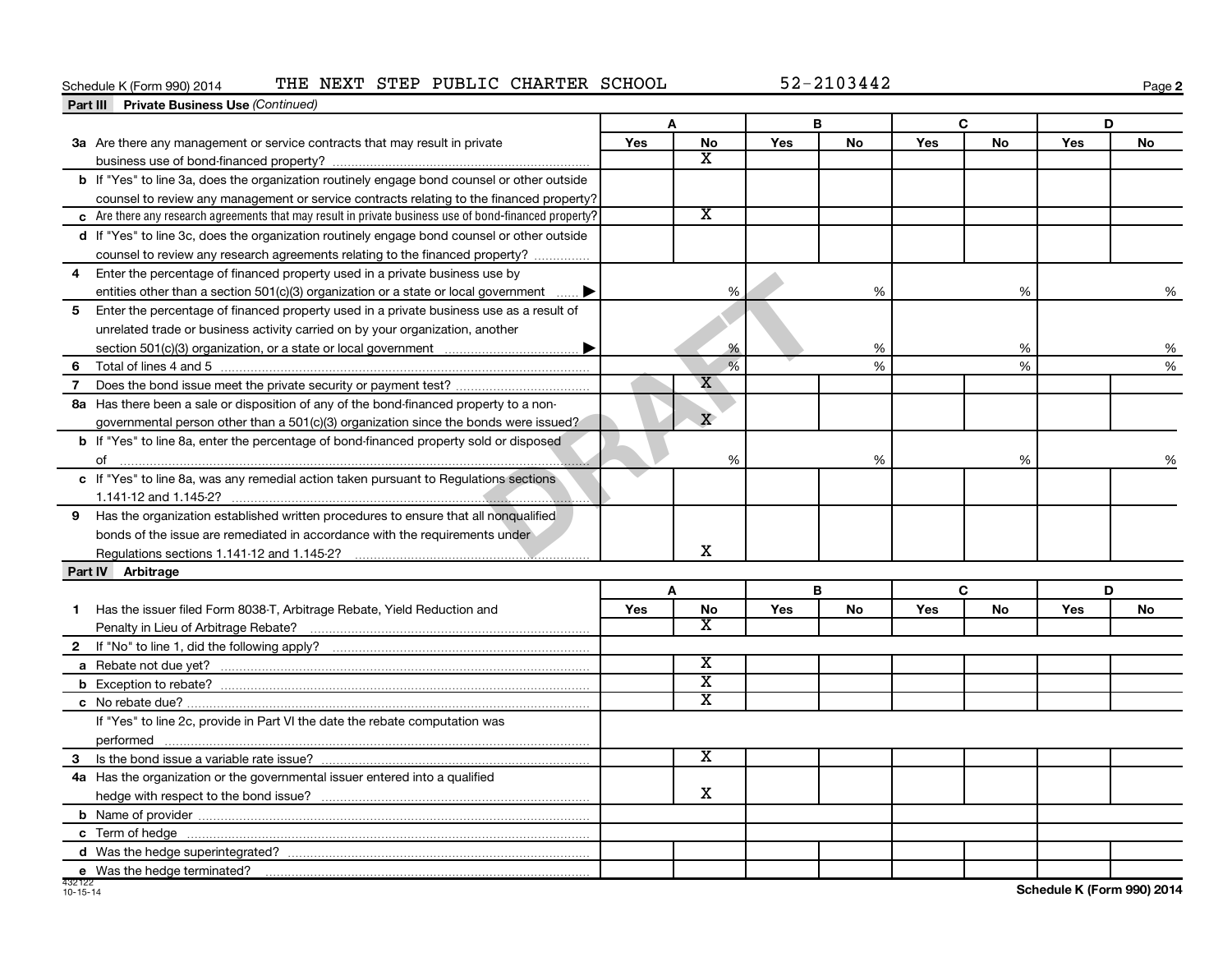### Schedule K (Form 990) 2014 THE NEXT STEP PUBLIC CHARTER SCHOOL 52-2103442

**3**

| Part IV Arbitrage (Continued)                                                                                                                                                                                                                             |     |                         |     |    |     |           |     |           |
|-----------------------------------------------------------------------------------------------------------------------------------------------------------------------------------------------------------------------------------------------------------|-----|-------------------------|-----|----|-----|-----------|-----|-----------|
|                                                                                                                                                                                                                                                           | A   |                         | B   |    | C   |           | D   |           |
|                                                                                                                                                                                                                                                           | Yes | No                      | Yes | No | Yes | No        | Yes | No        |
| 5a Were gross proceeds invested in a guaranteed investment contract (GIC)?                                                                                                                                                                                |     | $\overline{\texttt{x}}$ |     |    |     |           |     |           |
|                                                                                                                                                                                                                                                           |     |                         |     |    |     |           |     |           |
|                                                                                                                                                                                                                                                           |     |                         |     |    |     |           |     |           |
| d Was the regulatory safe harbor for establishing the fair market value of the GIC satisfied?                                                                                                                                                             |     |                         |     |    |     |           |     |           |
| 6 Were any gross proceeds invested beyond an available temporary period?                                                                                                                                                                                  |     | $\overline{\texttt{x}}$ |     |    |     |           |     |           |
| 7 Has the organization established written procedures to monitor the requirements of                                                                                                                                                                      |     | X                       |     |    |     |           |     |           |
| <b>Procedures To Undertake Corrective Action</b><br>Part V                                                                                                                                                                                                |     |                         |     |    |     |           |     |           |
|                                                                                                                                                                                                                                                           |     | A                       |     | B  |     | C         | D   |           |
|                                                                                                                                                                                                                                                           | Yes | <b>No</b>               | Yes | No | Yes | <b>No</b> | Yes | <b>No</b> |
| Has the organization established written procedures to ensure that violations of<br>federal tax requirements are timely identified and corrected through the voluntary<br>closing agreement program if self-remediation is not available under applicable |     |                         |     |    |     |           |     |           |
| Part VI Supplemental Information. Provide additional information for responses to questions on Schedule K (see instructions).                                                                                                                             |     |                         |     |    |     |           |     |           |
| SCHEDULE K, PART I, BOND ISSUES:                                                                                                                                                                                                                          |     |                         |     |    |     |           |     |           |
| (A) ISSUER NAME: DISTRICT OF COLUMBIA                                                                                                                                                                                                                     |     |                         |     |    |     |           |     |           |
| (F) DESCRIPTION OF PURPOSE:                                                                                                                                                                                                                               |     |                         |     |    |     |           |     |           |
| REFINANCE LOANS INCURRED FOR CONSTRUCTION OF SCHOOL FACILITY                                                                                                                                                                                              |     |                         |     |    |     |           |     |           |
|                                                                                                                                                                                                                                                           |     |                         |     |    |     |           |     |           |
|                                                                                                                                                                                                                                                           |     |                         |     |    |     |           |     |           |
|                                                                                                                                                                                                                                                           |     |                         |     |    |     |           |     |           |
|                                                                                                                                                                                                                                                           |     |                         |     |    |     |           |     |           |
|                                                                                                                                                                                                                                                           |     |                         |     |    |     |           |     |           |
|                                                                                                                                                                                                                                                           |     |                         |     |    |     |           |     |           |
|                                                                                                                                                                                                                                                           |     |                         |     |    |     |           |     |           |
|                                                                                                                                                                                                                                                           |     |                         |     |    |     |           |     |           |
|                                                                                                                                                                                                                                                           |     |                         |     |    |     |           |     |           |
|                                                                                                                                                                                                                                                           |     |                         |     |    |     |           |     |           |
|                                                                                                                                                                                                                                                           |     |                         |     |    |     |           |     |           |
|                                                                                                                                                                                                                                                           |     |                         |     |    |     |           |     |           |
|                                                                                                                                                                                                                                                           |     |                         |     |    |     |           |     |           |
|                                                                                                                                                                                                                                                           |     |                         |     |    |     |           |     |           |
|                                                                                                                                                                                                                                                           |     |                         |     |    |     |           |     |           |
|                                                                                                                                                                                                                                                           |     |                         |     |    |     |           |     |           |
|                                                                                                                                                                                                                                                           |     |                         |     |    |     |           |     |           |
|                                                                                                                                                                                                                                                           |     |                         |     |    |     |           |     |           |
|                                                                                                                                                                                                                                                           |     |                         |     |    |     |           |     |           |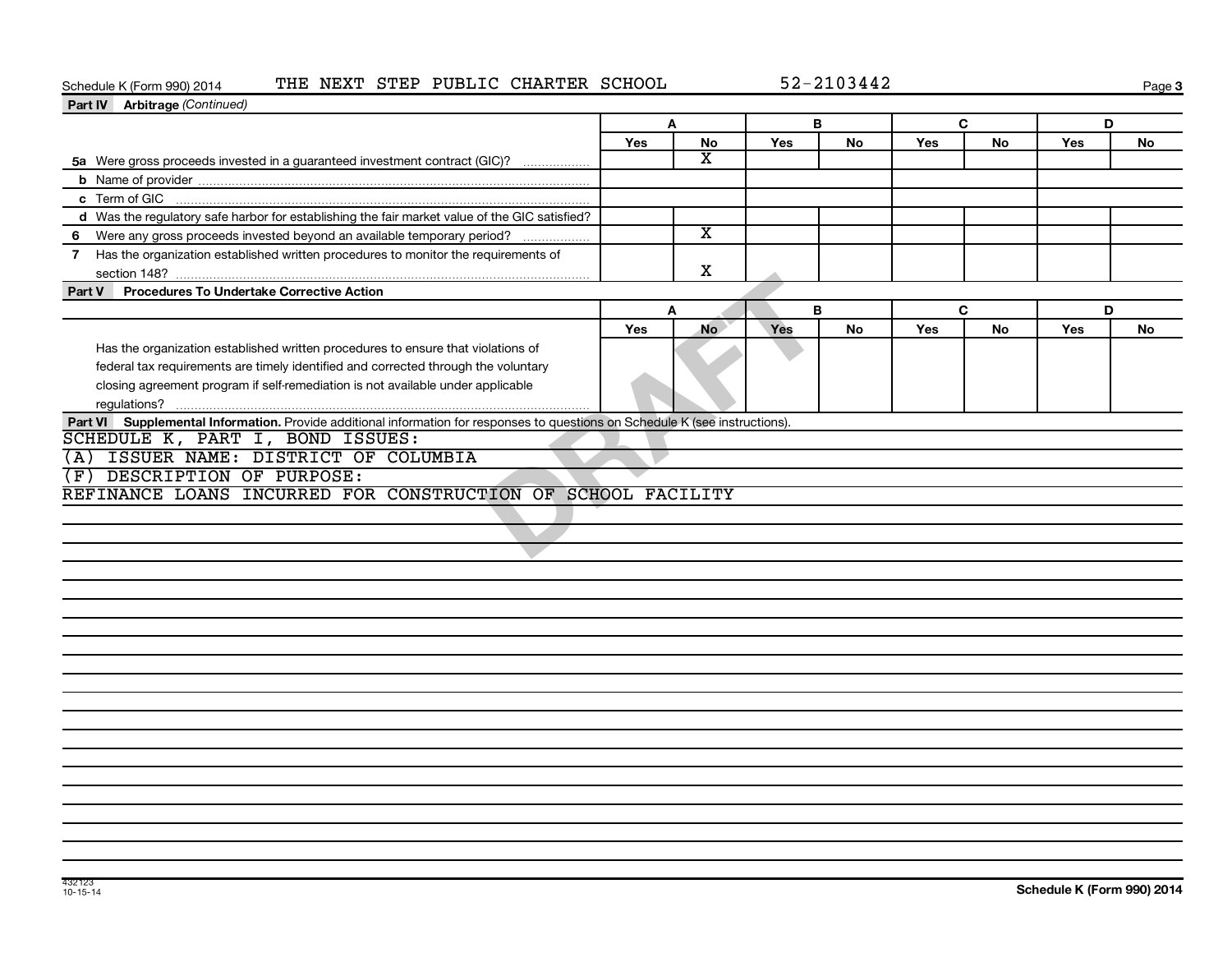**(Form 990 or 990-EZ)**

Department of the Treasury Internal Revenue Service

Name of the organization

**Complete to provide information for responses to specific questions on Form 990 or 990-EZ or to provide any additional information. | Attach to Form 990 or 990-EZ.** SCHEDULE O **Supplemental Information to Form 990 or 990-EZ** 2014<br>(Form 990 or 990-EZ) **2014** 

Information about Schedule O (Form 990 or 990-EZ) and its instructions is at www.irs.gov/form990.

OMB No. 1545-0047 **Open to Public Inspection**

THE NEXT STEP PUBLIC CHARTER SCHOOL 52-2103442

**Employer identification number**

FORM 990, PART I, LINE 1, DESCRIPTION OF ORGANIZATION MISSION:

HIGH SCHOOLS THE OPPORTUNITY TO CONTINUE THEIR EDUCATION.

FORM 990, PART III, LINE 4A, PROGRAM SERVICE ACCOMPLISHMENTS:

AND GED SKILLS. TEACHERS INDIVIDUALIZE INSTRUCTION TO HELP STUDENTS

ACHIEVE THEIR ACADEMIC GOALS AT THEIR OWN PACE. THE CHARTER SCHOOL

PLACES STUDENTS BY SKILL LEVEL, RATHER THAN AGE OR GRADE, AND PROMOTES

STUDENTS ACCORDING TO THEIR PROGRESS. WHEN STUDENTS COMPLETE THEIR

PROGRAM OF STUDY, THE CHARTER SCHOOL TRANSITION PROGRAM ASSISTS

STUDENTS AND ALUMNI WITH CONTINUED EDUCATION AND CAREER PLANNING.

SERVICES

EVEL, RATHER THAN AGE OR GRADE<br>
REAR SCHOOL TRANSITION PROGRAM<br>
DNTINUED EDUCATION AND CAREER<br>
TER SCHOOL OFFERS STUDENTS THE<br>
BARY TO PASS THE EXAM TO ATTAI GED PREPARATION - THE CHARTER SCHOOL OFFERS STUDENTS THE PREPARATION, GUIDANCE AND SUPPORT NECESSARY TO PASS THE EXAM TO ATTAIN THE GENERAL EDUCATION DEVELOPMENT (GED) CERTIFICATE IN ENGLISH OR SPANISH. STUDENTS IN DAY AND NIGHT SCHOOL STUDY GED CONTENT AND SKILLS IN THEIR CLASSES, AND MUST PASS A PRELIMINARY PRACTICE TEST BEFORE THEY TAKE THE OFFICIAL EXAM. THE CHARTER SCHOOL OFFERS FINANCIAL ASSISTANCE TO THOSE STUDENTS WHO PASS THE PRACTICE TEST WHEN THEY REGISTER FOR THE OFFICIAL GED.

432211 08-27-14 LHA For Paperwork Reduction Act Notice, see the Instructions for Form 990 or 990-EZ. Schedule O (Form 990 or 990-EZ) (2014) ENGLISH LANGUAGE LEARNERS - THE CHARTER SCHOOL OFFERS ESOL CLASSES TO ENGLISH LANGUAGE LEARNERS (ELLS) IN DAY AND NIGHT SCHOOL. STUDENTS LEARN THE LANGUAGE SKILLS THAT WILL ENABLE THEM TO NAVIGATE EFFECTIVELY WITHIN THEIR SCHOOL, THEIR COMMUNITY, AND THE WIDER WORLD.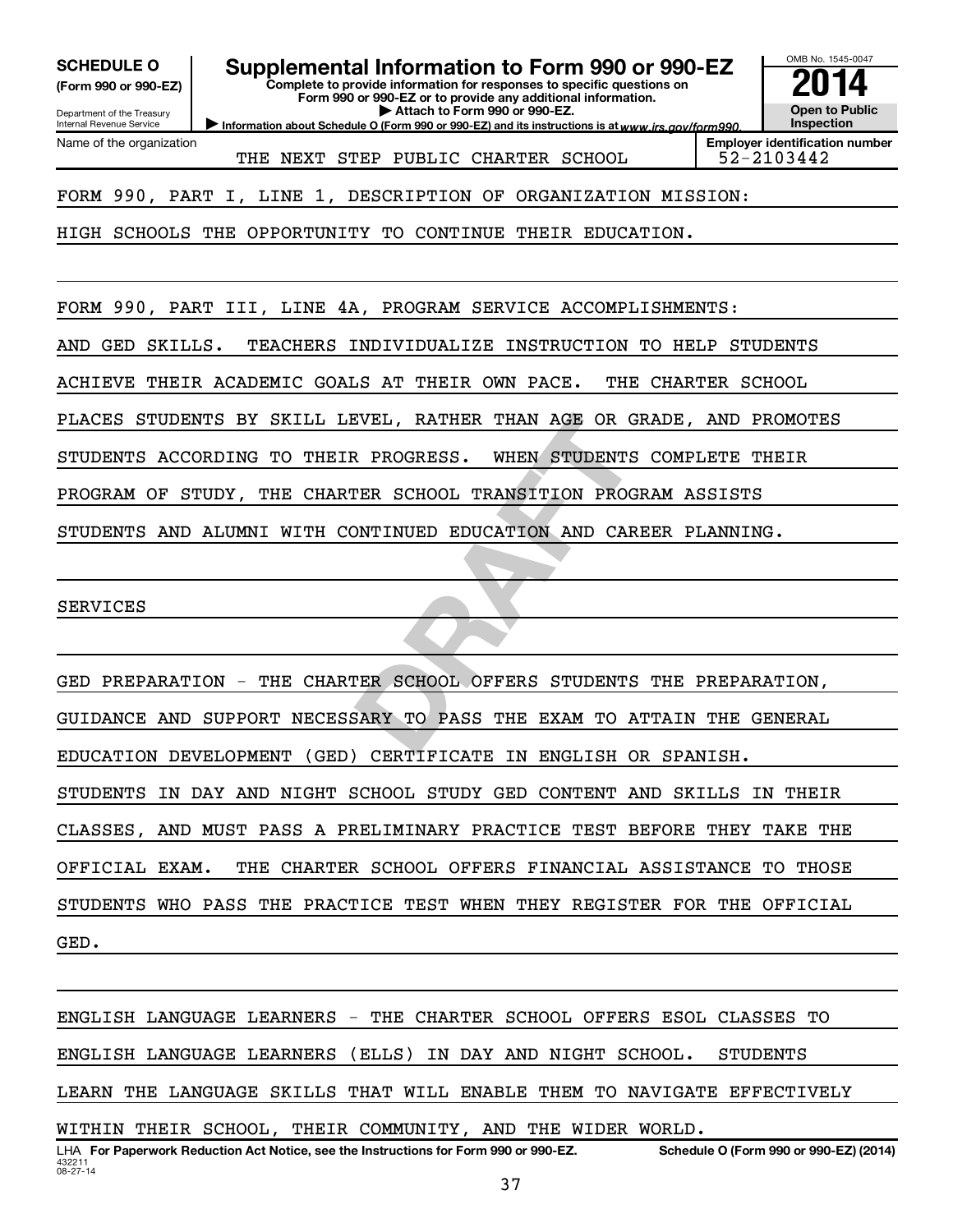THE NEXT STEP PUBLIC CHARTER SCHOOL 52-2103442

LIFE SKILLS - THE CHARTER SCHOOL OFFERS INTERACTIVE WORKSHOPS ADDRESSING SEXUAL HEALTH EDUCATION, SUBSTANCE ABUSE, FINANCIAL LITERACY, IMMIGRATION AND CULTURAL ADAPTATION, AND COMMUNITY INVOLVEMENT. TEACHERS ENCOURAGE STUDENTS TO DEVELOP THEIR ABILITIES IN SUCH ACADEMIC LIFE SKILLS AS GOAL-SETTING, ORGANIZATION, INITIATIVE AND SELF-ADVOCACY, INDEPENDENT WORK AND COLLABORATION WITHIN EACH CLASS.

NOT PROGRAM IS DESIGNED TO HEL<br>
MAKE AND IMPLEMENT SHORT AND<br>
NTIONAL PATHS. A FULL-TIME TR<br>
CE ON COLLEGE, EMPLOYMENT AND<br>
NCIAL RESOURCES TO CONTINUE TH<br>
NGERS COMPLETE AN IN-DEPTH NEE<br>
S WHAT SOCIAL, PHYSICAL AND EM<br>
TU TRANSITIONS - THE TRANSITIONS PROGRAM IS DESIGNED TO HELP CHARTER SCHOOL STUDENTS AND ALUMNI MAKE AND IMPLEMENT SHORT AND LONG-TERM PLANS FOR POST-SECONDARY AND VOCATIONAL PATHS. A FULL-TIME TRANSITIONS SPECIALIST PROVIDES GUIDANCE ON COLLEGE, EMPLOYMENT AND VOCATIONS, AND HELPS STUDENTS ACCESS FINANCIAL RESOURCES TO CONTINUE THEIR EDUCATION.

CASE MANAGEMENT - CASE MANAGERS COMPLETE AN IN-DEPTH NEEDS ASSESSMENT OF EACH STUDENT TO EVALUATE WHAT SOCIAL, PHYSICAL AND EMOTIONAL SUPPORTS WILL ENABLE THE STUDENT TO GROW ACADEMICALLY. CASE MANAGERS CONNECT STUDENTS WITH AND HELP STUDENTS NAVIGATE SOCIAL SERVICES.

YOUNG PARENT PROGRAM - THE CHARTER SCHOOL, IN PARTNERSHIP WITH THE STUDENT SUPPORT CENTER'S NEW HEIGHTS PROGRAM, SUPPORTS EXPECTING AND PARENTING STUDENTS THROUGH ACADEMIC AND EXTRACURRICULAR PROGRAMS AS WELL AS PREGNANCY SUPPORT AND PARENTING CLASSES. THE AIM OF THE PROGRAM IS TO INCREASE ACADEMIC SUCCESS, IMPROVE GRADUATION RATES AND PREVENT SUBSEQUENT UNPLANNED PREGNANCIES.

432212 08-27-14 **Schedule O (Form 990 or 990-EZ) (2014)** TUTORING PROGRAM/VOLUNTEERS - VOLUNTEERS ARE AN ESSENTIAL PART OF THE CHARTER SCHOOL PROGRAM, AND THEIR INVOLVEMENT ALLOWS INDIVIDUALIZED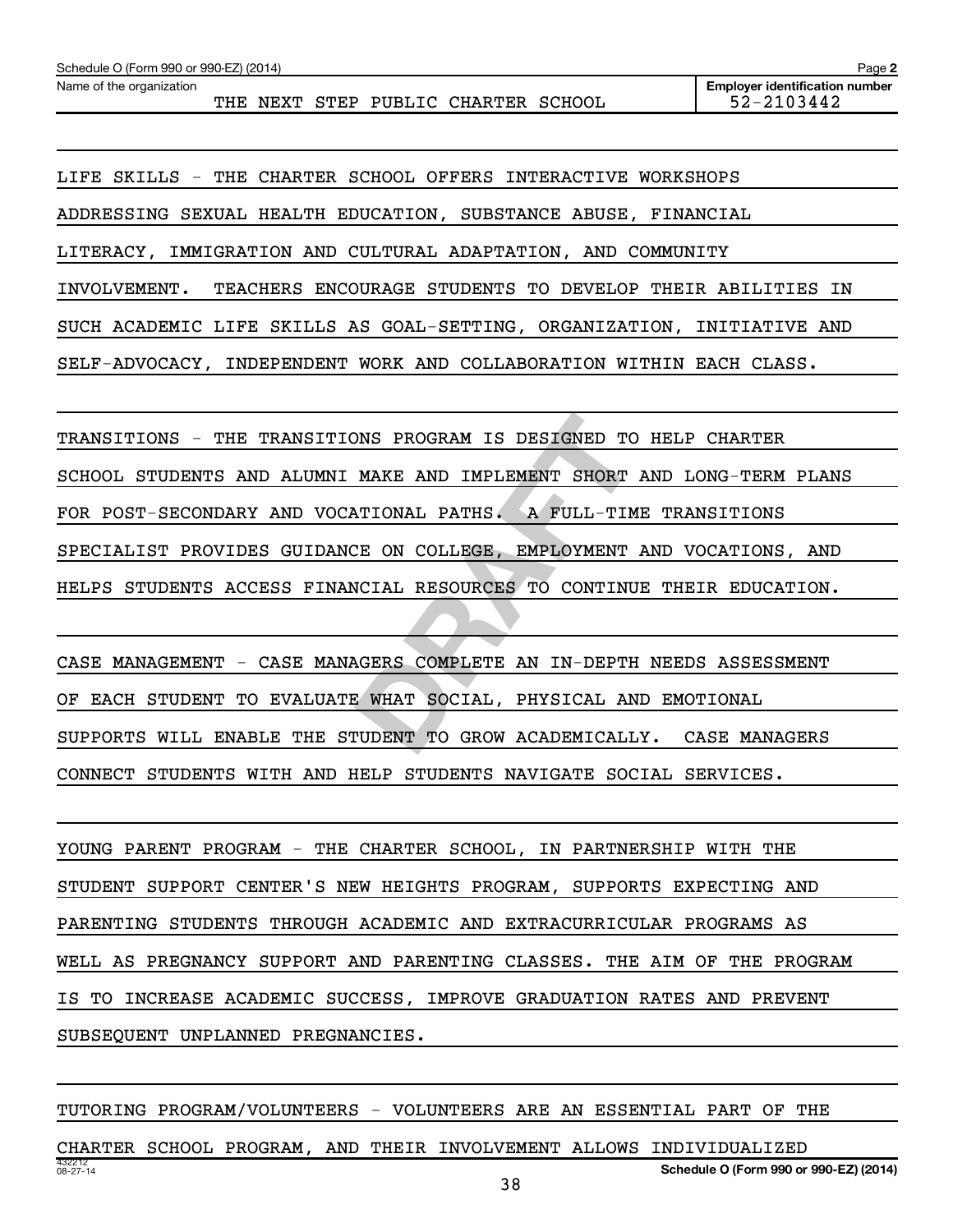| Schedule O (Form 990 or 990-EZ) (2014)                                  | Page 2                                              |
|-------------------------------------------------------------------------|-----------------------------------------------------|
| Name of the organization<br>THE NEXT STEP PUBLIC CHARTER SCHOOL         | <b>Employer identification number</b><br>52-2103442 |
| INSTRUCTION FOR STUDENTS, ENABLING STUDENTS TO PROGRESS AT THEIR OWN    |                                                     |
| PACE.<br>VOLUNTEERS WORK DURING THE DAY AND NIGHT SCHOOL AS CLASSROOM   |                                                     |
| AIDES, OR AS ONE-ON-ONE TUTORS WITH STUDENTS IN THE FOLLOWING SUBJECTS: |                                                     |
| ESOL, READING AND LANGUAGE ARTS, AND MATH. BILINGUAL TUTORS ARE ALSO    |                                                     |
| AVAILABLE.                                                              |                                                     |
|                                                                         |                                                     |
| FOOD PROGRAM - THE CHARTER SCHOOL PROVIDES A FREE BREAKFAST, LUNCH AND  |                                                     |
| DINNER PROGRAM IN ACCORDANCE WITH FEDERAL LAW AND THE U.S. DEPARTMENT   |                                                     |
| AGRICULTURE (USDA) POLICY.<br>OF                                        |                                                     |
|                                                                         |                                                     |
| <b>VISION</b>                                                           |                                                     |
|                                                                         |                                                     |
| THE NEXT STEP PUBLIC CHARTER SCHOOL, WE ENVISION A SCHOOL FOR           |                                                     |
| STUDENTS WHERE THEIR PAST DOES NOT DICTATE THEIR FUTURE.                | WE ENVISION                                         |
| STUDENTS EMPOWERED TO BE INDEPENDENT SELF-ADVOCATES, WHO SPEAK UP FOR   |                                                     |
| THEMSELVES AND THEIR FAMILIES WITH CLARITY AND KNOWLEDGE.               | WE ENVISION                                         |
| STUDENTS WHO ARE CONFIDENT AND SELF-DISCIPLINED IN PURSUING THEIR OWN   |                                                     |

STUDENTS WHERE THEIR PAST DOES NOT DICTATE THEIR FUTURE. WE ENVISION STUDENTS EMPOWERED TO BE INDEPENDENT SELF-ADVOCATES, WHO SPEAK UP FOR THEMSELVES AND THEIR FAMILIES WITH CLARITY AND KNOWLEDGE. WE ENVISION STUDENTS WHO ARE CONFIDENT AND SELF-DISCIPLINED IN PURSUING THEIR OWN GOALS. WE ENVISION STUDENTS WHO CAN WORK INDEPENDENTLY YET COLLABORATE WITH DIVERSE GROUPS OF PEOPLE. WE ENVISION STUDENTS WHO ARE NOT JUST RECIPIENTS OF INSTRUCTION, BUT RATHER ACTIVE PARTICIPANTS IN THEIR EDUCATION.

432212 08-27-14 **Schedule O (Form 990 or 990-EZ) (2014)** WE ENVISION THE NEXT STEP PUBLIC CHARTER SCHOOL AS A COMMUNITY OF STUDENTS, TEACHERS, STAFF, AND PARENTS WHO AGREE TO LISTEN TO EACH OTHER, TO SUPPORT EACH OTHER, TO HOLD EACH OTHER TO HIGH EXPECTATIONS, TO SPEAK TRUTH WITH CONFIDENCE, AND TO VIEW DIFFERENCES AS A CATALYST FOR CREATIVITY. WE ENVISION A SCHOOL WHERE KINDNESS AND STRUCTURE GO HAND IN HAND. WE ENVISION A SCHOOL THAT MAINTAINS ITS DELICATE BALANCE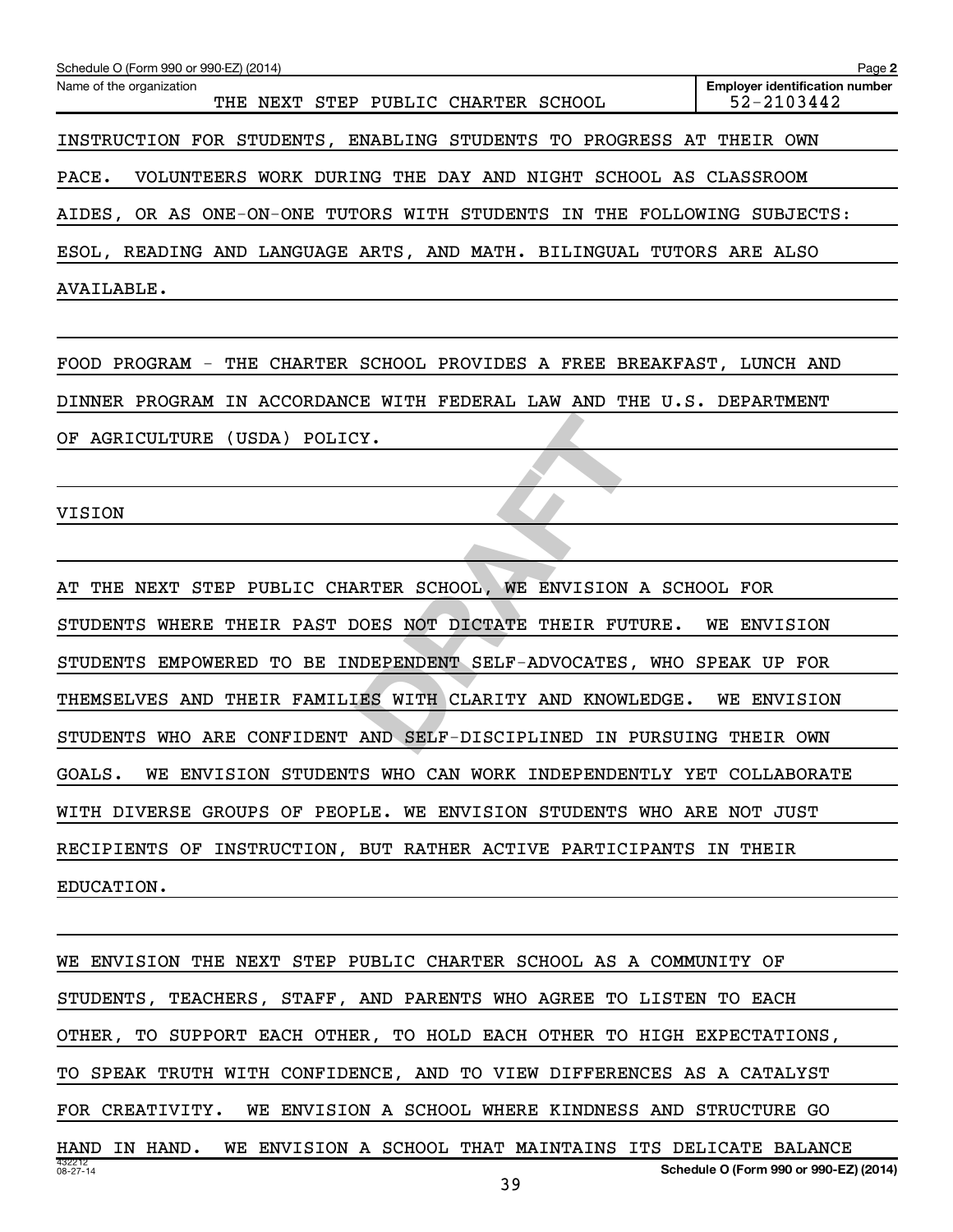| Schedule O (Form 990 or 990-EZ) (2014)<br>Page 2                        |  |  |                                     |  |  |  |                                                     |
|-------------------------------------------------------------------------|--|--|-------------------------------------|--|--|--|-----------------------------------------------------|
| Name of the organization                                                |  |  | THE NEXT STEP PUBLIC CHARTER SCHOOL |  |  |  | <b>Employer identification number</b><br>52-2103442 |
| OF HIGH EXPECTATIONS FOR OUR STUDENTS AND RELENTLESS SUPPORT IN MEETING |  |  |                                     |  |  |  |                                                     |

THOSE EXPECTATIONS.

WE ENVISION A WORLD WHERE ALL STUDENTS, REGARDLESS OF BACKGROUND, RACE,

OR STATUS HAVE THE OPPORTUNITY TO FURTHER THEIR EDUCATION AND TO PLAN

FOR FUTURE ACCOMPLISHMENT RATHER THAN BE MARGINALIZED BY PAST FAILURE.

WE ENVISION A WORLD WHERE STUDENTS WHO FACE EXTRAORDINARY CHALLENGES

ARE REGARDED AS INDISPENSABLE AND INSPIRING MEMBERS OF SOCIETY.

FORM 990, PART VI, SECTION B, LINE 11:

RELEVANT INFORMATION IS GIVEN TO A 3RD PARTY FOR 990 PREPARATION AND

B, LINE 11:<br>
VEN TO A 3RD PARTY FOR 990 PRE<br>
<u>UMENT IS THEN PRESENTED TO THE<br>
E FINANCE COMMITTEE. UPON THE<br>
FORWARDED TO THE FULL BOARD FO<br>
P90 IS FILED WITH THE IRS.<br>
B, LINE 12C:</u> REVIEW. THE COMPLETED DOCUMENT IS THEN PRESENTED TO THE EXECUTIVE DIRECTOR

WHO PRESENTS THE 990 TO THE FINANCE COMMITTEE. UPON THE FINANCE

COMMITTEE'S REVIEW, IT IS FORWARDED TO THE FULL BOARD FOR THEIR APPROVAL.

AFTER FINAL APPROVAL, THE 990 IS FILED WITH THE IRS.

FORM 990, PART VI, SECTION B, LINE 12C:

DURING THE ANNUAL ORIENTATION, ALL NEW BOARD MEMBERS ARE REQUIRED TO COMPLETE AND SIGN A DISCLOSURE DOCUMENT. EACH PERSON SHALL COMPLETE A DISCLOSURE FORM EACH YEAR AND THE POLICY IS REVIEWED ANNUALLY BY EACH MEMBER OF THE BOARD.

FORM 990, PART VI, SECTION B, LINE 15A: THE EXECUTIVE DIRECTORS COMPENSATION IS DETERMINED AND APPROVED BY THE BOARD OF DIRECTORS USING WRITTEN EMPLOYMENT CONTRACTS, FORM 990'S OF OTHER ORGANIZATIONS AND OTHER APPROPRIATE INFORMATION RELATED TO COMPARABLE POSITIONS OF SIMILAR SIZED ORGANIZATIONS.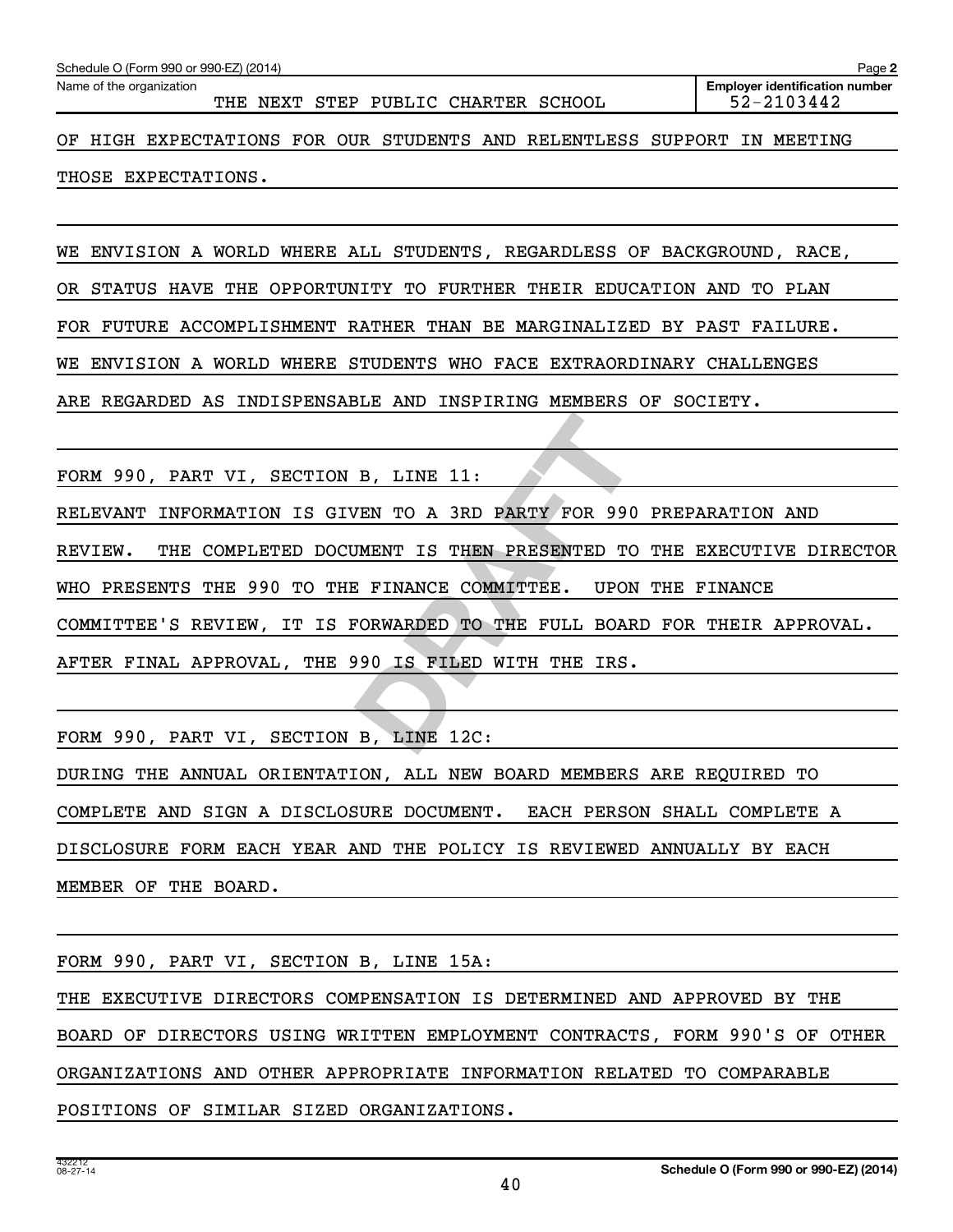| Schedule O (Form 990 or 990-EZ) (2014)                                         | Page 2                                                  |
|--------------------------------------------------------------------------------|---------------------------------------------------------|
| Name of the organization<br>NEXT STEP PUBLIC CHARTER SCHOOL<br>THE             | <b>Employer identification number</b><br>$52 - 2103442$ |
| SALARIES FOR TEACHERS, COUNSELORS AND INSTRUCTIONAL SUPPORT STAFF ARE          |                                                         |
| DETERMINED ACCORDING TO THE APPROVED SALARY SCALE.                             | THE PRINCIPAL,                                          |
| PRINCIPAL AND EXECUTIVE<br>DIRECTOR HAVE DISCRETION TO<br>ASSISTANT            | NEGOTIATE                                               |
| THE<br>FINAL SALARY FOR ALL STAFF<br>SALARIES WITH STAFF<br>AND                | WILL<br>BE<br>STATED<br>ΙN                              |
| ANNUAL OFFER LETTER.<br>ANNUAL RAISES ARE SUBJECT TO BUDGET CONSTRAINTS<br>THE |                                                         |
| AND BOARD APPROVAL.                                                            |                                                         |
|                                                                                |                                                         |
| FORM 990, PART VI, SECTION C, LINE 19:                                         |                                                         |
|                                                                                |                                                         |

DLICIES AND FINANCIAL STATEMEN<br>
JBLIC CHARTER SCHOOL BOARD WHI<br>
OF RELEVANT INFORMATION TO TH<br>
REQUEST AND IS AVAILABLE ON G<br>
CHANGES IN NET ASSETS:<br>
TTEREST RATE SWAP ALL GOVERNING DOCUMENTS, POLICIES AND FINANCIAL STATEMENTS ARE FORWARDED TO THE DISTRICT OF COLUMBIA PUBLIC CHARTER SCHOOL BOARD WHICH PROVIDES OVERSIGHT AND DISTRIBUTION OF RELEVANT INFORMATION TO THE PUBLIC. THE FORM 990 IS MADE AVAILABLE UPON REQUEST AND IS AVAILABLE ON GUIDESTAR.ORG FOR PUBLIC INSPECTION.

FORM 990, PART XI, LINE 9, CHANGES IN NET ASSETS:

CHANGES IN FAIR VALUE OF INTEREST RATE SWAP  $-213,743$ .

FORM 990, PART XI, LINE 9

432212 08-27-14 **Schedule O (Form 990 or 990-EZ) (2014)** ON OCTOBER 9, 2014, THE CHARTER SCHOOL ENTERED INTO AN INTEREST RATE SWAP AGREEMENT WITH SUNTRUST BANK FOR A NOTIONAL AMOUNT EQUAL TO THE OBLIGATION UNDER THE LOAN PAYABLE WHEREBY A PORTION OF THE FLOATING RATE WAS SWAPPED INTO A FIXED RATE. UNDER THE AGREEMENT, THE CHARTER SCHOOL PAYS THE BANK INTEREST AT A FIXED RATE OF 3.51% ON THE PRINCIPAL LOAN BALANCE THROUGH THE TERMINATION DATE OF THE SWAP AGREEMENT, WHICH IS OCTOBER 1, 2021. THE SWAP MECHANISM IS INTENDED TO ALLOW THE SCHOOL TO REALIZE THE POTENTIAL BENEFIT OF A LOWER FIXED RATE BY REDUCING THE IMPACT OF MARKET CHANGES IN THE VARIABLE INTEREST RATE. INTEREST EXPENSE RELATED TO THE INTEREST RATE SWAP FOR THE YEAR ENDED JUNE 30,